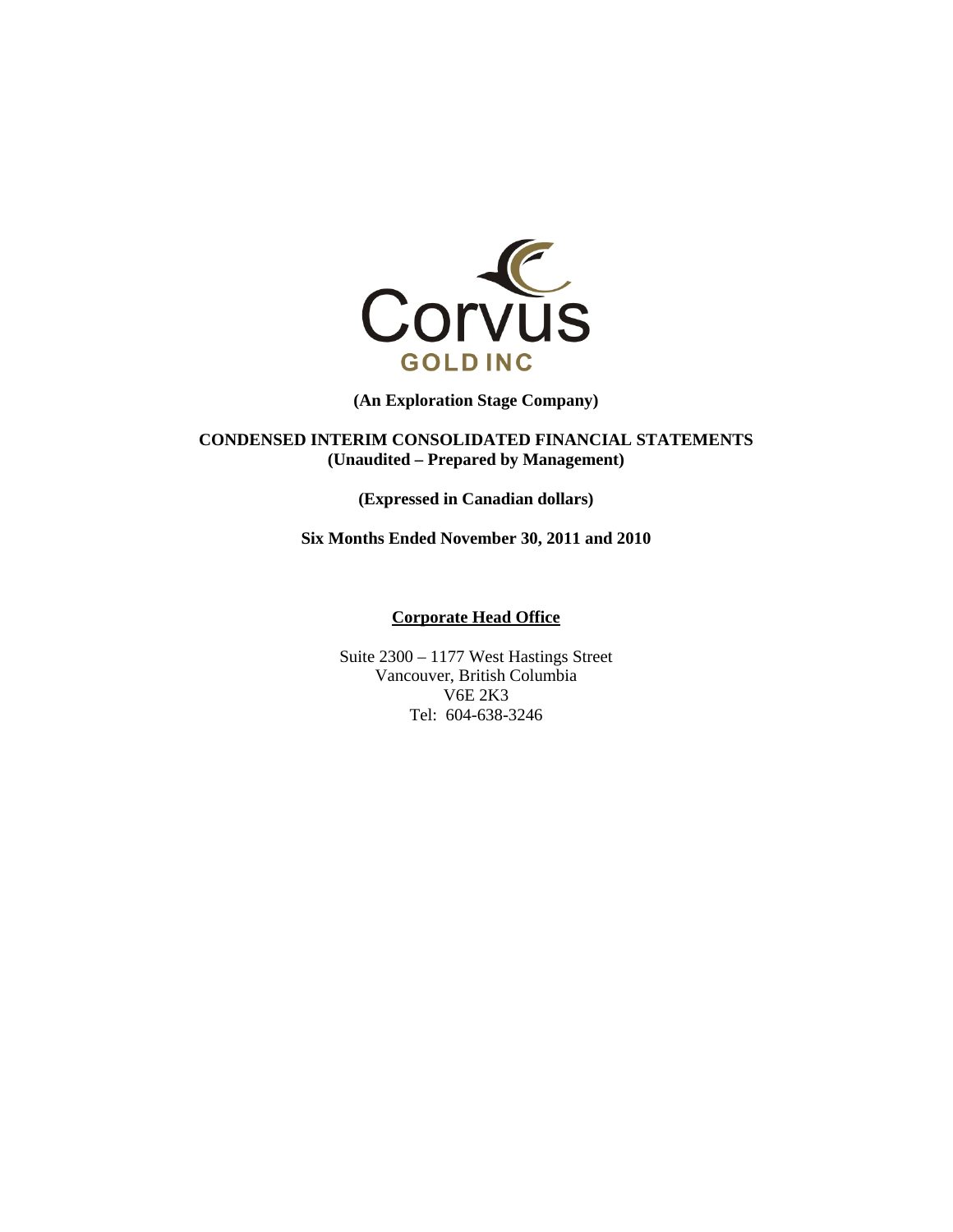# **CORVUS GOLD INC.**  (An Exploration Stage Company) **CONDENSED INTERIM CONSOLIDATED FINANCIAL STATEMENTS**  (Unaudited – Prepared by Management) (Expressed in Canadian dollars)

# **November 30, 2011 and 2010** Page

# **Condensed Interim Consolidated Financial Statements**

| Condensed Interim Consolidated Statements of Financial Position  |                             |
|------------------------------------------------------------------|-----------------------------|
| Condensed Interim Consolidated Statements of Comprehensive Loss  | $\mathcal{D}_{\mathcal{L}}$ |
| Condensed Interim Consolidated Statements of Cash Flows          | 3                           |
| Condensed Interim Consolidated Statement of Changes in Equity    | $\overline{4}$              |
| Notes to the Condensed Interim Consolidated Financial Statements | 5-42                        |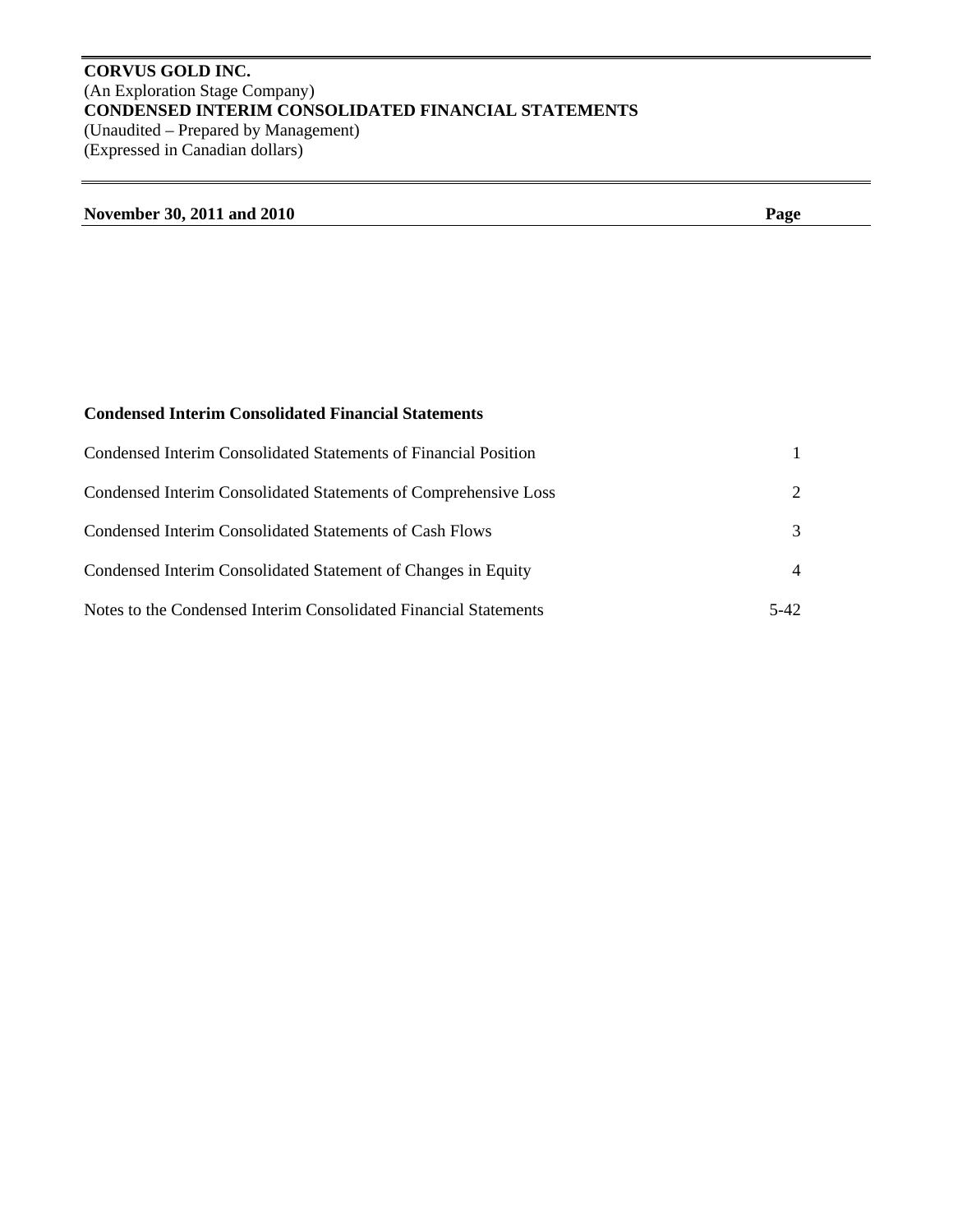# **CORVUS GOLD INC.**  (An Exploration Stage Company) **CONDENSED INTERIM CONSOLIDATED STATEMENTS OF FINANCIAL POSITION**  (Unaudited – Prepared by Management)

(Expressed in Canadian dollars)

|                                                                                                      | November 30,<br>2011      | May 31,<br>2011               |
|------------------------------------------------------------------------------------------------------|---------------------------|-------------------------------|
| <b>ASSETS</b>                                                                                        |                           | (note 13)                     |
| <b>Current assets</b><br>Cash                                                                        | \$<br>5,235,710           | \$<br>7,355,406               |
| Accounts receivable<br>Prepaid expenses                                                              | 49,318<br>258,245         | 191,660<br>61,271             |
|                                                                                                      | 5,543,273                 | 7,608,337                     |
| <b>Property and equipment</b> (note 5)<br><b>Exploration and evaluation assets (note 6)</b>          | 43,644<br>15,175,634      | 44,872<br>13,553,597          |
|                                                                                                      | \$<br>20,762,551          | \$<br>21,206,806              |
| <b>LIABILITIES AND SHAREHOLDERS' EQUITY</b>                                                          |                           |                               |
| <b>Current liabilities</b>                                                                           |                           |                               |
| Accounts payable and accrued liabilities (note 8)                                                    | \$<br>108,210             | \$<br>393,315                 |
| <b>Shareholders' equity</b><br>Share capital (note 7)                                                | 27,751,004                | 27,751,004                    |
| Contributed surplus                                                                                  | 8,425,615                 | 8,262,735                     |
| Accumulated other comprehensive income - cumulative translation differences<br>Deficit               | (262,741)<br>(15,259,537) | (1,001,253)<br>(14, 198, 995) |
|                                                                                                      | 20,654,341                | 20,813,491                    |
|                                                                                                      | \$<br>20,762,551          | \$<br>21,206,806              |
| Plan of Arrangement and Transfer of Assets (note 1)<br>Nature and continuance of operations (note 2) |                           |                               |

**Approved on behalf of the Directors:** 

*"Jeffrey Pontius"* Director

*"Anton Drescher"* Director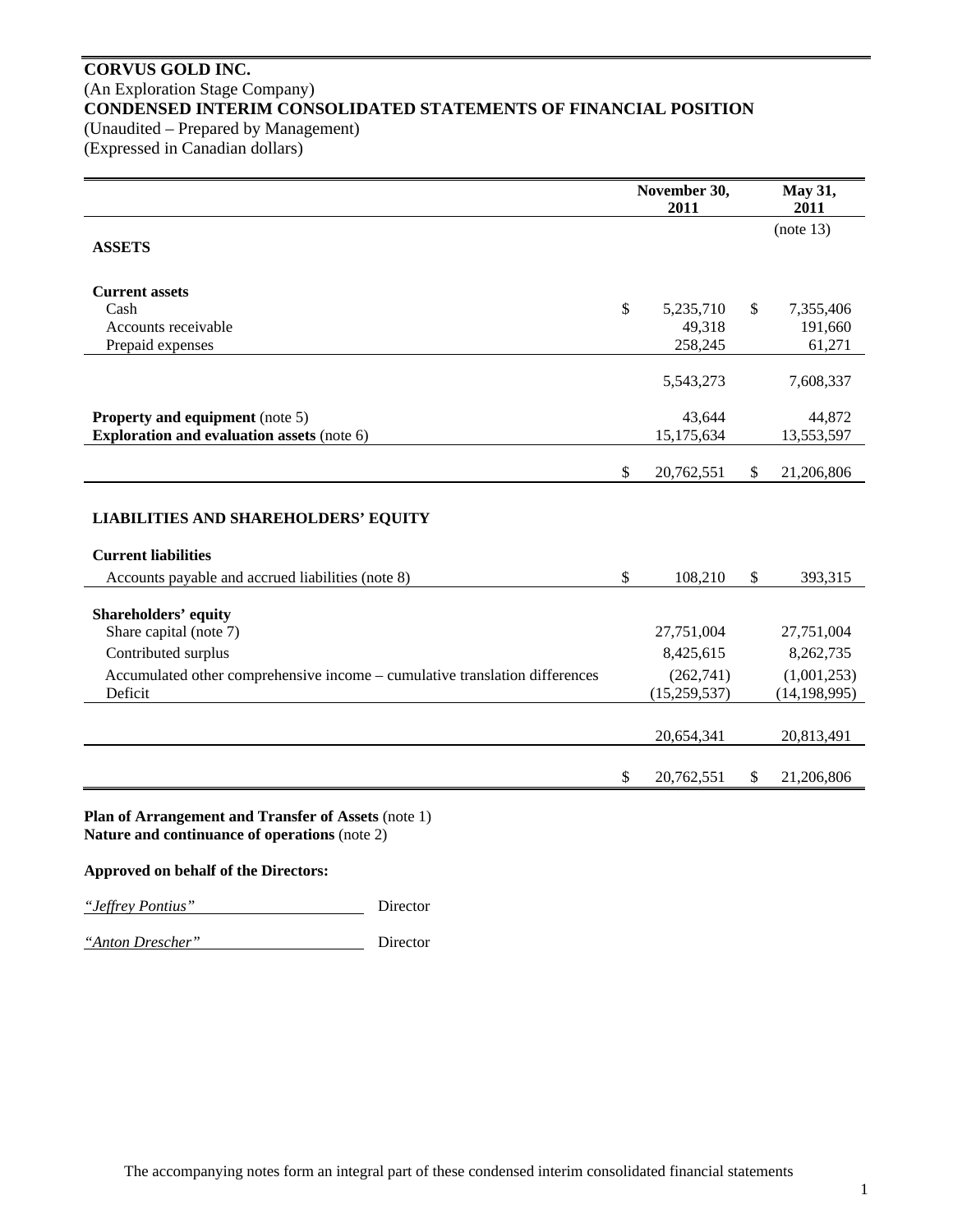# **CORVUS GOLD INC.**  (An Exploration Stage Company) **CONDENSED INTERIM CONSOLIDATED STATEMENTS OF COMPREHENSIVE LOSS**

(Unaudited - Prepared by Management)

(Expressed in Canadian dollars)

|                                                  | Three months ended<br>November 30 |             |    |             | Six months ended<br>November 30 |    |             |
|--------------------------------------------------|-----------------------------------|-------------|----|-------------|---------------------------------|----|-------------|
|                                                  | 2011<br>2010                      |             |    | 2011        | 2010                            |    |             |
|                                                  |                                   |             |    | (note 13)   |                                 |    | (note 13)   |
| <b>Expenses</b>                                  |                                   |             |    |             |                                 |    |             |
| Administration (note 8)                          | \$                                | 1,879       |    | \$          | \$<br>3,902                     | \$ | 1,780       |
| Charitable donations                             |                                   | 1,002       |    | 1,000       | 7,863                           |    | 6,413       |
| Consulting fees (notes 7 and 8)                  |                                   | 20,260      |    | 1,127,280   | 198,678                         |    | 1,393,001   |
| Depreciation                                     |                                   | 3,716       |    | 477         | 7,275                           |    | 477         |
| Insurance                                        |                                   | 12,904      |    |             | 27,614                          |    | 10,099      |
| Investor relations (notes 7 and 8)               |                                   | 116,615     |    | 226,502     | 178,919                         |    | 357,239     |
| Office and miscellaneous                         |                                   | 57,569      |    | 7,322       | 79,480                          |    | 17,135      |
| Professional fees (notes 7 and 8)                |                                   | 105,825     |    | 90,741      | 179,895                         |    | 131,482     |
| Property investigation expenditures              |                                   | 13,703      |    | 831         | 11,206                          |    | 1,122       |
| Regulatory                                       |                                   | 8,726       |    | 76,108      | 10,119                          |    | 79,924      |
| Rent (note 8)                                    |                                   | 16,639      |    |             | 25,021                          |    | 5,302       |
| Travel                                           |                                   | 48,521      |    |             | 59,797                          |    | 5,625       |
| Wages and benefits (notes 7 and 8)               |                                   | 179,752     |    | 4,590       | 274,781                         |    | 479,908     |
| Loss before other items                          |                                   | (587, 111)  |    | (1,534,851) | (1,064,550)                     |    | (2,489,507) |
|                                                  |                                   |             |    |             |                                 |    |             |
| <b>Other items</b>                               |                                   |             |    |             |                                 |    |             |
| Interest income                                  |                                   |             |    |             | 8                               |    |             |
| Operator fee income                              |                                   |             |    | 349,233     |                                 |    | 349,233     |
| Foreign exchange gain                            |                                   | 11,745      |    | 11,168      | 4,000                           |    | 31,456      |
|                                                  |                                   |             |    |             |                                 |    |             |
|                                                  |                                   | 11,745      |    | 360,401     | 4,008                           |    | 380,689     |
| Net loss for the period                          |                                   | (575, 366)  |    | (1,174,450) | (1,060,542)                     |    | (2,108,818) |
|                                                  |                                   |             |    |             |                                 |    |             |
| Other comprehensive income                       |                                   |             |    |             |                                 |    |             |
| Exchange difference on translating foreign       |                                   |             |    |             |                                 |    |             |
| operations                                       |                                   | (878, 310)  |    | (476, 126)  | (738, 512)                      |    | (248,967)   |
| Comprehensive loss for the period                | \$                                | (1,453,676) | \$ | (1,650,576) | \$<br>(1,799,054)               | \$ | (2,357,785) |
|                                                  |                                   |             |    |             |                                 |    |             |
| Basic and diluted loss per share                 | \$                                | (0.01)      | \$ | (0.03)      | \$<br>(0.03)                    | \$ | (0.06)      |
|                                                  |                                   |             |    |             |                                 |    |             |
| Weighted average number of shares<br>outstanding |                                   | 41,660,261  |    | 33,700,968  | 41,660,261                      |    | 33,657,489  |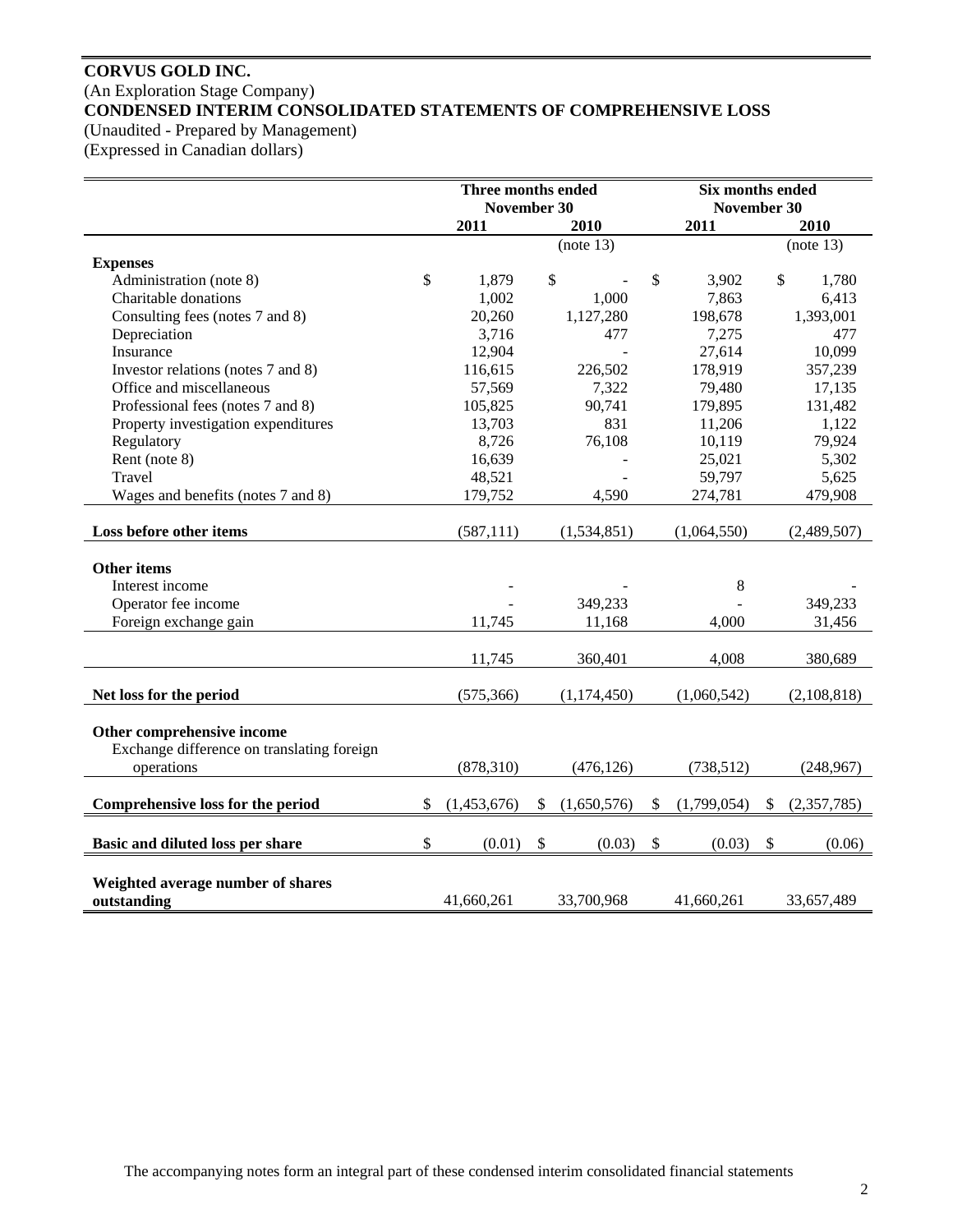# **CORVUS GOLD INC.**  (An Exploration Stage Company) **CONDENSED INTERIM CONSOLIDATED STATEMENTS OF CASH FLOWS**  (Unaudited – Prepared by Management) (Expressed in Canadian dollars) SIX MONTHS ENDED NOVEMBER 30

|                                                                                      | 2011              | 2010              |
|--------------------------------------------------------------------------------------|-------------------|-------------------|
|                                                                                      |                   | (note 13)         |
| <b>Operating activities</b>                                                          |                   |                   |
| Net loss for the period                                                              | \$<br>(1,060,542) | \$<br>(2,108,818) |
| Add items not affecting cash:                                                        |                   |                   |
| Depreciation                                                                         | 7,275             | 477               |
| Share-based payment charges (note 7)                                                 | 153,133           | 2,011,824         |
| Loss (gain) on foreign exchange                                                      | (4,000)           | (31, 456)         |
| Changes in non-cash items:                                                           |                   |                   |
| Accounts receivable                                                                  | (5,918)           | (379, 635)        |
| Prepaid expenses                                                                     | (176, 338)        | (3,029)           |
| Accounts payable and accrued liabilities                                             | (20, 227)         | 122,664           |
|                                                                                      |                   |                   |
| Cash used in operating activities                                                    | (1,106,617)       | (387, 973)        |
|                                                                                      |                   |                   |
| <b>Financing activities</b><br>Additional funding by ITH                             |                   | 764,512           |
|                                                                                      |                   | 3,300,000         |
| Funding provided by ITH under Plan of Arrangement (note 1)<br>Shares issued for cash |                   | 7,040,000         |
| Share issuance costs                                                                 |                   | (398, 866)        |
|                                                                                      |                   |                   |
| Cash provided by financing activities                                                |                   | 10,705,646        |
|                                                                                      |                   |                   |
| <b>Investing activities</b>                                                          |                   |                   |
| Expenditures on property and equipment                                               | (6,047)           | (12, 731)         |
| Expenditures on exploration and evaluation assets                                    | (1, 134, 801)     | (1,321,609)       |
| Recovery on exploration and evaluation assets                                        | 126,621           |                   |
|                                                                                      |                   |                   |
| Cash used in investing activities                                                    | (1,014,227)       | (1,334,340)       |
| Effect of foreign exchange on cash                                                   | 1,148             | 1,926             |
|                                                                                      |                   |                   |
| Increase (decrease) in cash                                                          | (2,119,696)       | 8,985,259         |
| Cash, beginning of period                                                            | 7,355,406         |                   |
|                                                                                      | \$<br>5,235,710   | \$<br>8,985,259   |
| Cash, end of period                                                                  |                   |                   |

**Supplemental cash flow information** (note 11)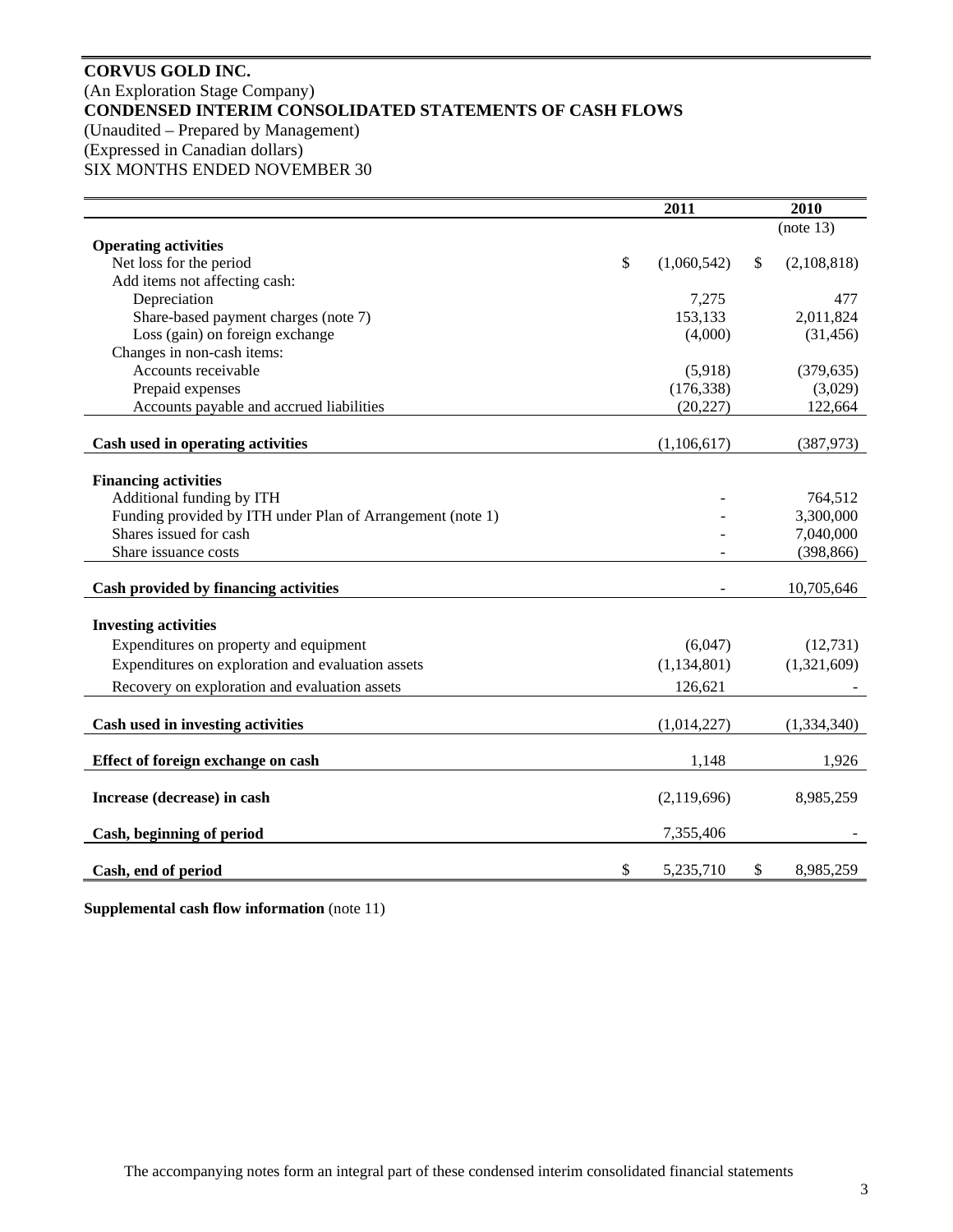# **CORVUS GOLD INC.**  (An Exploration Stage Company) **CONDENSED INTERIM CONSOLIDATED STATEMENT OF CHANGES IN EQUITY**  (Unaudited – Prepared by Management) (Expressed in Canadian dollars)

|                                                        |              |                   |     |                    | <b>Accumulated</b><br>Other |                     |              |
|--------------------------------------------------------|--------------|-------------------|-----|--------------------|-----------------------------|---------------------|--------------|
|                                                        |              |                   |     |                    | Comprehensive               |                     |              |
|                                                        |              |                   |     |                    | Income-                     |                     |              |
|                                                        |              |                   |     |                    | <b>Cumulative</b>           |                     |              |
|                                                        | Number of    | <b>Share</b>      |     | <b>Contributed</b> | <b>Translation</b>          |                     |              |
|                                                        | shares       | Capital           |     | <b>Surplus</b>     | <b>Differences</b>          | <b>Deficit</b>      | <b>Total</b> |
| Balance, June 1, 2010                                  | $\mathbf{1}$ | \$<br>$\mathbf 1$ | \$. | 23,013,646 \$      | <sup>\$</sup>               | $(11, 412, 372)$ \$ | 11,601,275   |
| Nevada and Other Alaska Business                       |              | 1                 |     | 1,585,682          |                             |                     | 1,585,683    |
| ITH working capital contribution                       |              |                   |     | 3,300,000          |                             |                     | 3,300,000    |
| Shares issued under Plan of Arrangement                | 33,614,009   | 27,899,328        |     | (27,899,328)       |                             |                     |              |
| Reclassify contributions by way of share-based payment |              |                   |     |                    |                             |                     |              |
| charges from share capital to contributed surplus      |              | (6,662,577)       |     | 6,662,577          |                             |                     |              |
| Private placement                                      | 8,000,000    | 7,040,000         |     |                    |                             |                     | 7,040,000    |
| Share-based payment charges                            |              |                   |     | 1,255,621          |                             |                     | 1,255,621    |
| Share issuance costs                                   |              | (543,950)         |     | 145,084            |                             |                     | (398, 866)   |
| Net loss                                               |              |                   |     |                    |                             | (2,108,818)         | (2,108,818)  |
| Exchange difference on translating foreign operations  |              |                   |     |                    | (248,967)                   |                     | (248,967)    |
| <b>Balance, November, 2010</b>                         | 41,614,011   | 27,732,803        |     | 8,063,282          | (248,967)                   | (13,521,190)        | 22,025,928   |
| Shares issued for property acquisition                 | 46,250       | 43,475            |     |                    |                             |                     | 43,475       |
| Share-based payment charges                            |              |                   |     | 199,453            |                             |                     | 199,453      |
| Share issuance costs                                   |              | (25, 274)         |     |                    |                             |                     | (25, 274)    |
| Net loss                                               |              |                   |     |                    |                             | (677, 805)          | (677, 805)   |
| Exchange difference on translating foreign operations  |              |                   |     |                    | (752, 286)                  |                     | (752, 286)   |
| <b>Balance, May 31, 2011</b>                           | 41,660,261   | 27,751,004        |     | 8,262,735          | (1,001,253)                 | (14, 198, 995)      | 20,813,491   |
| Share-based payment charges                            |              |                   |     | 162,880            |                             |                     | 162,880      |
| Net loss                                               |              |                   |     |                    |                             | (1,060,542)         | (1,060,542)  |
| Exchange difference on translating foreign operations  |              |                   |     |                    | 738,512                     |                     | 738,512      |
| <b>Balance, November 30, 2011</b>                      | 41,660,261   | \$27,751,004      | \$. | 8,425,615          | $(262,741)$ \$<br>-S        | (15,259,537)<br>-SS | 20,654,341   |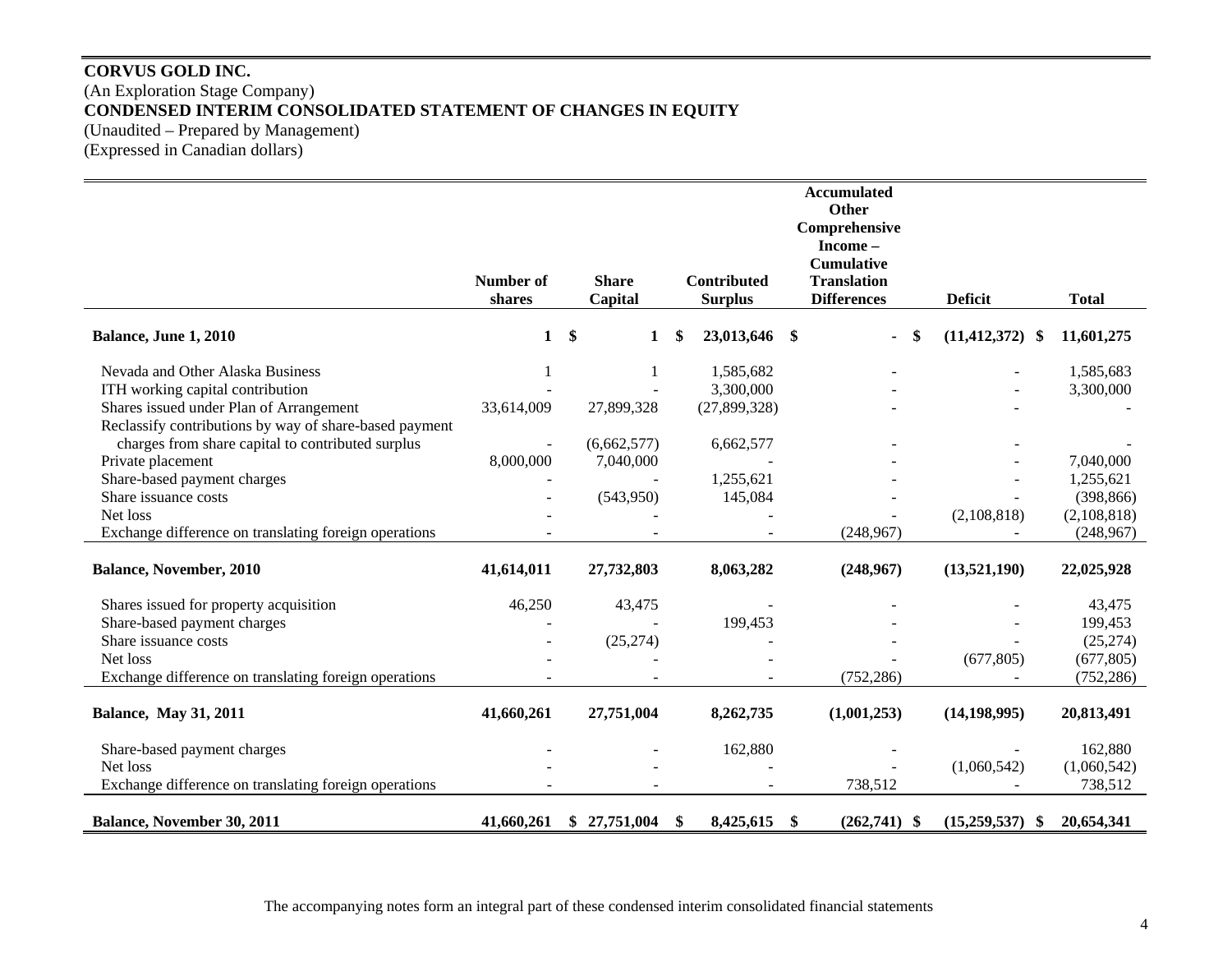# **1. PLAN OF ARRANGEMENT AND TRANSFER OF ASSETS**

On August 25, 2010, International Tower Hill Mines Ltd. ("ITH") completed a Plan of Arrangement (the "Arrangement") under the British Columbia Business Corporations Act ("BCBCA") whereby its existing Alaska mineral properties (other than the Livengood project) and related assets and the North Bullfrog mineral property and related assets in Nevada (collectively, the "Nevada and Other Alaska Business") were indirectly spun out into a new public company, being Corvus Gold Inc. ("Corvus" or the "Company").

The Arrangement was approved by the board of directors of each of ITH and Corvus and by the shareholders of ITH and was accepted for filing by the Toronto Stock Exchange ("TSX") on behalf of both ITH and Corvus. In connection with the completion of the Arrangement, the common shares of Corvus were listed on the TSX.

Under the Arrangement, each shareholder of ITH received (as a return of capital) one Corvus common share for every two ITH common shares held as at the effective date of the Arrangement and exchanged each old common share of ITH for a new common share of ITH. As part of the Arrangement, ITH transferred its wholly-owned subsidiary Corvus Gold Nevada Inc. (formerly Talon Gold Nevada Inc.) ("Corvus Nevada"), incorporated in Nevada, United States (which held the North Bullfrog property), to Corvus and a wholly owned Alaskan subsidiary of ITH sold to Raven Gold Alaska Inc. ("Raven Gold"), incorporated in Alaska, United States, a wholly owned subsidiary of Corvus, the Terra, Chisna, LMS and West Pogo properties. As a consequence of the completion of the Arrangement, Corvus now holds the Terra, Chisna, LMS, West Pogo and North Bullfrog properties (the "Spin-out Properties").

The Company's unaudited condensed interim consolidated financial statements reflect the Statements of Financial Position, Comprehensive Loss, Cash Flows and Changes in Equity of the Nevada and Other Alaska Business as if Corvus existed in its present form during the periods reported. The Statements of Comprehensive Loss for the period to August 25, 2010 which is included in the results to November 30, 2010, include an allocation of ITH's general and administrative expenses incurred. The allocation of general and administrative expenses was calculated on the basis of the ratio of costs incurred on the Spinout Properties in each period presented as compared to the costs incurred on all exploration and evaluations assets of ITH in each of these periods. The financial statements have been presented under the continuity of interests basis of accounting with Statement of Financial Position amounts based on the amounts recorded by ITH. Management cautions readers of these financial statements that the allocation of expenses does not necessarily reflect future general and administrative expenses.

The opening deficit of the Company at June 1, 2010 was calculated by applying the same allocation principles outlined above to the cumulative transactions relating to the Spin-out Properties from the date of acquisition of those mineral properties to May 31, 2010 and includes an allocation of ITH's general and administrative expenses from the date of acquisition of those mineral properties to May 31, 2010. The allocation of general and administrative expense was calculated on the basis of the ratio of costs incurred on the Spin-out Properties in each prior year as compared to the costs incurred on all exploration and evaluations assets of ITH in each of those prior years.

Total funding from ITH through the Nevada and Other Alaska Business to August 25, 2010 are summarized in the table below:

| <b>Type of funding</b>                       |   | Amount             |
|----------------------------------------------|---|--------------------|
| Share-based payment charges (note 7)<br>Cash | S | 821,171<br>764,512 |
| Total                                        | S | 1,585,683          |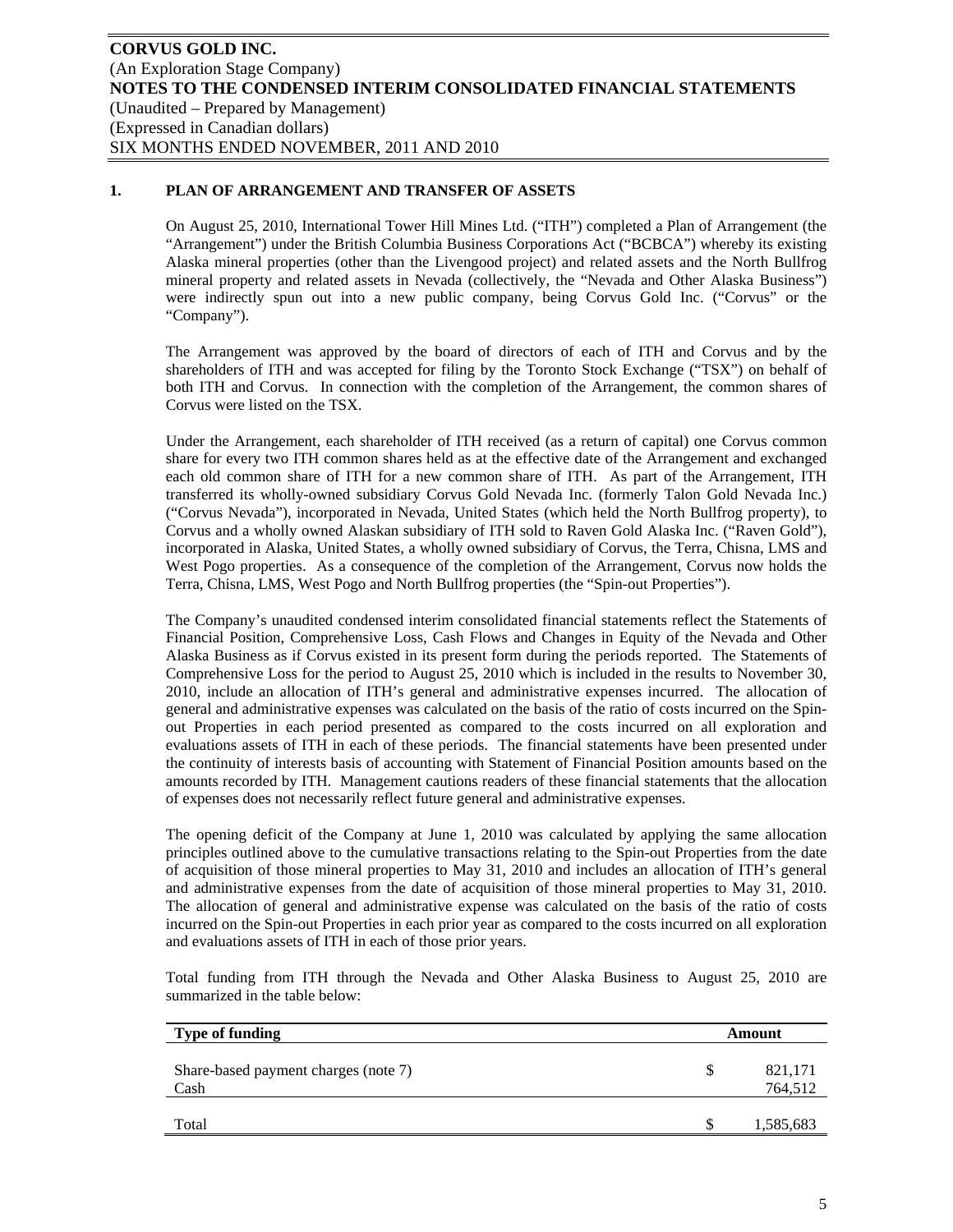# **2. NATURE AND CONTINUANCE OF OPERATIONS**

The Company was incorporated on April 13, 2010 under the BCBCA.

The Company is an exploration stage entity engaged in the business of acquiring, exploring and evaluating mineral properties, and either joint venturing or developing these properties further or disposing of them when the evaluation is completed. At November 30, 2011, the Company was in the exploration stage and had interests in properties in Alaska and Nevada, U.S.A.

The business of mining and exploration involves a high degree of risk and there can be no assurance that current exploration programs will result in profitable mining operations. The Company has no source of revenue, and has significant cash requirements to meet its administrative overhead and maintain its mineral property interests. The recoverability of amounts shown for exploration and evaluation assets is dependent on several factors. These include the discovery of economically recoverable reserves, the ability of the Company to obtain the necessary financing to complete the development of these properties, and future profitable production or proceeds from disposition of exploration and evaluation assets. The carrying value of the Company's exploration and evaluation assets does not reflect current or future values.

These condensed interim consolidated financial statements have been prepared on a going concern basis, which presume the realization of assets and discharge of liabilities in the normal course of business for the foreseeable future. The Company's ability to continue as a going concern is dependent upon achieving profitable operations and/or obtaining additional financing. The Company has sustained losses from operations, and has an ongoing requirement for capital investment to explore its exploration and evaluation assets. The Company expects that it will need to raise substantial additional capital to accomplish its business plan over the next several years. The Company expects to seek additional financing through equity financing. There can be no assurance as to the availability or terms upon which such financing might be available.

These condensed interim consolidated financial statements do not include any adjustments to the amounts and classification of assets and liabilities that might be necessary should the Company be unable to continue in business.

# **3. SIGNIFICANT ACCOUNTING POLICIES**

#### **Basis of presentation**

The Canadian Institute of Chartered Accountants Handbook was revised in 2010 to incorporate International Financial Reporting Standards ("IFRS") and require publicly accountable enterprises to apply such standards effective for years beginning on or after January 1, 2011. The Company has commenced reporting on this basis in these condensed interim consolidated financial statements.

These are the Company's second IFRS condensed interim consolidated financial statements for the six months ended November 30, 2011 covered by IFRS. These condensed interim consolidated financial statements have been prepared in accordance with IFRS applicable to the preparation of interim financial statements, including International Accounting Standard ("IAS") 34, *"Interim Financial Reporting"* and IFRS 1 *"First-Time Adoption of International Financial Reporting Standards"*. Subject to certain transition elections disclosed in note 13, the Company has consistently applied the same accounting policies in its opening IFRS Statement of Financial Position as at June 1, 2010 and retroactively to all periods presented, as if the policies had always been in effect.

Note 13 discloses the impact of the transition from Canadian Generally Accepted Accounting Principles ("GAAP") to IFRS on the Company's reported financial position, operating and cash flows, including the nature and effect of significant changes in accounting policies from those used in its consolidated financial statements for year ended May 31, 2011.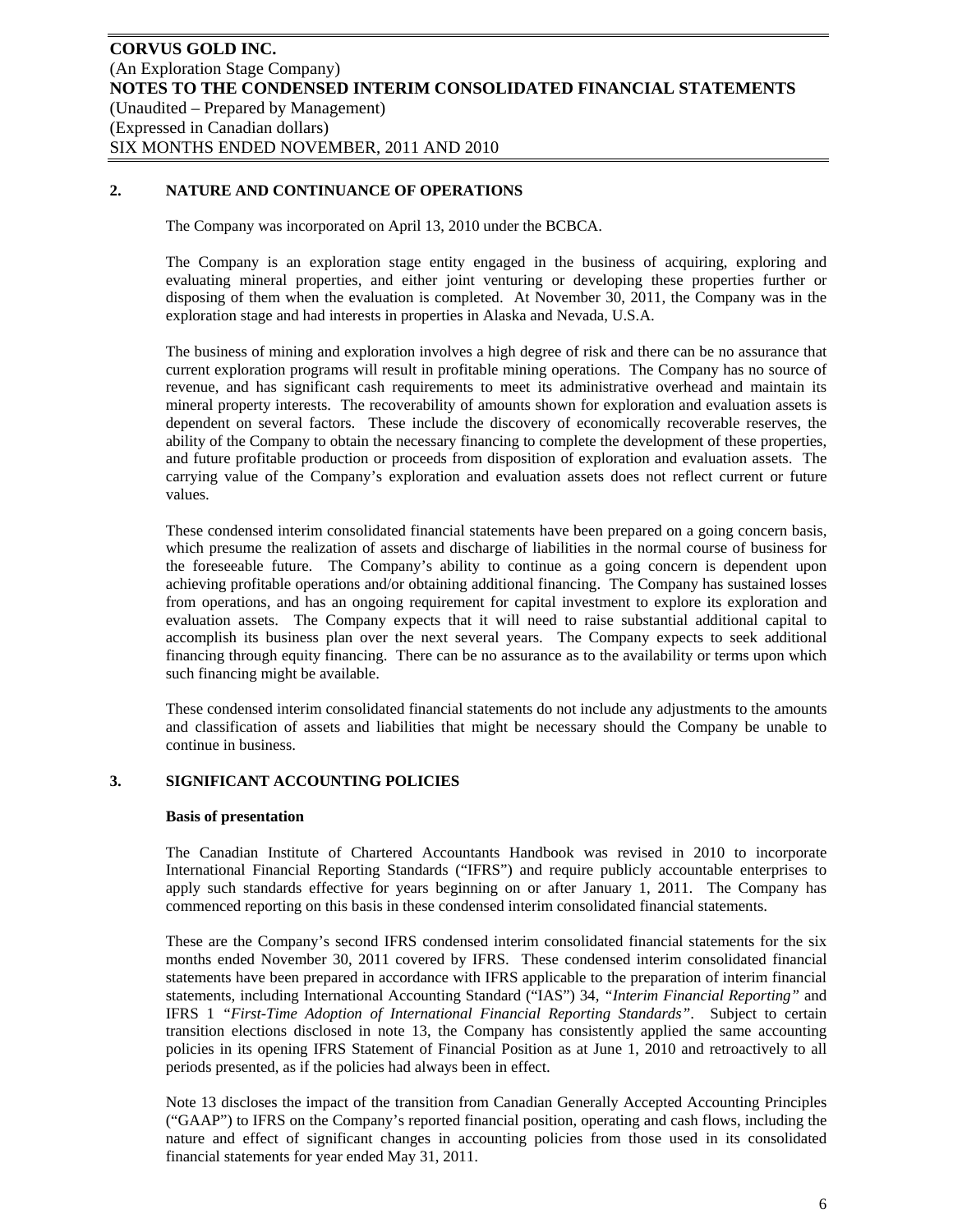#### **Basis of presentation (cont'd)**

IFRS 1, which governs the first-time adoption of IFRS, generally requires accounting policies to be applied retrospectively to determine the opening Statement of Financial Position on the Company's transition date of June 1, 2010 and allows certain exemptions on transition to IFRS. The elections adopted by the Company have been disclosed in note 13.

The accounting policies applied in these condensed interim consolidated financial statements are presented in note 3 and are based on IFRS issued and outstanding as of January 13, 2012, the date the Board of Directors approved the condensed interim consolidated financial statements. Any subsequent changes to IFRS that are given effect in the Company's annual consolidated financial statements for the year ending May 31, 2012 could result in restatement of these condensed interim consolidated financial statements. At November 30, 2011, management does not expect these standards to have a significant effect on the consolidated financial statements.

### **Basis of Consolidation**

These condensed interim consolidated financial statements include the accounts of the Company and its wholly-owned subsidiaries (collectively, the "Group"), Corvus Nevada (a Nevada corporation) and Raven Gold (an Alaska corporation). All intercompany transactions and balances were eliminated upon consolidation.

#### **Significant Accounting Estimates and Judgments**

The preparation of these financial statements requires management to make certain estimates, judgments and assumptions that affect the reported amounts of assets and liabilities at the date of the financial statements and reported amounts of expenses during the reporting period. Actual outcomes could differ from these estimates. These financial statements include estimates which, by their nature, are uncertain. The impacts of such estimates are pervasive throughout the financial statements, and may require accounting adjustments based on future occurrences. Revisions to accounting estimates are recognized in the period in which the estimate is revised and future periods if the revision affects both current and future periods. These estimates are based on historical experience, current and future economic conditions and other factors, including expectations of future events that are believed to be reasonable under the circumstances.

#### Critical accounting estimates

Significant assumptions about the future and other sources of estimation uncertainty that management has made at the end of the reporting period, that could result in a material adjustment to the carrying amounts of assets and liabilities, in the event that actual results differ from assumptions made, relate to, but are not limited to, the carrying value and the recoverability of the exploration and evaluation assets included in the Statements of Financial Position, the assumptions used to determine the fair value of share-based payments in the Statement of Comprehensive Loss, allocation of administrative expenses on the spin-out from ITH, and the estimated amounts of reclamation and environmental obligations.

#### Critical accounting judgments

Critical accounting judgments are accounting policies that have been identified as being complex or involving subjective judgments or assessments.

In accordance with IAS 21 *"The Effects of Changes in Foreign Exchange Rates"*, management determined that the functional currency of Corvus Nevada and Raven Gold is US dollars and for all other entities within the Group, the functional currency is Canadian dollars, as these are the currencies of the primary economic environment in which the companies operate.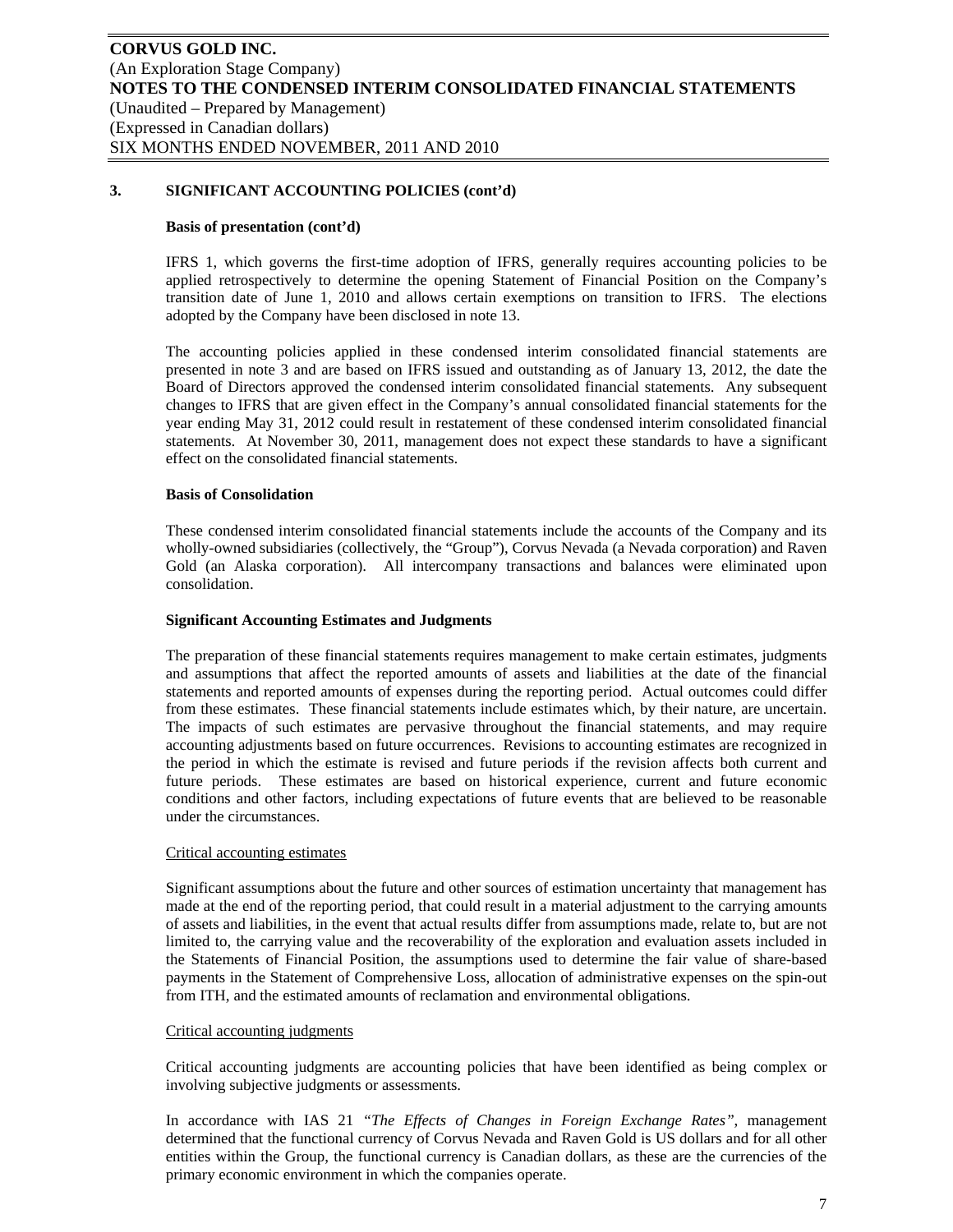#### **Foreign currency translation**

The presentation currency of the Company is the Canadian dollar.

The functional currency of each of the parent company and its subsidiaries is measured using the currency of the primary economic environment in which that entity operates. The functional currency of Corvus Nevada and Raven Gold is US dollars, and for the Company the functional currency is Canadian dollars.

### Transactions and balances

Foreign currency transactions are translated into functional currency using the exchange rates prevailing at the date of the transaction. Foreign currency monetary items are translated at the period-end exchange rate. Non-monetary items measured at historical cost continue to be carried at the exchange rate at the date of the transaction. Non-monetary items measured at fair value are reported at the exchange rate at the date when fair values were determined.

Exchange differences arising on the translation of monetary items or on settlement of monetary items are recognized in profit or loss in the Statement of Comprehensive Income (Loss) in the period in which they arise.

Exchange differences arising on the translation of non-monetary items are recognized in other comprehensive income (loss) in the Statement of Comprehensive Income (Loss) to the extent that gains and losses arising on those non-monetary items are also recognized in other comprehensive income (loss). Where the nonmonetary gain or loss is recognized in profit or loss, the exchange component is also recognized in profit or loss.

# Parent and Subsidiary Companies

The financial results and position of foreign operations whose functional currency is different from the presentation currency are translated as follows:

- Assets and liabilities are translated at period-end exchange rates prevailing at that reporting date; and
- Income and expenses are translated at average exchange rates for the period.

Exchange differences arising on translation of foreign operations are transferred directly to the Group's exchange difference on translating foreign operations on the Statement of Comprehensive Income (Loss) and are reported as a separate component of shareholders' equity titled "Cumulative Translation Differences". These differences are recognized in the profit or loss in the period in which the operation is disposed of.

#### **Financial instruments**

a) Financial assets

Financial assets are classified into one of the following categories based on the purpose for which the asset was acquired. All transactions related to financial instruments are recorded on a trade date basis. The Company's accounting policy for each category is as follows: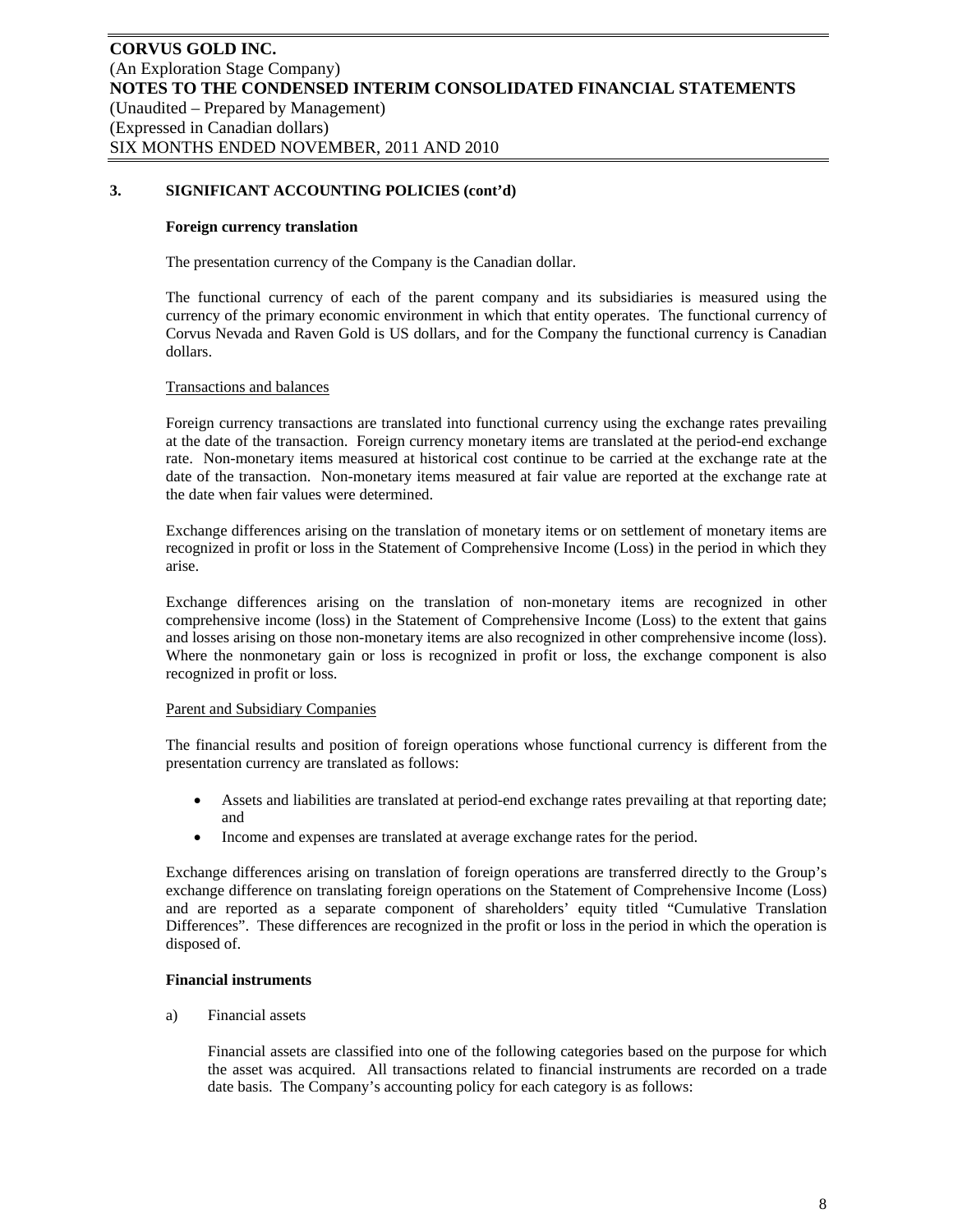#### **Financial instruments (cont'd)**

a) Financial assets (cont'd)

#### Fair value through profit or loss ("FVTPL")

A financial asset is classified as FVTPL if it is classified as held-for-trading or is designated as such upon initial recognition. Financial assets are designated as FVTPL if the Company manages such investments and makes purchase and sale decisions based on their fair value in accordance with the Company's documented risk management or investment strategy. Financial assets designated as FVTPL are measured at fair value, and changes therein are recognized in profit or loss. Cash is classified as FVTPL and is accounted for at fair value.

Transactions costs associated with FVTPL financial assets are expensed as incurred, while transaction costs associated with all other financial assets are included in the initial carrying amount of the asset.

### Loans and receivables

Loans and receivables are non-derivative financial assets with fixed or determinable payments that are not quoted in an active market. They are classified as current assets or non-current assets based on their maturity date. Loans and receivables are initially recognized at fair value and subsequently carried at amortized cost less any impairment. Loans and receivables are comprised of accounts receivables.

#### Held-to-maturity

Held-to-maturity financial assets are measured at amortized cost. The Company does not have any financial assets classified as held-to-maturity.

#### Available-for-sale financial assets

Available-for-sale ("AFS") financial assets are non-derivatives that are either designated as available-for-sale or not classified in any other financial asset category. Changes in the fair value of AFS financial assets other than impairment losses are recognized as other comprehensive income (loss) and classified as a component of equity. The Company does not have any AFS financial assets.

#### Impairment of financial assets

The Company assesses at each reporting date whether a financial asset is impaired.

If there is objective evidence that an impairment loss on assets carried at amortized cost has been incurred, the amount of the loss is measured as the difference between the financial asset's carrying amount and the present value of estimated future cash flows discounted at the financial asset's original effective interest rate. The carrying amount of the financial asset is then reduced by the amount of the impairment. The amount of the loss is recognized in profit or loss.

If, in a subsequent period, the amount of the impairment loss decreases and the decrease can be related objectively to an event occurring after the impairment was recognized, the previously recognized impairment loss is reversed to the extent that the carrying value of the financial asset does not exceed what the amortized cost would have been had the impairment not been recognized. Any subsequent reversal of an impairment loss is recognized in profit or loss.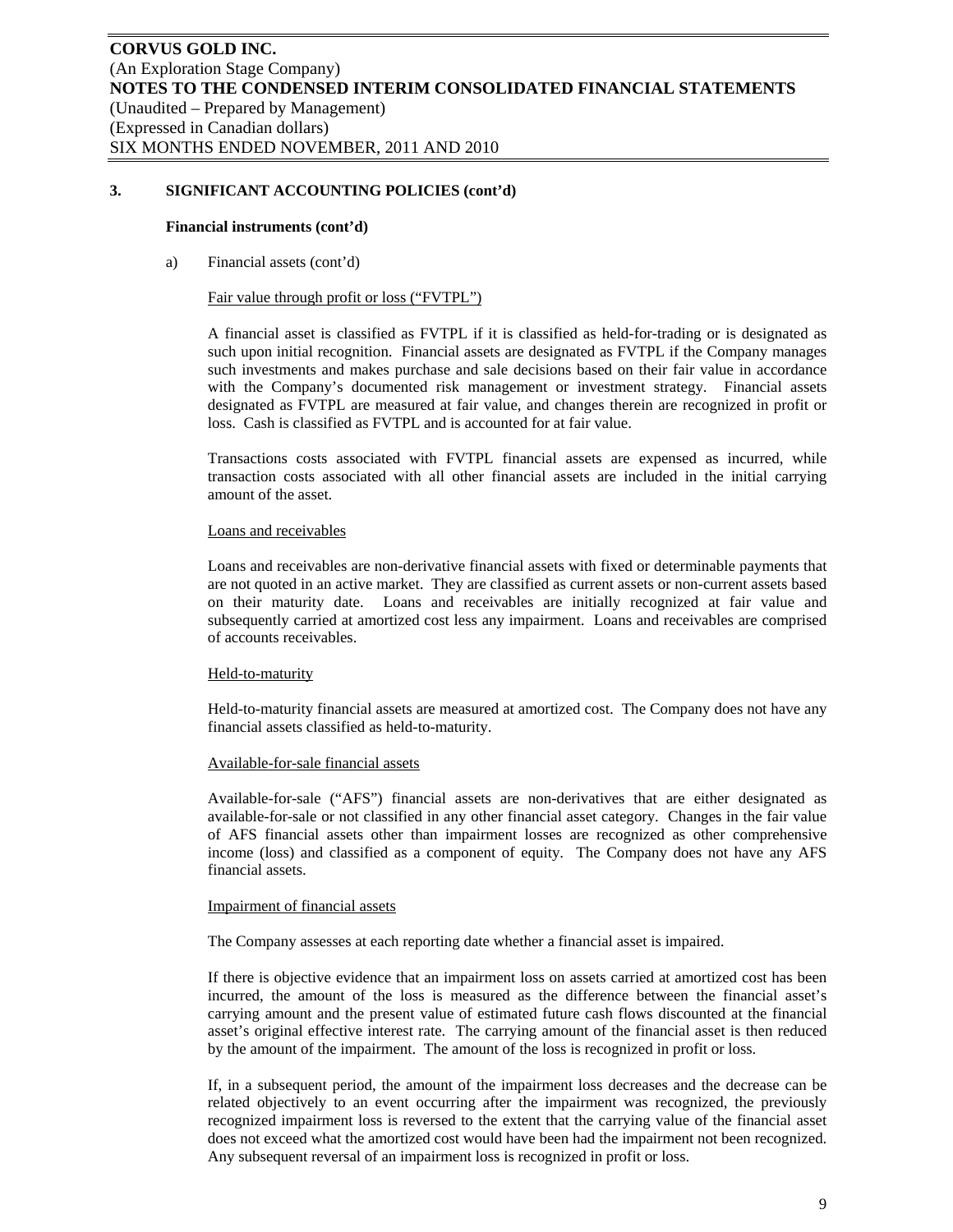#### **Financial instruments (cont'd)**

a) Financial assets (cont'd)

In relation to trade receivables, a provision for impairment is made and an impairment loss is recognized in profit and loss when there is objective evidence (such as the probability of insolvency or significant financial difficulties of the debtor) that the Company will not be able to collect all of the amounts due under the original terms of the invoice. The carrying amount of the receivable is reduced through use of an allowance account. Impaired debts are written off against the allowance account when they are assessed as uncollectible.

If an available-for-sale financial asset is impaired, an amount comprising the difference between its cost and its current fair value, less any impairment loss previously recognized in profit or loss, is transferred from accumulated other comprehensive income (loss) to profit or loss. Reversals in respect of equity instruments classified as available-for-sale are not recognized in profit or loss.

b) Financial liabilities

The Company classifies its financial liabilities in the following categories: other financial liabilities and FVTPL.

### Other financial liabilities

Financial liabilities classified as other financial liabilities are initially recognized at fair value less directly attributable transaction costs. After initial recognition, other financial liabilities are subsequently measured at amortized cost using the effective interest method. The effective interest method is a method of calculating the amortized cost of a financial liability and of allocating interest expense over the relevant period. The effective interest rate is the rate that exactly discounts estimated future cash payments through the expected life of the financial liability, or, where appropriate, a shorter period. The Company's accounts payable and accrued liabilities and due to related parties are classified as other financial liabilities.

# FVTPL

Financial liabilities classified as FVTPL include financial liabilities held-for-trading and financial liabilities designated upon initial recognition as FVTPL. Derivatives, including separated embedded derivatives are also classified as held for trading unless they are designated as effective hedging instruments. Fair value changes on financial liabilities classified as FVTPL are recognized through the consolidated Statement of Comprehensive Income (Loss). The Company has not classified any financial liabilities as FVTPL.

#### **Property and equipment**

a) Recognition and measurement

On initial recognition, property and equipment are valued at cost, being the purchase price and directly attributable costs of acquisition of construction required to bring the asset to the location and condition necessary to be capable of operating in the manner intended by the Company, including appropriate borrowing costs and the estimated present value of any future unavoidable costs of dismantling and removing items.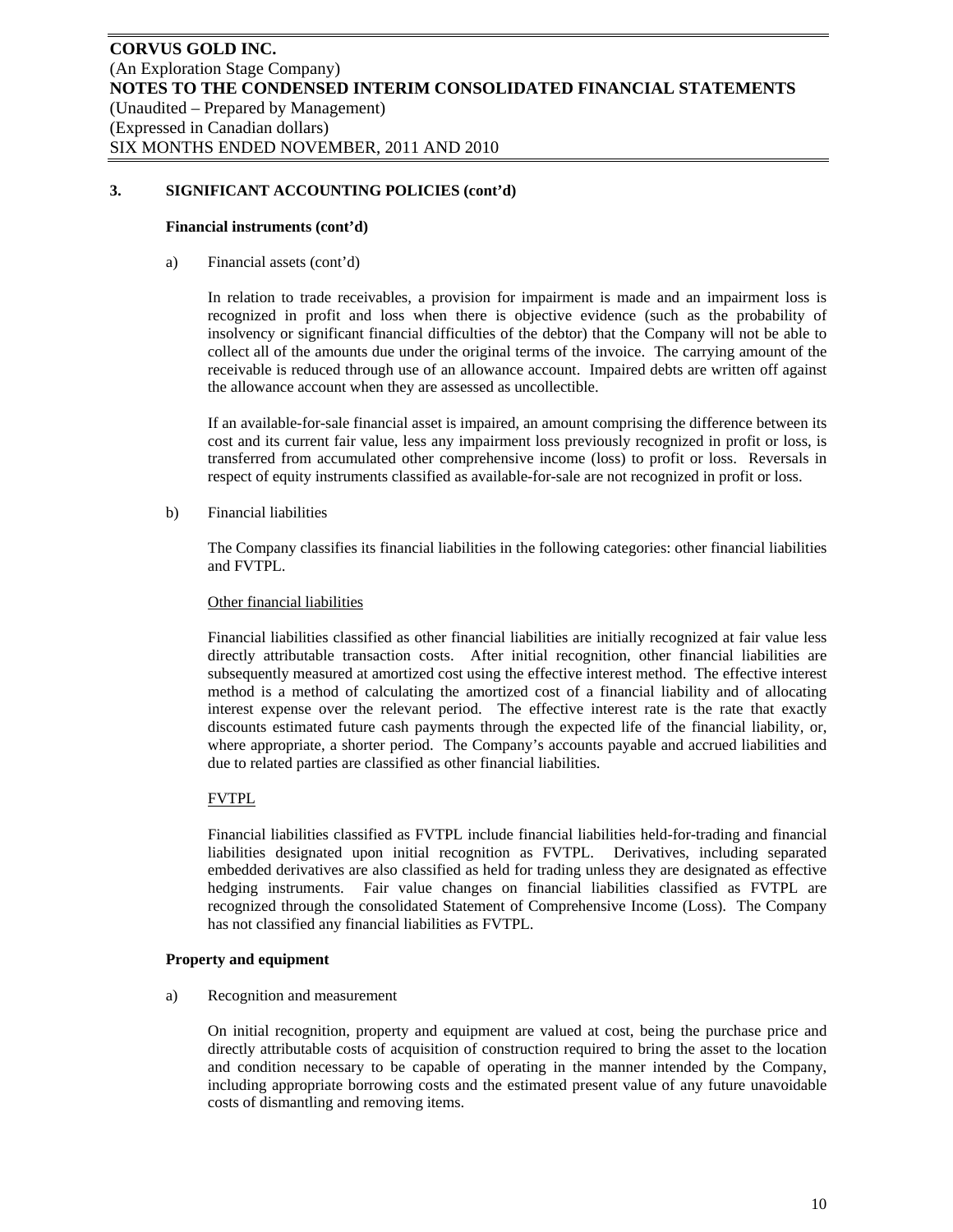#### **Property and equipment (cont'd)**

a) Recognition and measurement (cont'd)

Property and equipment is subsequently measured at cost less accumulated depreciation, less any accumulated impairment losses, with the exception of land which is not depreciated.

When parts of an item of property and equipment have different useful lives, they are accounted for as separate items (major components) of property and equipment.

b) Subsequent costs

The cost of replacing part of an item of property and equipment is recognized in the carrying amount of the item if it is probable that the future economic benefit embodied within the part will flow to the Company and its cost can be measured reliably. The carrying amount of the replaced part is derecognized. The costs of the day-to-day servicing of property and equipment are recognized in profit or loss as incurred.

c) Major maintenance and repairs

Subsequent costs are included in the asset's carrying amount or recognized as a separate asset, as appropriate, only when it is probable that future economic benefits associated with the item will flow to the Company and the cost of the item can be measured reliably. All other repairs and maintenance are charged to the profit or loss during the financial period in which they are incurred.

d) Gains and losses

Gains and losses on disposal of an item of property and equipment are determined by comparing the proceeds from disposal with the carrying amount, and are recognized net within other items in profit or loss.

e) Depreciation

Depreciation is recognized in profit or loss on a declining-balance basis at the following annual rates:

| Computer equipment | - | 30% declining balance |
|--------------------|---|-----------------------|
| Vehicles           | - | 30% declining balance |

Additions during the year are depreciated at one-half the annual rates.

Depreciation methods, useful lives and residual values are reviewed at each financial year-end and adjusted if appropriate.

Depreciation on assets used in exploration activities are capitalized to exploration and evaluation assets.

#### **Mineral exploration and evaluation expenditures**

All of the Company's projects are currently in the exploration and evaluation phase.

a) Pre-exploration costs

Pre-exploration costs are expensed in the period in which they are incurred.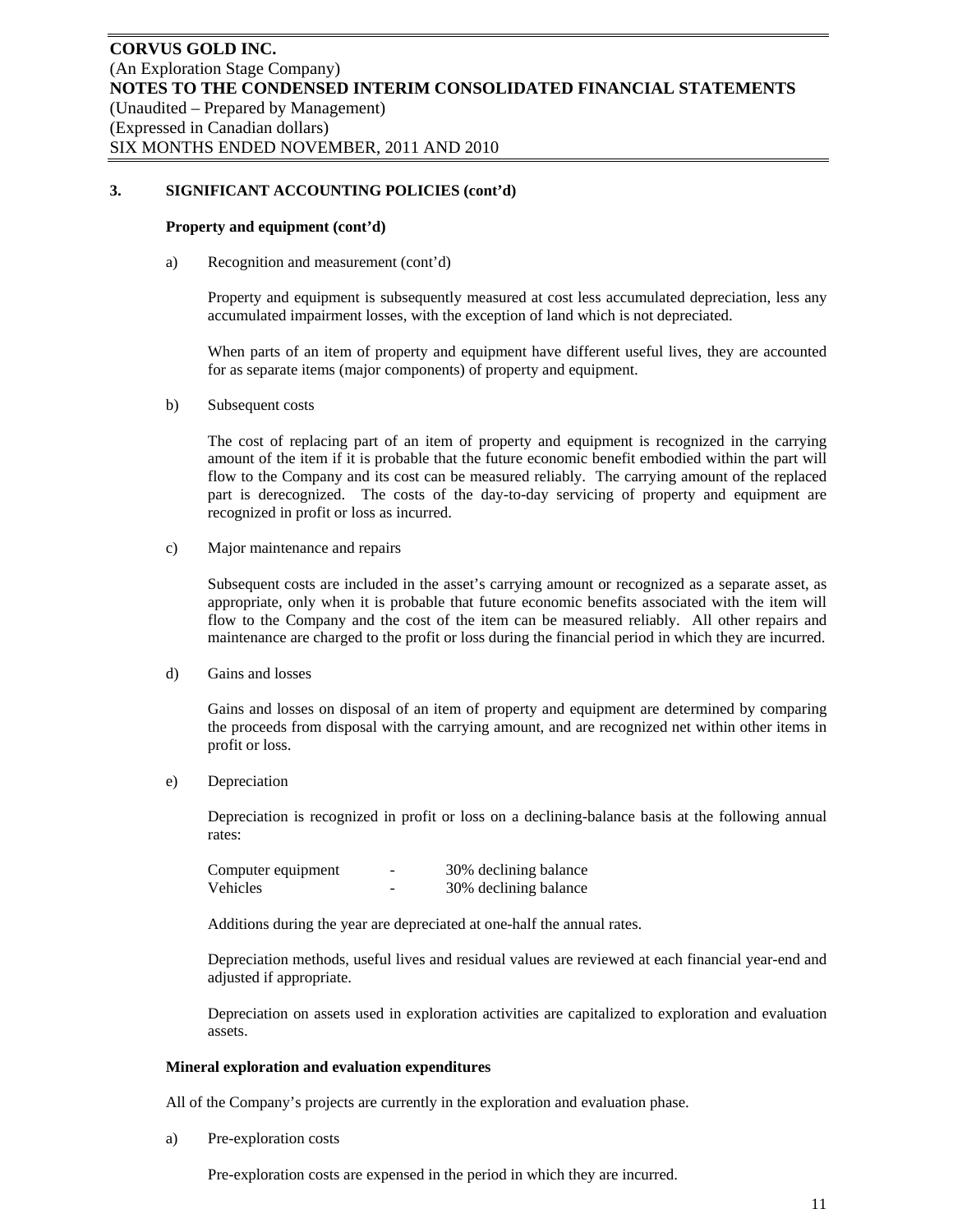#### **Mineral exploration and evaluation expenditures (cont'd)**

b) Exploration and evaluation expenditures

Once the legal right to explore a property has been acquired, costs directly related to exploration and evaluation expenditures are recognized and capitalized, in addition to the acquisition costs. These direct expenditures include such costs as materials used, geological and geophysical evaluation, surveying costs, drilling costs, payments made to contractors and depreciation on property and equipment during the exploration phase. Costs not directly attributable to exploration and evaluation activities, including general administrative overhead costs, are expensed in the period in which they occur.

When a project is deemed to no longer have commercially viable prospects to the Company, exploration and evaluation expenditures in respect of that project are deemed to be impaired. As a result, those exploration and evaluation expenditure costs, in excess of estimated recoveries, are written-off to the Statement of Comprehensive Income (Loss).

The Company assesses exploration and evaluation assets for impairment at each reporting date.

Once the technical feasibility and commercial viability of extracting the mineral resource has been determined, the property is considered to be a mine under development and is classified as "mine development cost". Exploration and evaluation assets are tested for impairment before the assets are transferred to development properties.

Any incidental revenue earned in connection with exploration activities are applied as a reduction to capitalized exploration costs. Any operational income earned in connection with exploration activities are recognized in the Statement of Comprehensive Loss.

Mineral exploration and evaluation expenditures are classified as intangible assets.

#### **Impairment of non-current assets**

Non-current assets are evaluated at each reporting date by management for indicators that carrying value is impaired and may not be recoverable. When indicators of impairment are present the recoverable amount of an asset is evaluated at the level of a cash generating unit ("CGU"), the smallest identifiable group of assets that generates cash inflows that are largely independent of the cash inflows from other assets or groups of assets, where the recoverable amount of a CGU is the greater of the CGU's fair value less costs to sell and its value in use. An impairment loss is recognized in profit or loss to the extent the carrying amount exceeds the recoverable amount.

In calculating recoverable amount, if applicable, the Company uses discounted cash flow techniques to determine fair value when it is not possible to determine fair value either by quotes from an active market or a binding sales agreement. The determination of discounted cash flows is dependent on a number of factors, including future metal prices, the amount of reserves, the cost of bringing the project into production, production schedules, production costs, sustaining capital expenditures, and site closure, restoration and environmental rehabilitation costs. Additionally, the reviews take into account factors such as political, social, legal, and environmental regulations. These factors may change due to changing economic conditions or the accuracy of certain assumptions and, hence, affect the recoverable amount.

The Company uses its best efforts to fully understand all of the aforementioned to make an informed decision based upon historical and current facts surrounding the projects. Discounted cash flow techniques often require management to make estimates and assumptions concerning reserves and expected future production revenues and expenses.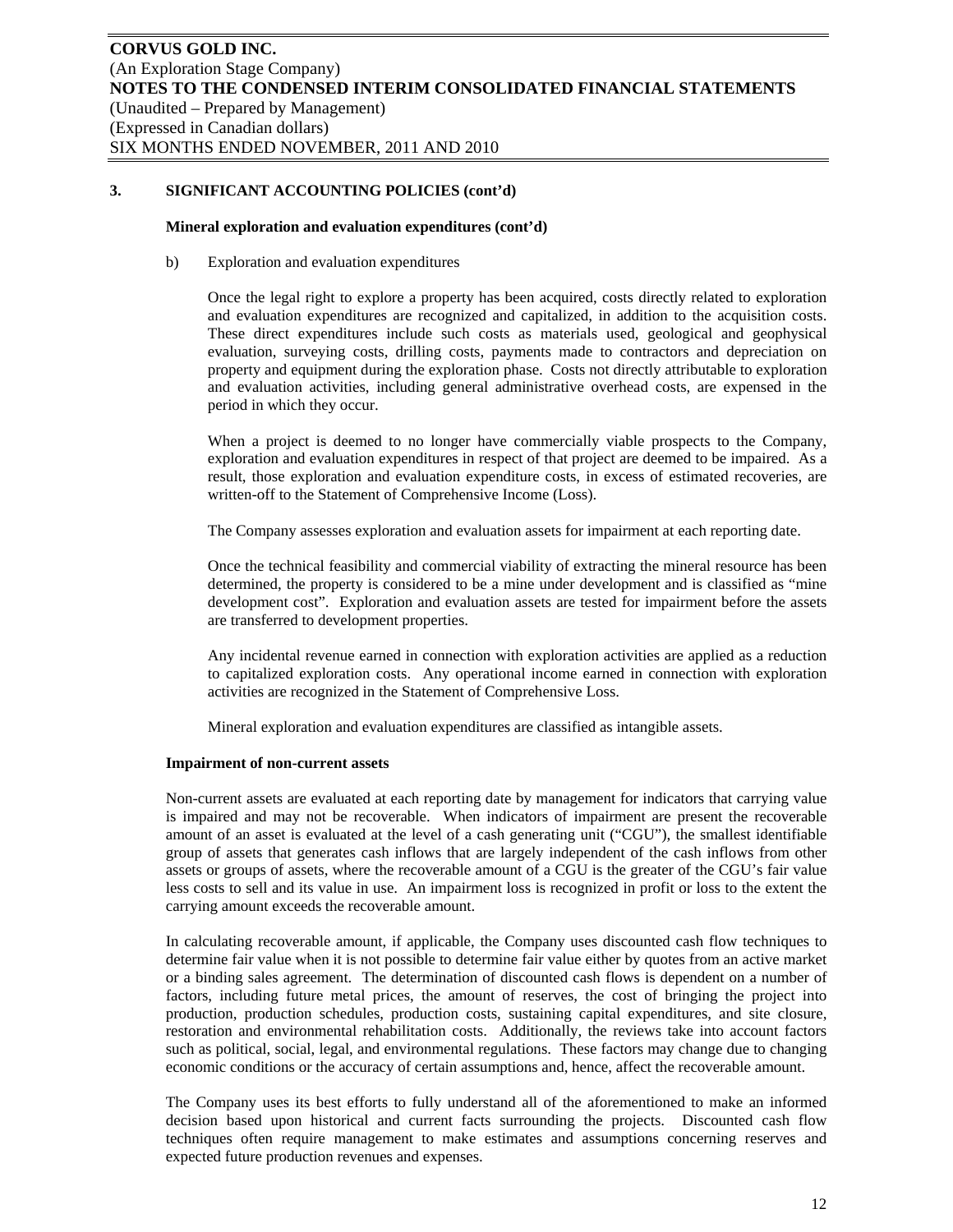#### **Reversal of impairment**

An impairment loss is reversed if there is an indication that there has been a change in the estimates used to determine the recoverable amount. An impairment loss is reversed only to the extent that the asset's carrying amount does not exceed the carrying amount that would have been determined, net of depreciation or amortization, if no impairment loss had been recognized. An impairment loss with respect to goodwill is never reversed.

#### **Provisions for environmental rehabilitation**

The Company records a liability based on the best estimate of costs for site closure and reclamation activities that the Company is legally or constructively required to remediate. The liability is recognized at the time environmental disturbance occurs and the resulting costs are capitalized to the corresponding asset. The provision for closure and reclamation liabilities is estimated using expected cash flows based on engineering and environmental reports prepared by third-party industry specialists and/or internal expertise, and discounted at a pre-tax rate specific to the liability. The capitalized amount is depreciated on the same basis as the related asset. The liability is adjusted for the accretion of the discounted obligation and any changes in the amount or timing of the underlying future cash flows. Significant judgments and estimates are involved in forming expectations of the amounts and timing of future closure and reclamation cash flows.

Additional disturbances and changes in closure and reclamation estimates are accounted for as incurred with a change in the corresponding capitalized cost. Costs of rehabilitation projects for which a provision has been recorded are recorded directly against the provision as incurred, most of which are incurred at the end of the life of mine.

# **Income taxes**

Income tax expense comprises current and deferred tax. Current tax and deferred tax are recognized in net loss except to the extent that it relates to a business combination or items recognized directly in equity or in other comprehensive income (loss).

Current income taxes are recognized for the estimated income taxes payable or receivable on taxable income or loss for the current year and any adjustment to income taxes payable in respect of previous years. Current income taxes are determined using tax rates and tax laws that have been enacted or substantively enacted by the year-end date.

Deferred tax assets and liabilities are recognized where the carrying amount of an asset or liability differs from its tax base, except for taxable temporary differences arising on the initial recognition of goodwill and temporary differences arising on the initial recognition of an asset or liability in a transaction which is not a business combination and at the time of the transaction affects neither accounting nor taxable profit or loss.

Recognition of deferred tax assets for unused tax losses, tax credits and deductible temporary differences is restricted to those instances where it is probable that future taxable profit will be available against which the deferred tax asset can be utilized. At the end of each reporting period the Company reassesses unrecognized deferred tax assets. The Company recognizes a previously unrecognized deferred tax asset to the extent that it has become probable that future taxable profit will allow the deferred tax asset to be recovered.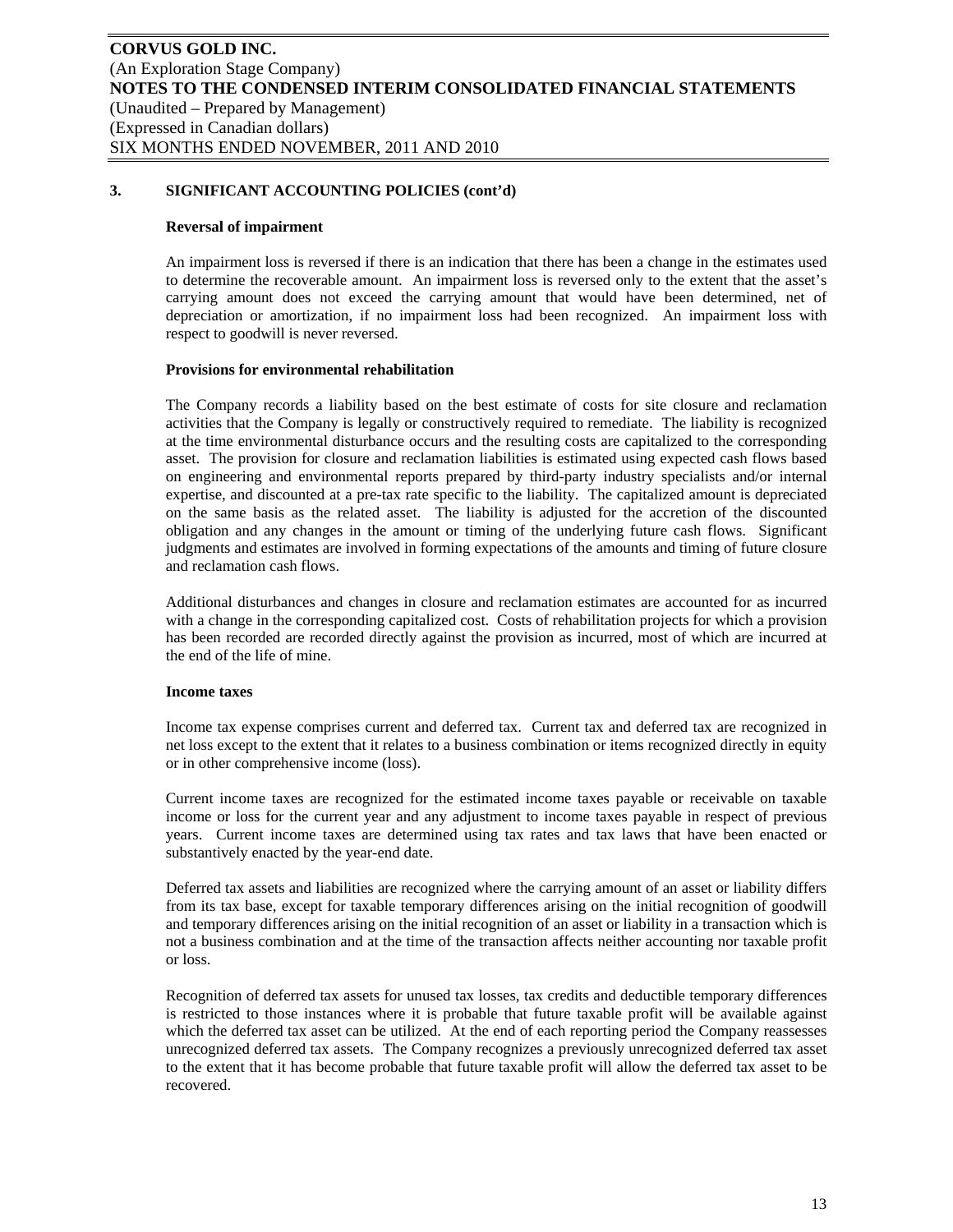#### **Share capital**

The proceeds from the exercise of stock options, warrants and escrow shares are recorded as share capital in the amount for which the option, warrant or escrow share enabled the holder to purchase a share in the Company. The Company's common shares are classified as equity instruments.

Commissions paid to agents, and other related share issuance costs, such as legal, auditing, and printing, on the issue of the Company's shares are charged directly to share capital.

#### **Valuation of equity units issued in private placements**

The Company has adopted a residual value method with respect to the measurement of shares and warrants issued as private placement units. The residual value method first allocates value to the more easily measurable component based on fair value and then the residual value, if any, to the less easily measurable component.

The fair value of the common shares issued in the private placements was determined to be the more easily measurable component and were valued at their fair value, as determined by the closing quoted bid price on the announcement date. The balance, if any, is allocated to the attached warrants. Any fair value attributed to the warrants is recorded as warrants.

#### **Earnings (loss) per share**

Basic loss per share is calculated using the weighted average number of common shares outstanding during the period. The Company uses the treasury stock method to compute the dilutive effect of options, warrants and similar instruments. Under this method, the dilutive effect on earnings (loss) per share is calculated presuming the exercise of outstanding options, warrants and similar instruments. It assumes that the proceeds of such exercise would be used to repurchase common shares at the average market price during the period. However, the calculation of diluted loss per share excludes the effects of various conversions and exercise of options and warrants that would be anti-dilutive.

#### **Share-based payments**

Where equity-settled share options are awarded to employees, the fair value of the options at the date of grant is charged to the Statement of Comprehensive Income (Loss) over the vesting period. Performance vesting conditions are taken into account by adjusting the number of equity instruments expected to vest at each reporting date so that, ultimately, the cumulative amount recognized over the vesting period is based on the number of options that eventually vest. Non-vesting conditions and market vesting conditions are factored into the fair value of the options granted. As long as all other vesting conditions are satisfied, a charge is made irrespective of whether these vesting conditions are satisfied. The cumulative expense is not adjusted for failure to achieve a market vesting condition or where a nonvesting condition is not satisfied.

Where the terms and conditions of options are modified before they vest, the increase in the fair value of the options, measured immediately before and after the modification, is also charged to the Statement of Comprehensive Income (Loss) over the remaining vesting period.

Where equity instruments are granted to non-employees, they are recorded at the fair value of the goods or services received in the Statement of Comprehensive Income (Loss), unless they are related to the issuance of shares. Amounts related to the issuance of shares are recorded as a reduction of share capital.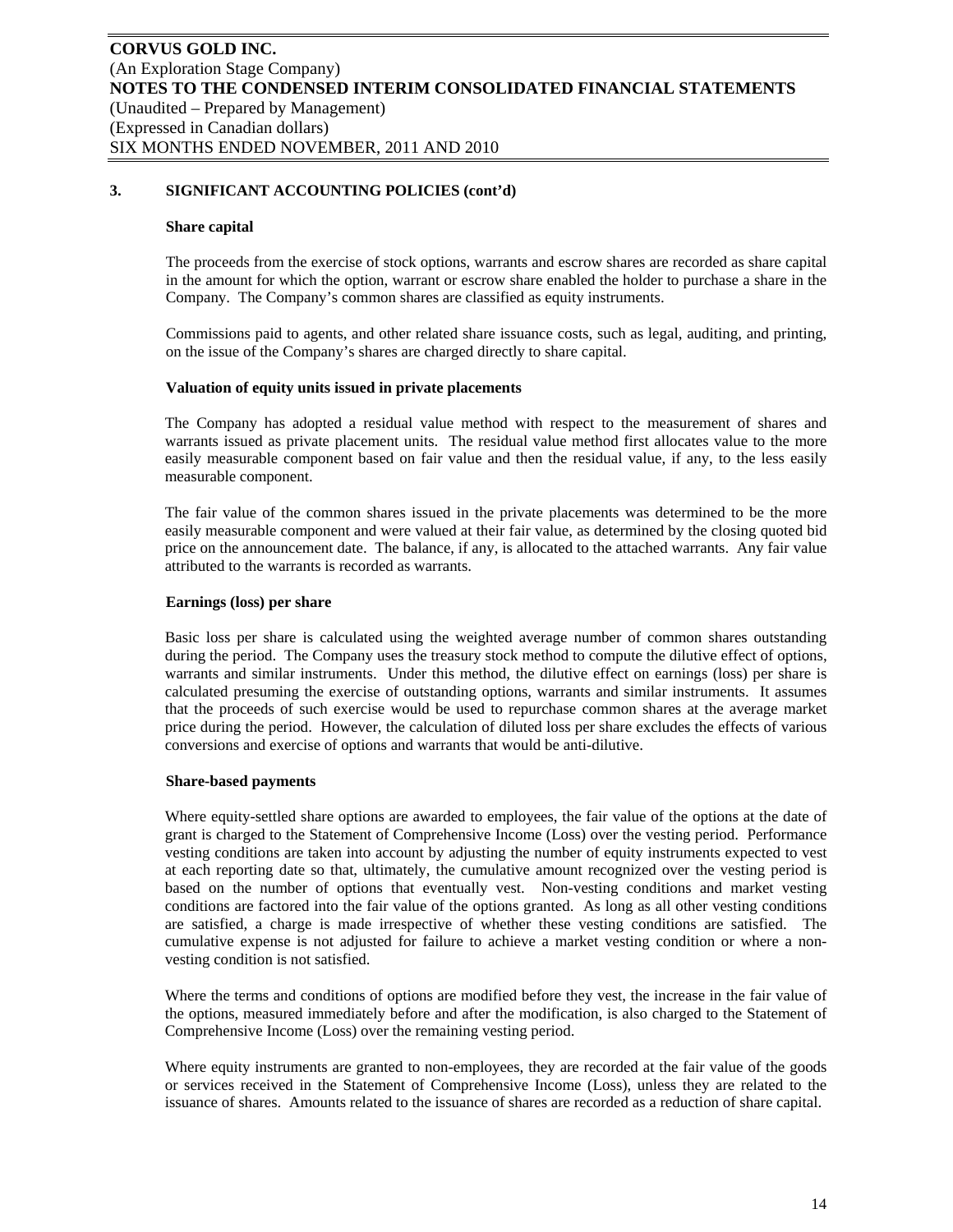#### **Share-based payments (cont'd)**

When the value of goods or services received in exchange for the share-based payment cannot be reliably estimated, the fair value is measured by use of a valuation model. The expected life used in the model is adjusted, based on management's best estimate, for the effects of non-transferability, exercise restrictions, and behavioural considerations.

All equity-settled share-based payments are reflected in contributed surplus, until exercised. Upon exercise, shares are issued from treasury and the amount reflected in contributed surplus is credited to share capital, adjusted for any consideration paid.

Where a grant of options is cancelled or settled during the vesting period, excluding forfeitures when vesting conditions are not satisfied, the Company immediately accounts for the cancellation as an acceleration of vesting and recognizes the amount that otherwise would have been recognized for services received over the remainder of the vesting period. Any payment made to the employee on the cancellation is accounted for as the repurchase of an equity interest except to the extent the payment exceeds the fair value of the equity instrument granted, measured at the repurchase date. Any such excess is recognized as an expense.

#### **Non-monetary transactions**

All non-monetary transactions are measured at the fair value of the asset surrendered or the asset received, whichever is more reliable, unless the transaction lacks commercial substance or the fair value cannot be reliably established. The commercial substance requirement is met when the future cash flows are expected to change significantly as a result of the transaction. When the fair value of a non-monetary transaction cannot be reliably measured, it is recorded at the carrying amount (after reduction, when appropriate, for impairment) of the asset given up adjusted by the fair value of any monetary consideration received or given. When the asset received or the consideration given up is shares in an actively traded market, the value of those shares will be considered fair value.

#### **Joint venture accounting**

Where the Company's exploration and development activities are conducted with others, the accounts reflect only the Company's proportionate interest in such activities.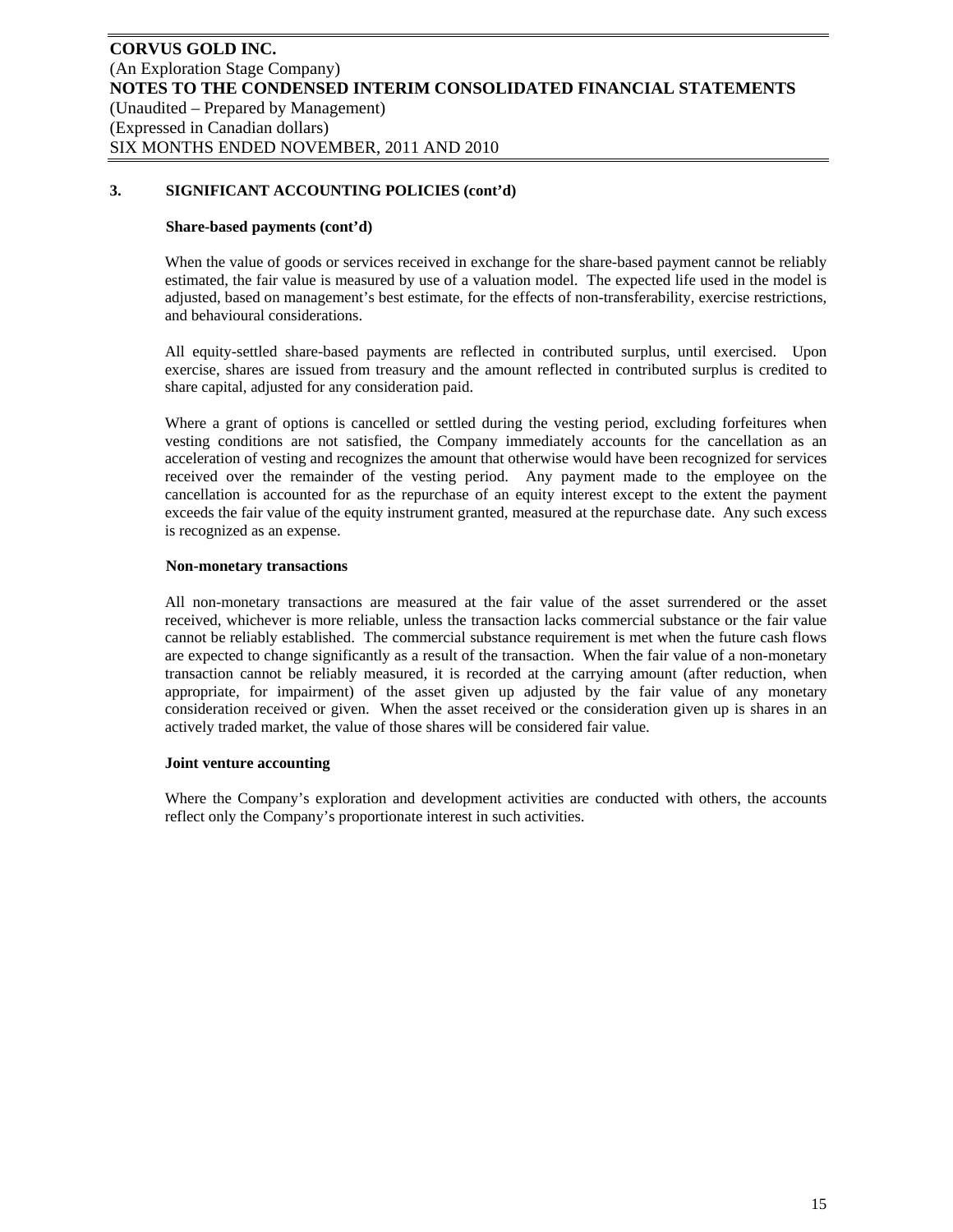# **4. RISK MANAGEMENT AND FINANCIAL INSTRUMENTS**

#### *Fair Value of Financial Instruments*

The carrying values of cash, accounts receivable and accounts payable and accrued liabilities approximate their fair values due to the short-term maturity of these financial instruments. The fair values of amounts due to related parties included in accounts payable and accrued liabilities have not been disclosed as their fair values cannot be reliably measured since the parties are not at arm's length.

### *Fair Value Hierarchy*

Financial instruments recorded at fair value on the Consolidated Statements of Financial Position are classified using a fair value hierarchy that reflects the significance of the inputs used in making the measurements. The fair value hierarchy has the following levels:

- Level 1 valuation based on quoted prices (unadjusted) in active markets for identical assets or liabilities;
- Level 2 valuation techniques based on inputs other than quoted prices included in level 1 that are observable for the asset or liability, either directly (i.e. as prices) or indirectly (i.e. derived from prices); and
- Level 3 valuation techniques using inputs for the asset or liability that are not based on observable market data (unobservable inputs).

The fair value hierarchy requires the use of observable market inputs whenever such inputs exist. A financial instrument is classified to the lowest level of the hierarchy for which a significant input has been considered in measuring fair value. The following table presents the financial instruments recorded at fair value in the Consolidated Statements of Financial Position, classified using the fair value hierarchy described above:

| <b>November 30, 2011</b> |                | <b>Level 1</b> | <b>Level 2</b> |                          | Level 3                  |
|--------------------------|----------------|----------------|----------------|--------------------------|--------------------------|
| Cash                     |                | 5,235,710      |                | $\overline{\phantom{a}}$ | $\overline{\phantom{a}}$ |
| May 31, 2011             | <b>Level 1</b> |                | Level 2        |                          | Level 3                  |
| Cash                     |                | 7,355,406      |                |                          | $\overline{\phantom{a}}$ |

The Company's risk exposure and the impact on the Company's financial instruments are summarized below:

#### **a) Credit risk**

Concentration of credit risk exists with respect to the Company's cash as all amounts are held at a major Canadian financial institution. The Company's concentration of credit risk and maximum exposure thereto in Canada is as follows:

|      | <b>November 30, 2011</b> | May 31, 2011 |           |  |
|------|--------------------------|--------------|-----------|--|
| Cash | 5,235,710                |              | 7,355,406 |  |

The credit risk associated with cash is minimized by ensuring that substantially all Canadian and US dollar amounts are held with a major Canadian financial institution with strong investmentgrade rating by a primary ratings agency.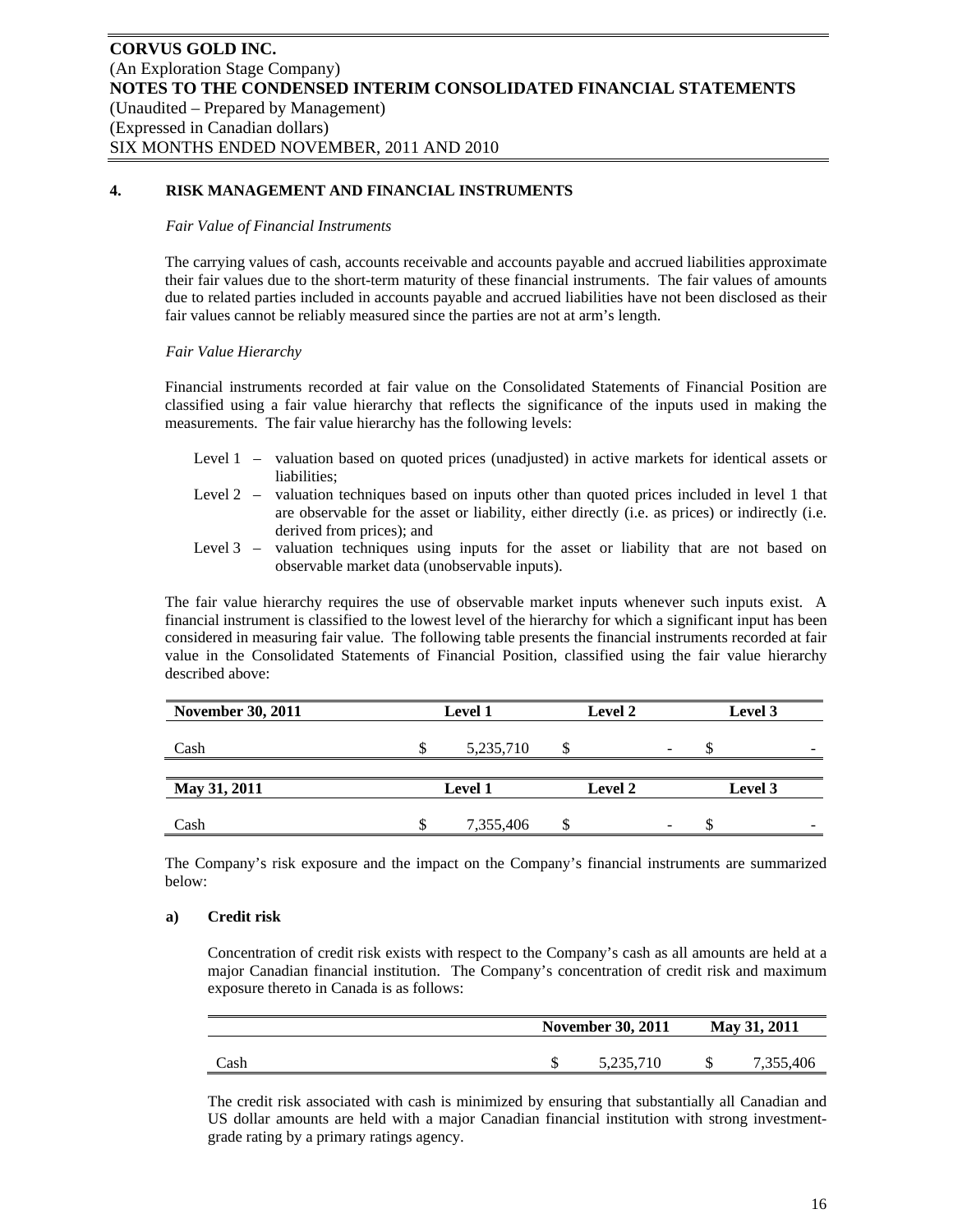# **4. RISK MANAGEMENT AND FINANCIAL INSTRUMENTS (cont'd)**

# **b) Liquidity risk**

Liquidity risk is the risk that the Company will not be able to meet its financial obligations as they fall due. The Company's approach to managing liquidity risk is to provide reasonable assurance that it will have sufficient funds to meet liabilities when due. The Company manages its liquidity risk by forecasting cash flows from operations and anticipated investing and financing activities. At November 30, 2011, the Company had a cash balance of \$5,235,710, which will be sufficient to meet its obligations related to its accounts payable and accrued liabilities of \$108,210.

All its non-derivative financial liabilities are made up of accounts payable and accrued liabilities and are due within three months of the period end as shown below. The Company does not have any derivative financial liabilities.

Liabilities as at November 30, 2011 were as follows:

|                              | $0$ to $3$ | 3 to 6 |   | 6 to 12 |   |              |
|------------------------------|------------|--------|---|---------|---|--------------|
|                              | months     | months |   | months  |   | <b>Total</b> |
|                              |            |        |   |         |   |              |
|                              |            |        |   |         |   |              |
| Accounts payable and accrued |            |        |   |         |   |              |
| liabilities                  | 108.210    |        | ۰ |         | - | 108,210      |

Liabilities as at May 31, 2011 were as follows:

|                                             | $0$ to $3$<br>months |         | 3 to 6<br>months |   |  |   | 6 to 12<br>months |         |  |  | <b>Total</b> |  |
|---------------------------------------------|----------------------|---------|------------------|---|--|---|-------------------|---------|--|--|--------------|--|
| Accounts payable and accrued<br>liabilities |                      | 393,315 |                  | - |  | - |                   | 393,315 |  |  |              |  |

#### **c) Market risk**

Market risk is the risk that the fair value or future cash flows of a financial instrument will fluctuate because of changes in market prices. Market risk comprises three types of risk: interest rate risk, foreign currency risk and other price risk.

(i) Interest rate risk

The Company is not subject to material interest rate risk.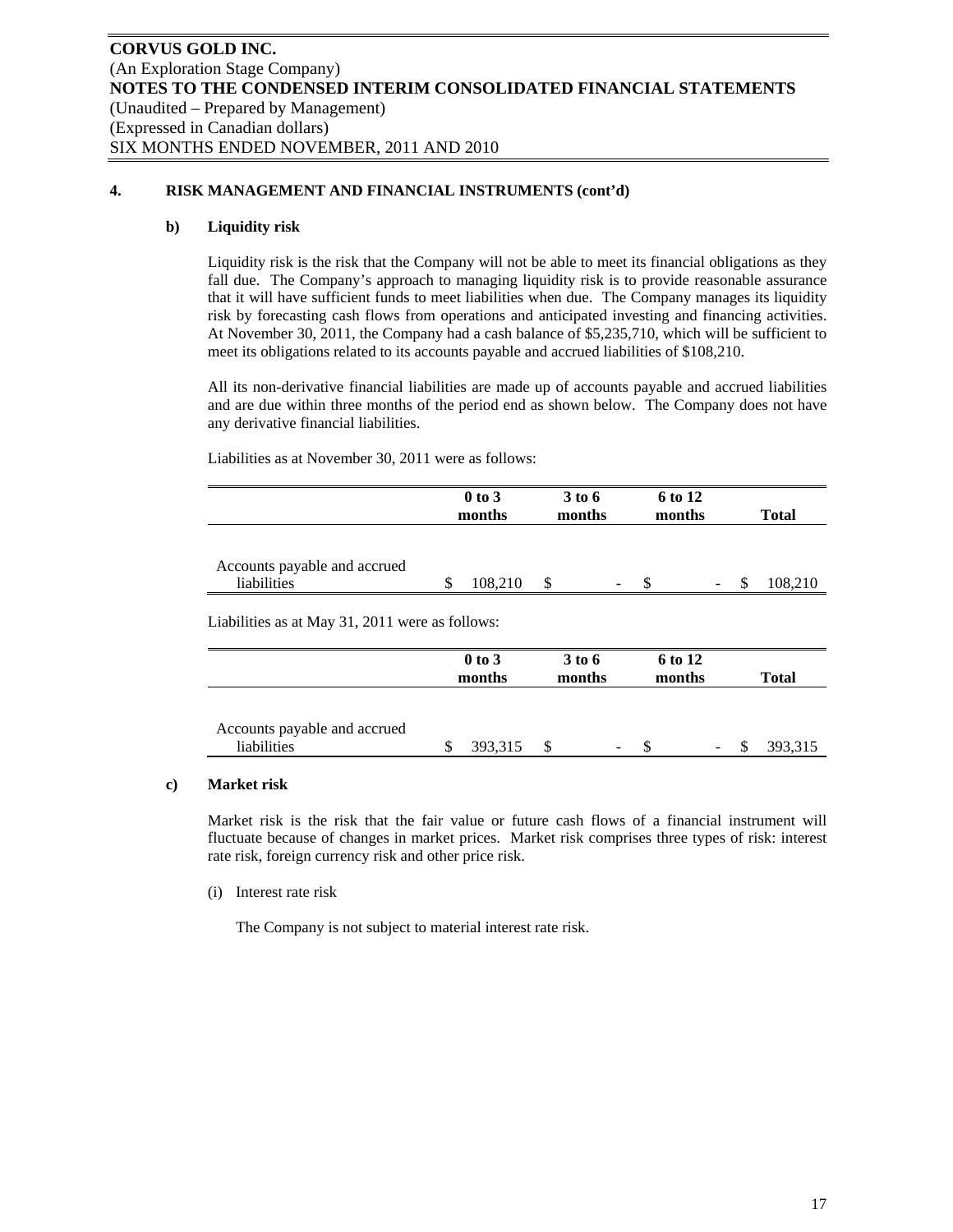# **4. RISK MANAGEMENT AND FINANCIAL INSTRUMENTS (cont'd)**

#### **c) Market risk (cont'd)**

(ii) Foreign currency risk

The Company is exposed to foreign currency risk to the extent that certain monetary financial instruments and other assets are denominated in United States dollars. The Company has not entered into any foreign currency contracts to mitigate this risk, as it believes this risk is minimized by the minimal amount of cash held in United States funds, nor entered into any hedging arrangements with respect to mineral exploration and evaluation expenditure commitments denominated in United States dollars. The Company's sensitivity analysis suggests that a consistent 7% change in the absolute rate of exchange for the United States dollars, the foreign currency for which the Company has net assets employed, would affect net assets by approximately \$95,000, foreign exchange gain (loss) by approximately \$7,000 and accumulated other comprehensive income by \$88,000. As at November 30, 2011, the Company had the following financial instruments in USD\$:

|                                          | <b>CAD</b> equivalent | JSD     |
|------------------------------------------|-----------------------|---------|
|                                          |                       |         |
| Cash                                     | 707,400               | 693,733 |
| Accounts receivable                      | 25,002                | 24,519  |
| Accounts payable and accrued liabilities | 26.416                | 25,906  |

As at November 30, 2011, USD amounts were converted at a rate of USD 1.00 to CAD 1.0197.

(iii) Other price risk

Other price risk is the risk that the fair value or future cash flows of a financial instrument will fluctuate because of changes in market prices, other than those arising from interest rate risk or foreign exchange risk or commodity price risk. The Company has no financial instruments exposed to such risk.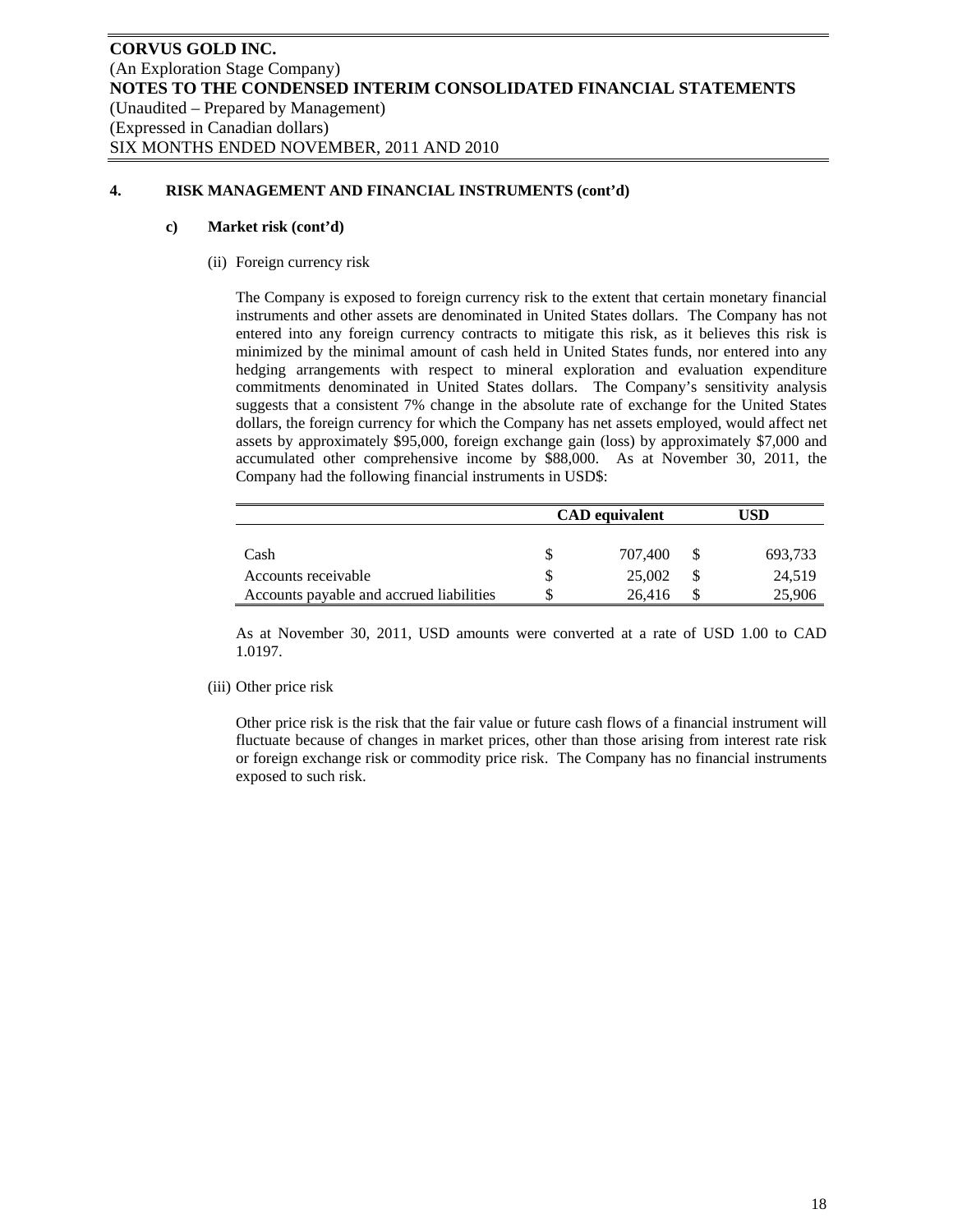# **5. PROPERTY AND EQUIPMENT**

|                                     | Computer     |               |                 |              |
|-------------------------------------|--------------|---------------|-----------------|--------------|
|                                     | Equipment    |               | <b>Vehicles</b> | <b>Total</b> |
|                                     |              |               |                 |              |
| Cost                                |              |               |                 |              |
| Balance, June 1, 2010               | \$           | $\mathcal{S}$ |                 | \$           |
| Additions                           | 16,793       |               | 35,928          | 52,721       |
| <b>Balance, May 31, 2011</b>        | 16,793       |               | 35,928          | 52,721       |
| <b>Additions</b>                    | 6,047        |               |                 | 6,047        |
|                                     |              |               |                 |              |
| <b>Balance, November 30, 2011</b>   | \$<br>22,840 | \$            | 35,928          | \$<br>58,768 |
|                                     |              |               |                 |              |
| <b>Depreciation</b>                 |              |               |                 |              |
| Balance, June 1, 2010               | \$           | $\mathcal{S}$ |                 | \$           |
| Depreciation for the year           | 2,507        |               | 5,342           | 7,849        |
|                                     |              |               |                 |              |
| <b>Balance, May 31, 2011</b>        | 2,507        |               | 5,342           | 7,849        |
| Depreciation of the period          | 2,613        |               | 4,662           | 7,275        |
|                                     |              |               |                 |              |
| <b>Balance at November 30, 2011</b> | \$<br>5,120  | \$            | 10,004          | \$<br>15,124 |
|                                     |              |               |                 |              |
| <b>Carrying amounts</b>             |              |               |                 |              |
| At June 1, 2010                     | \$           | \$            |                 | \$           |
| At May 31, 2011                     | \$<br>14,286 | \$            | 30,586          | \$<br>44,872 |
| At November 30, 2011                | \$<br>17,720 | \$            | 25,924          | \$<br>43,644 |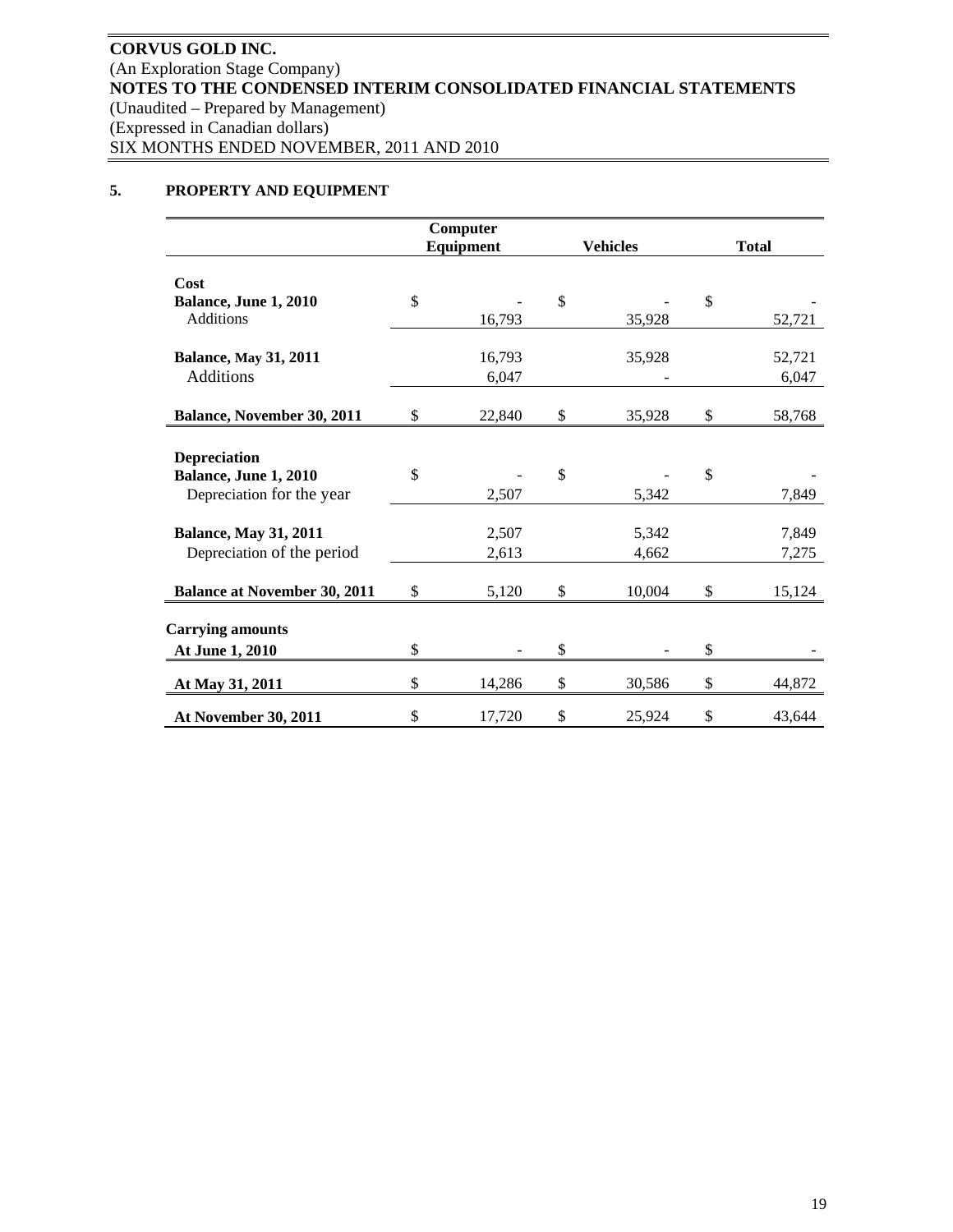# **CORVUS GOLD INC.** (An Exploration Stage Company) **NOTES TO THE CONDENSED INTERIM CONSOLIDATED FINANCIAL STATEMENTS**  (Unaudited – Prepared by Management) (Expressed in Canadian dollars) SIX MONTHS ENDED NOVEMBER, 2011 AND 2010

#### **6.EXPLORATION AND EVALUATION ASSETS**

Accumulated costs in respect of mineral tenures and mineral rights owned, leased or under option, consist of the following:

|                                                                                             |              | West Pogo         |    | Chisna                                 | North Bullfrog          | <b>LMS</b>                        |                 | Terra                | <b>Total</b>                           |
|---------------------------------------------------------------------------------------------|--------------|-------------------|----|----------------------------------------|-------------------------|-----------------------------------|-----------------|----------------------|----------------------------------------|
|                                                                                             |              | (note 6(a)(ii))   |    | (note 6(a)(i))                         | (note 6(c))             | (note 6(b)(i))                    | (note 6(b)(ii)) |                      |                                        |
| Balance, June 1, 2010                                                                       | \$           | 469,611           | \$ | 1,495,706                              | \$<br>3,721,471         | \$<br>2,092,920                   | \$              | 3,892,998            | \$<br>11,672,706                       |
| Acquisition costs:<br>Cash payments<br>Common shares issued                                 |              |                   |    |                                        | 110,186<br>43,475       |                                   |                 |                      | 110,186<br>43,475                      |
|                                                                                             |              | $\blacksquare$    |    | $\overline{\phantom{a}}$               | 153,661                 | $\blacksquare$                    |                 | $\sim$               | 153,661                                |
| Deferred exploration costs:                                                                 |              |                   |    |                                        |                         |                                   |                 |                      |                                        |
| Advance to contractors                                                                      |              |                   |    | (519,059)                              |                         |                                   |                 |                      | (519, 059)                             |
| Aircraft services                                                                           |              |                   |    | 947,592                                |                         |                                   |                 | 1,125                | 948,717                                |
| Administration                                                                              |              |                   |    | 20,929                                 |                         |                                   |                 |                      | 20,929                                 |
| Assay                                                                                       |              |                   |    | 204,987                                | 428,590                 |                                   |                 |                      | 633,577                                |
| Drilling                                                                                    |              |                   |    | 657,653                                | 1,026,535               |                                   |                 |                      | 1,684,188                              |
| Equipment rental                                                                            |              |                   |    | 121,948                                | 2,460                   |                                   |                 |                      | 124,408                                |
| Field costs                                                                                 |              |                   |    | 269,881                                | 246,377                 |                                   |                 | 99                   | 516,357                                |
| Geological/geophysical                                                                      |              |                   |    | 1,699,010                              | 296,366                 | 1,458                             |                 | 4,808                | 2,001,642                              |
| Land maintenance & tenure                                                                   |              | 44                |    | 269,539                                | 143,029                 | 554                               |                 | 644                  | 413,810                                |
| Professional fees                                                                           |              | 3,719             |    | 2,771                                  |                         | 11,337                            |                 | 38,511               | 56,338                                 |
| Transportation                                                                              |              |                   |    | 24,716                                 | 15,273                  | 356                               |                 | 317                  | 40,662                                 |
| Travel                                                                                      |              | 317               |    | 423,037                                | 49,431                  | 66                                |                 |                      | 472,851                                |
| Operator fee                                                                                |              |                   |    | 379,653                                |                         |                                   |                 |                      | 379,653                                |
|                                                                                             |              | 4,080             |    | 4,502,657                              | 2,208,061               | 13,771                            |                 | 45,504               | 6,774,073                              |
| Total expenditures for the year<br><b>Cost Recovery</b><br>Currency translation adjustments |              | 4,080<br>(34,995) |    | 4,502,657<br>(4,063,270)<br>(157, 017) | 2,361,722<br>(328, 398) | 13,771<br>(17, 399)<br>(155, 224) |                 | 45,504<br>(290, 540) | 6,927,734<br>(4,080,669)<br>(966, 174) |
|                                                                                             |              |                   |    |                                        |                         |                                   |                 |                      |                                        |
| <b>Balance, May 31, 2011</b>                                                                | $\mathbb{S}$ | 438,696           | S  | 1,778,076                              | \$<br>5,754,795         | \$<br>1,934,068                   | S.              | 3,647,962            | \$<br>13,553,597                       |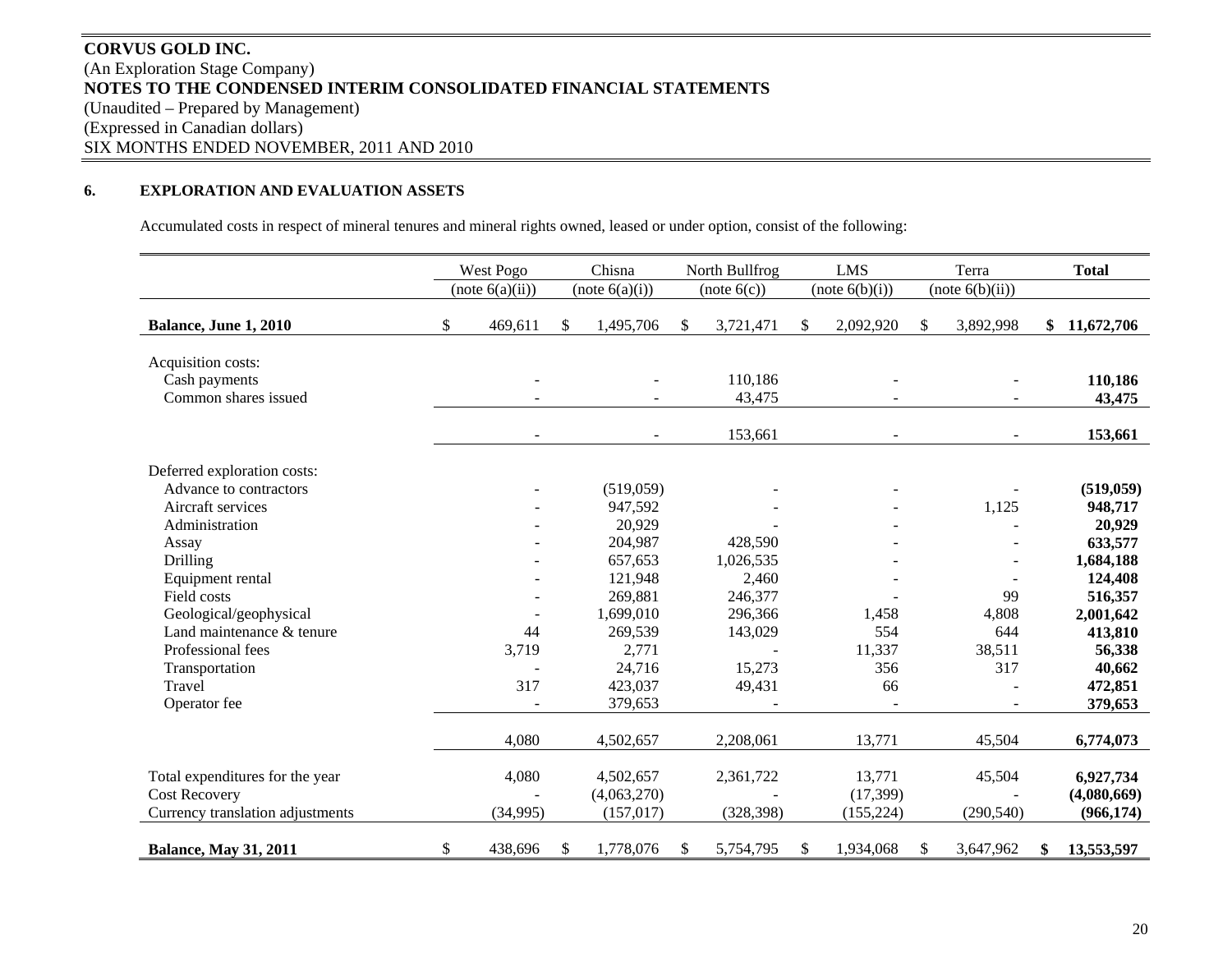# **CORVUS GOLD INC.** (An Exploration Stage Company) **NOTES TO THE CONDENSED INTERIM CONSOLIDATED FINANCIAL STATEMENTS**  (Unaudited – Prepared by Management) (Expressed in Canadian dollars) SIX MONTHS ENDED NOVEMBER, 2011 AND 2010

# **6. EXPLORATION AND EVALUATION ASSETS (cont'd)**

Accumulated costs in respect of mineral tenures and mineral rights owned, leased or under option, consist of the following (cont'd):

|                                                             | West Pogo       | Chisna                   | North Bullfrog  | <b>LMS</b>      | Terra                    | <b>Total</b>     |
|-------------------------------------------------------------|-----------------|--------------------------|-----------------|-----------------|--------------------------|------------------|
|                                                             | (note 6(a)(ii)) | (note 6(a)(i))           | (note 6(c))     | (note 6(b)(i))  | (note 6(b)(ii))          |                  |
| Balance, May 31, 2011 (carried forward)                     | \$<br>438,696   | \$<br>1,778,076          | \$<br>5,754,795 | \$<br>1,934,068 | \$<br>3,647,962          | \$<br>13,553,597 |
| Acquisition costs:<br>Cash payments<br>Common shares issued |                 | $\overline{\phantom{a}}$ | 109,913         |                 | $\blacksquare$           | 109,913          |
|                                                             |                 |                          | 109,913         |                 |                          | 109,913          |
| Deferred exploration costs:                                 |                 |                          |                 |                 |                          |                  |
| Aircraft services                                           |                 | 268,658                  |                 |                 |                          | 268,658          |
| Administration                                              |                 | 13,071                   |                 |                 |                          | 13,071           |
| Assay                                                       |                 | 121,828                  | 341,906         |                 |                          | 463,734          |
| Drilling                                                    |                 | 372,499                  | 117,524         |                 |                          | 490,023          |
| Equipment rental                                            |                 | 17,604                   | 729             |                 |                          | 18,333           |
| Field costs                                                 | 28              | 181,659                  | 35,895          | 176             |                          | 217,758          |
| Geological/Geophysical                                      | 1,184           | 536,482                  | 194,697         | 2,097           |                          | 734,460          |
| Land maintenance & tenure                                   | 5,631           | 4,895                    | 21,407          | 6,928           | 773                      | 39,634           |
| Professional fees                                           | 39              |                          |                 | 3,621           |                          | 3,660            |
| Transportation                                              |                 |                          | 3,002           | 503             |                          | 3,505            |
| Travel                                                      |                 | 275,210                  | 12,177          |                 | $\overline{\phantom{a}}$ | 287,387          |
|                                                             | 6,882           | 1,791,906                | 727,337         | 13,325          | 773                      | 2,540,223        |
| Total expenditures for the period                           | 6,882           | 1,791,906                | 837,250         | 13,325          | 773                      | 2,650,136        |
| <b>Cost Recovery</b>                                        |                 | (1,769,464)              | 330,776         |                 |                          | (1,769,464)      |
| Currency translation adjustments                            | 23,143          | 93,906                   |                 | 101,883         | 191,657                  | 741,365          |
| <b>Balance, November 30, 2011</b>                           | 468,721<br>\$   | \$<br>1,894,424          | \$<br>6,922,821 | \$<br>2,049,276 | \$<br>3,840,392          | \$<br>15,175,634 |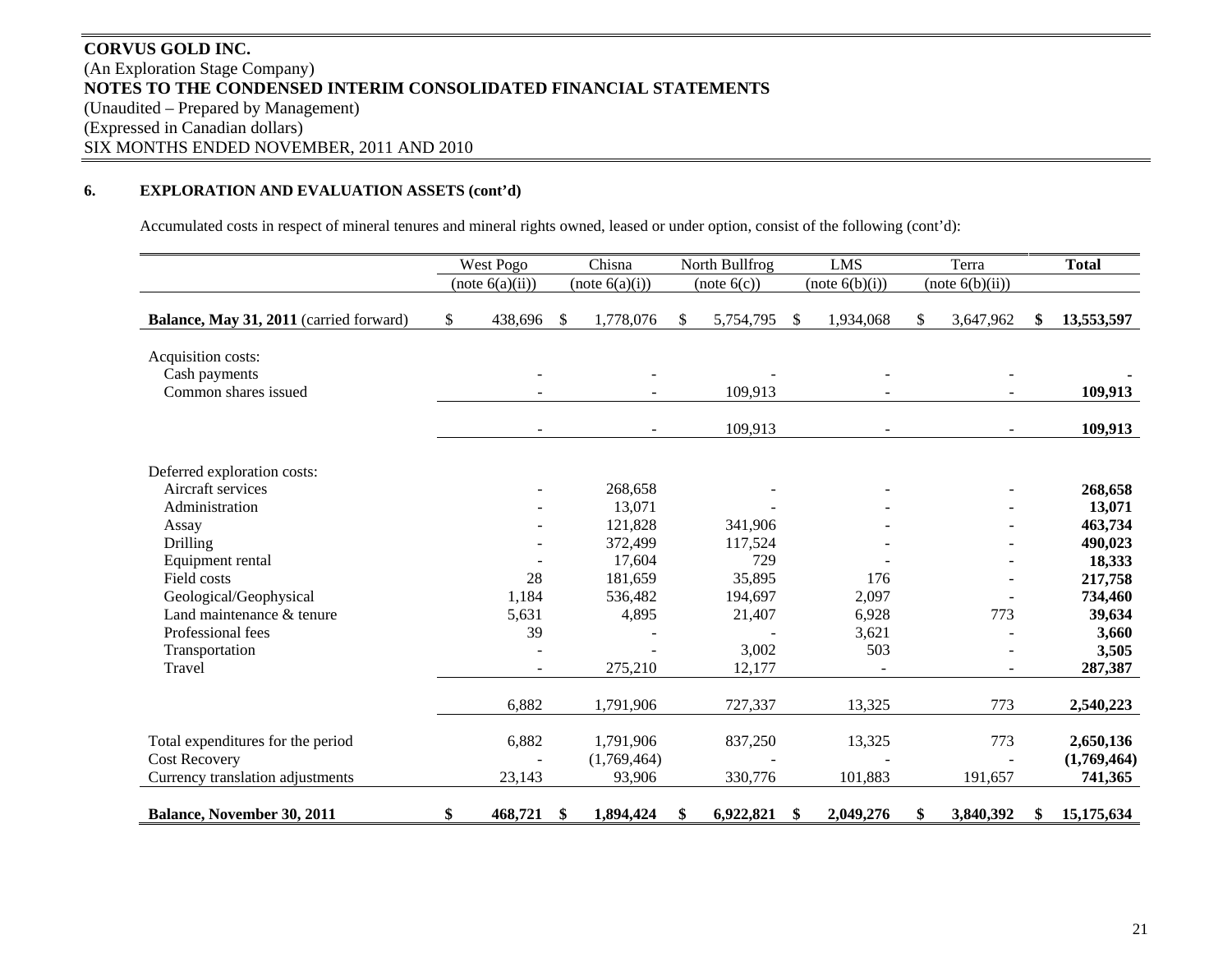Pursuant to the Arrangement, the obligations and interests in the Spin-out Properties under the various property and related agreements have been transferred from ITH to the Company.

## **a) Properties acquired from AngloGold, Alaska**

Pursuant to an Asset Purchase and Sale and Indemnity Agreement dated June 30, 2006, as amended on July 26, 2007, (the "AngloGold Agreement") among ITH, AngloGold Ashanti (U.S.A.) Exploration Inc. ("AngloGold") and Talon Gold Alaska, Inc. (ITH's wholly-owned Alaskan subsidiary) ("Talon Gold"), ITH acquired all of AngloGold's interest in a portfolio of seven mineral exploration projects in Alaska (then aggregating 246 square kilometres) referred to as the Livengood, Chisna, Gilles, Coffee Dome, West Pogo, Blackshell, and Caribou properties (the "Sale Properties"). Consideration consisted of a USD 50,000 cash payment on August 4, 2006, and the issuance of 5,997,295 ITH common shares, representing approximately 19.99% of ITH's issued shares following the closing of the acquisition and two private placement financings raising an aggregate of \$11,479,348. AngloGold had the right to maintain its percentage equity interest in ITH, on an ongoing basis, provided that such right will terminate if AngloGold's interest falls below 10% at any time after January 1, 2009.

As further consideration for the transfer of the Sale Properties, ITH granted to AngloGold a 90 day right of first offer with respect to the Sale Properties and any additional mineral properties in Alaska in which ITH acquires an interest and which interest ITH proposes to farm out or otherwise dispose of. If AngloGold's equity interest in ITH is reduced to less than 10%, then this right of first offer will terminate. AngloGold's rights to maintain its interest and right of first offer do not apply to the Company or to the Company's exploration and evaluation assets.

Pursuant to the Arrangement, ITH spun-out the Chisna and West Pogo properties to the Company. Details of the Chisna and West Pogo properties are as follows:

(i) Chisna Property

The Chisna property is located in the eastern Alaska Range, Alaska, and is comprised of mineral claims owned 100% by the Company and acquired pursuant to an agreement dated July 8, 2010 between Talon Gold, as vendor, and Raven Gold, an Alaskan subsidiary of the Company, as purchaser, which closed effective upon the completion of the Arrangement, and additional land optioned by Raven Gold directly from Ahtna Corporation.

On November 2, 2009, ITH and Talon Gold entered into an agreement (as amended) with Ocean Park Ventures Corp. ("OPV"). Pursuant to the agreement, an Alaskan subsidiary of OPV ("Subco") and Raven Gold formed a joint venture (the "OPV/Raven JV") for the purpose of exploring and developing the Chisna property.

The initial interests of Subco and Raven Gold in the OPV/Raven JV are 51% and 49% respectively. Raven Gold's initial contribution to the OPV/Raven JV will be its interest in the Chisna Project. Subco's contribution to the OPV/Raven JV will be funding for the OPV/Raven JV totalling USD 20,000,000 over five years; of which USD 5,000,000 must be provided during the first year. The first year amount is reduced to USD 2,000,000 if, at any time during such year, the London PM gold fix price and the LME closing copper price are each below USD 700/oz and USD 1.70/lb, respectively, for a period of ten consecutive trading days. If Subco fails to fund any portion of the initial USD 5,000,000 (or USD 2,000,000 as applicable) in the first year, Raven Gold will be entitled to terminate the OPV/Raven JV and OPV and Subco will be jointly indebted to Raven Gold for the difference between USD 5,000,000 (or USD 2,000,000 as applicable) and the amount actually funded. Subco has funded the required USD 5,000,000.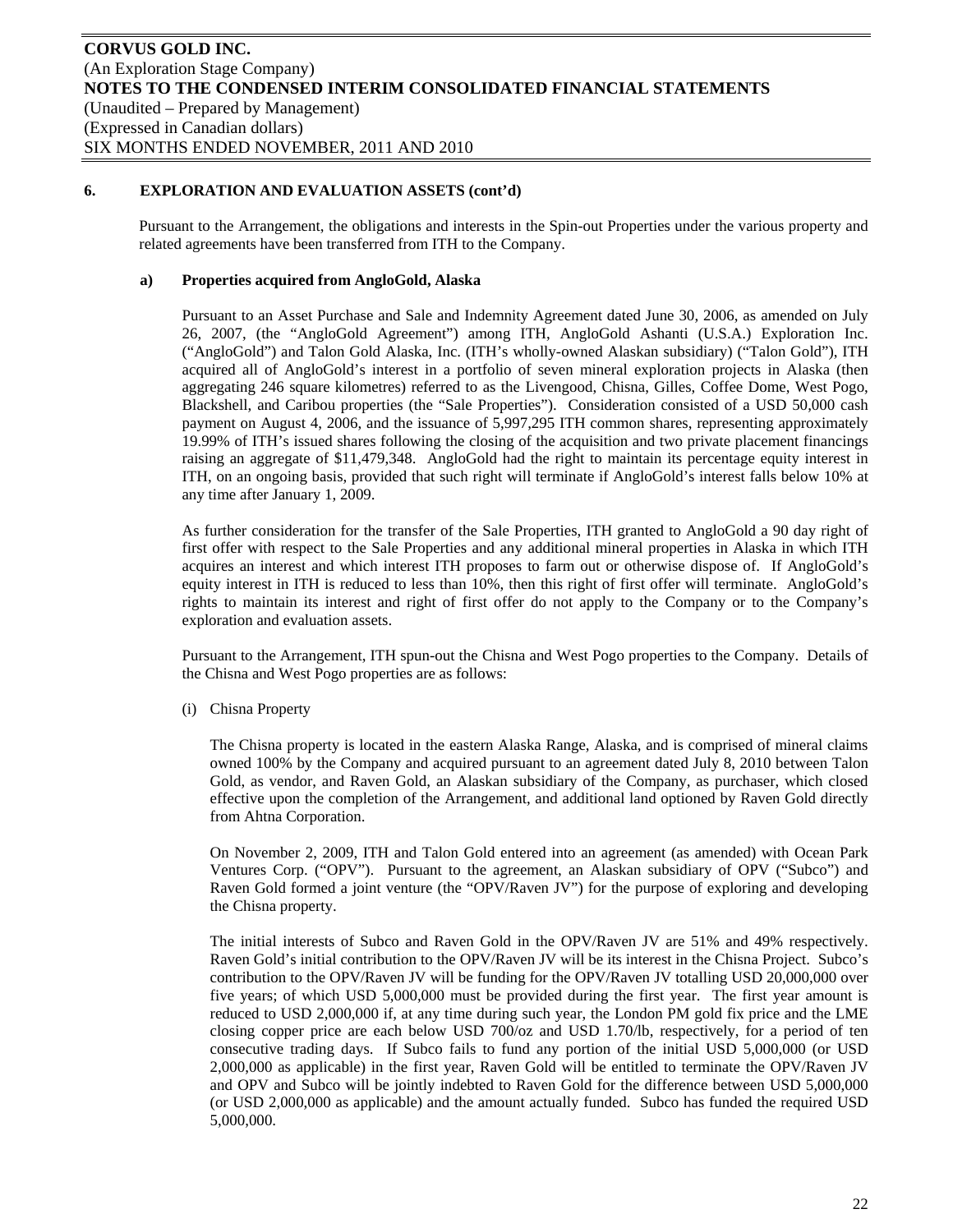#### **a) Properties acquired from AngloGold, Alaska (cont'd)**

(i) Chisna Property (cont'd)

Raven Gold was the operator of the OPV/Raven JV during the first year. In year two, Subco is the operator and in years three and thereafter, Subco will be entitled to continue to be the operator of the OPV/Raven JV and to maintain operatorship until and unless it ceases to hold a majority interest in the OPV/Raven JV. Any work program proposed by the operator will be subject to approval by the five member OPV/Raven JV management committee. After Subco has completed its USD 20,000,000 initial contribution, the OPV/Raven JV participant with the greatest interest in the OPV/Raven JV will be entitled to nominate three members of the management committee.

If Subco funds the entire required USD 20,000,000 within five year period, it will have the option to acquire a further 19% interest in the OPV/Raven JV by producing a positive bankable feasibility study in respect of the Chisna Project within five years after electing to exercise such option, and by funding and additional exploration required to produce such a study. The feasibility study must support a mining operation at a minimum level of 300,000 ounces per year of gold equivalent production. If Subco does not fund the entire required USD 20,000,000 within five year period, then Subco will be deemed to have withdrawn from the OPV/Raven JV and will thereafter have no residual interest in the Chisna property.

In consideration for ITH providing the resources for Raven Gold to enter into the OPV/Raven JV, OPV is required to issue 200,000 common shares (received on March 15, 2010) to ITH following satisfaction of the conditions precedent to the formation of the OPV/Raven JV and an additional 200,000 shares each anniversary thereafter (ITH received 200,000 shares on March 15, 2011), to a total of 1,000,000 shares, provided the OPV/Raven JV is in good standing.

The formation of the OPV/Raven JV, and the rights of OPV/Subco under the OPV/Raven JV Agreement, were subject to a pre-emptive right in favour of AngloGold under the AngloGold Agreement, which was waived by AngloGold on November 17, 2009. Consequently, Subco and Raven Gold proceeded with the OPV/Raven JV, and will be bound by the existing Indemnity and Pre-emptive Rights Agreement among AngloGold, ITH and Talon Gold, as provided for in the AngloGold Agreement. The principal effect of that agreement on the OPV/Raven JV will be indemnity provisions relating to the Chisna Project, and AngloGold will have no further pre-emptive right in respect of the Chisna Project.

The formation of the OPV/Raven JV was accepted for filing by the TSXV on behalf of OPV on March 15, 2010 and ITH received the initial 200,000 common shares of OPV required under the November 2, 2009 OPV/Raven JV Agreement. As Operator, Raven Gold was entitled to earn an operator's fee. For the period ended November 30, 2011, Raven Gold earned a total of \$nil (2010 - \$349,233) in Operator fee income.

On March 24, 2010, Raven Gold entered into a Mineral Exploration Agreement with Option to Lease with Ahtna Incorporated ("Ahtna"), an Alaska Native Regional Corporation, concerning approximately 26,516 hectares of fee simple lands in the Athell Area of Alaska surrounding or adjacent to some of the blocks of mineral claims owned by Raven Gold (the "Ahtna Agreement"). Pursuant to the agreement, Ahtna has consented to the transfer of Raven Gold's rights to the OPV/Raven JV. Further consent will be required if Raven Gold ceases to be the operator under the OPV/Raven JV. The Ahtna lands are included in the Chisna Project and are subject to the OPV/Raven JV. All costs of the Ahtna Agreement are for the account of OPV while it is making its initial contribution, and will be for the account of the OCP/Raven JV once OCP has completed its initial contribution.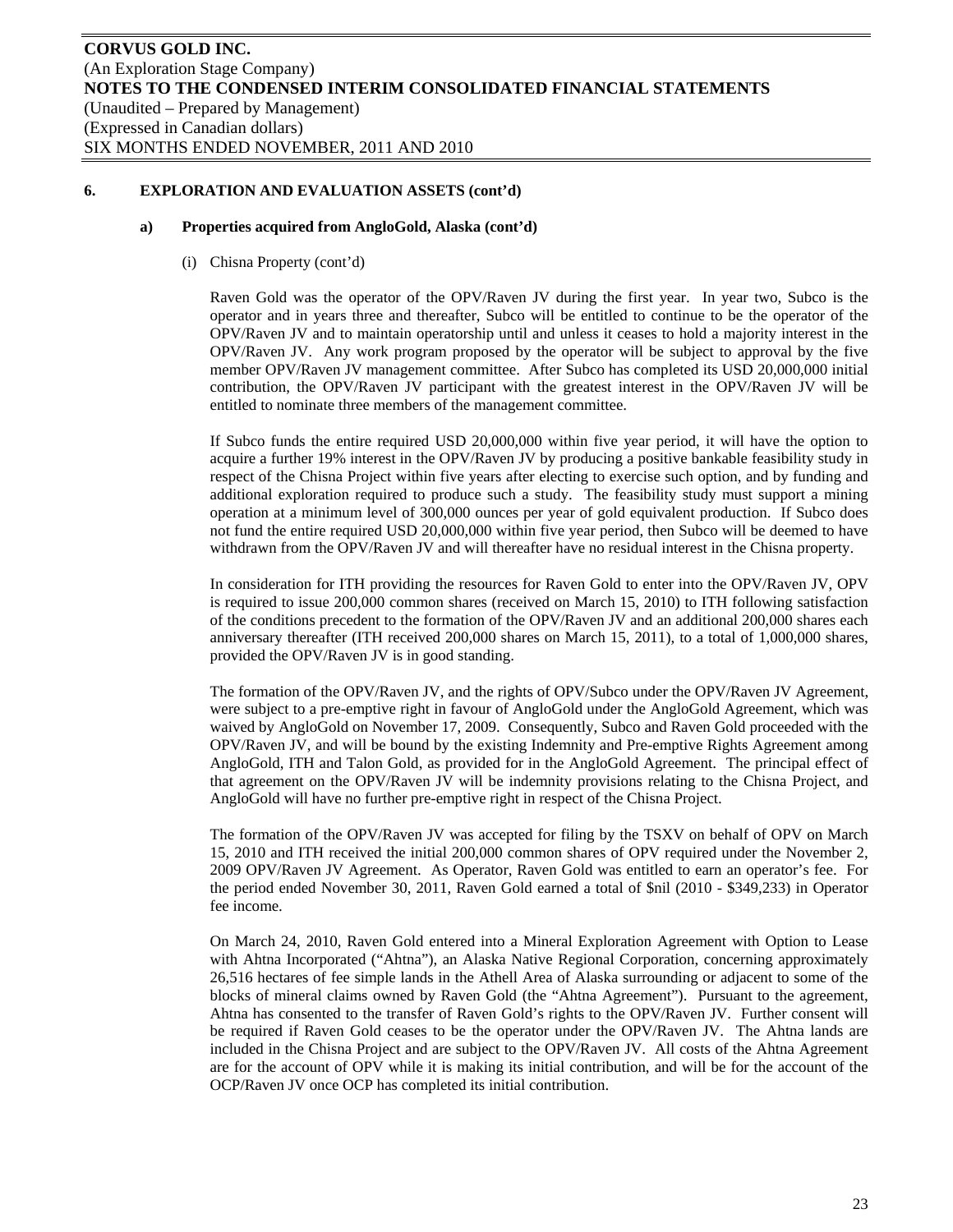#### **a) Properties acquired from AngloGold, Alaska (cont'd)**

(i) Chisna Property (cont'd)

The key terms of the Ahtna Agreement include the following:

- exclusive right to explore, and the option to enter into a mining lease to develop and mine, the subject lands for a six-year period
- annual option payments of USD 1.00 USD 1.25 per acre
- minimum exploration expenditures of USD 4.00 USD 8.00 per acre, provided that if the agreement is not terminated at the end of any option year, the exploration expenditures for the next year become a firm commitment
- at the end of the third year, Raven Gold will release at least 50% of the original lands subject to the agreement
- preferential contracting, hiring and training practice for Ahtna shareholders or designees
- scholarship contributions to the Ahtna Heritage Foundation (USD 10,000/year, subject to increase for inflation)
- all surface work subject to Ahtna archaeological and cultural clearance

Upon Raven Gold having expended an aggregate of USD 1,000,000 (including 2,500 feet of core drilling) and having completed a feasibility study over some or all of the land subject to the exploration agreement within the six year term of the Ahtna Agreement, Raven Gold has the option to enter into a mining lease. The key terms of the mining lease include:

- exclusive mining rights for an initial term of ten years and so long thereafter as commercial production continues
- minimum exploration expenditures of USD 4.00 USD 9.00 per acre subject to the lease until commercial production is achieved, escalating over time
- advance minimum royalty payments of USD 6.00 USD 12.00 per acre escalating over time (50% deductible from production royalties)
- NSR production royalties for gold and silver scaled from 2.5% (gold price USD 550 per ounce or less) to 14% (gold price USD 1,900 per ounce or higher). 2.5% on base metals and 3% on all minerals other than gold, silver or base metals
- in the event Raven Gold acquires rights to minerals within the area subject to the lease, the acquired minerals lands are subject to a production royalty in favour of Ahtna of 2% of the gross value of any gold and silver and a NSR of 1% on base metals
- Ahtna is also entitled to receive an amount by which 20% of the net profits realized by Raven Gold from its mining operations on Ahtna minerals (10% in the case of non-Ahtna minerals) in any year exceed the aggregate royalties paid by Raven Gold to Ahtna in that year
- Ahtna has the right to acquire a working interest in the lands subject to the lease, which is to be greater than or equal to 10% but not more than 15%, upon Raven Gold having made a production decision, and in consideration, Ahtna will be required to fund ongoing operations after such exercise in an amount equal to 200% of Athna's percentage share of the pre-production expenditures incurred by Raven Gold (not including advance minimum royalty payments to Ahtna). Should Athna exercise such option, it would become a participant in the OPV/Raven JV.
- (ii) West Pogo Property

The West Pogo property is located approximately 50 kilometres north of Delta Junction, Alaska, and is owned 100% by the Company pursuant to an agreement dated July 8, 2010 between Talon Gold, as vendor, and Raven Gold, as purchaser, which closed effective upon the completion of the Arrangement.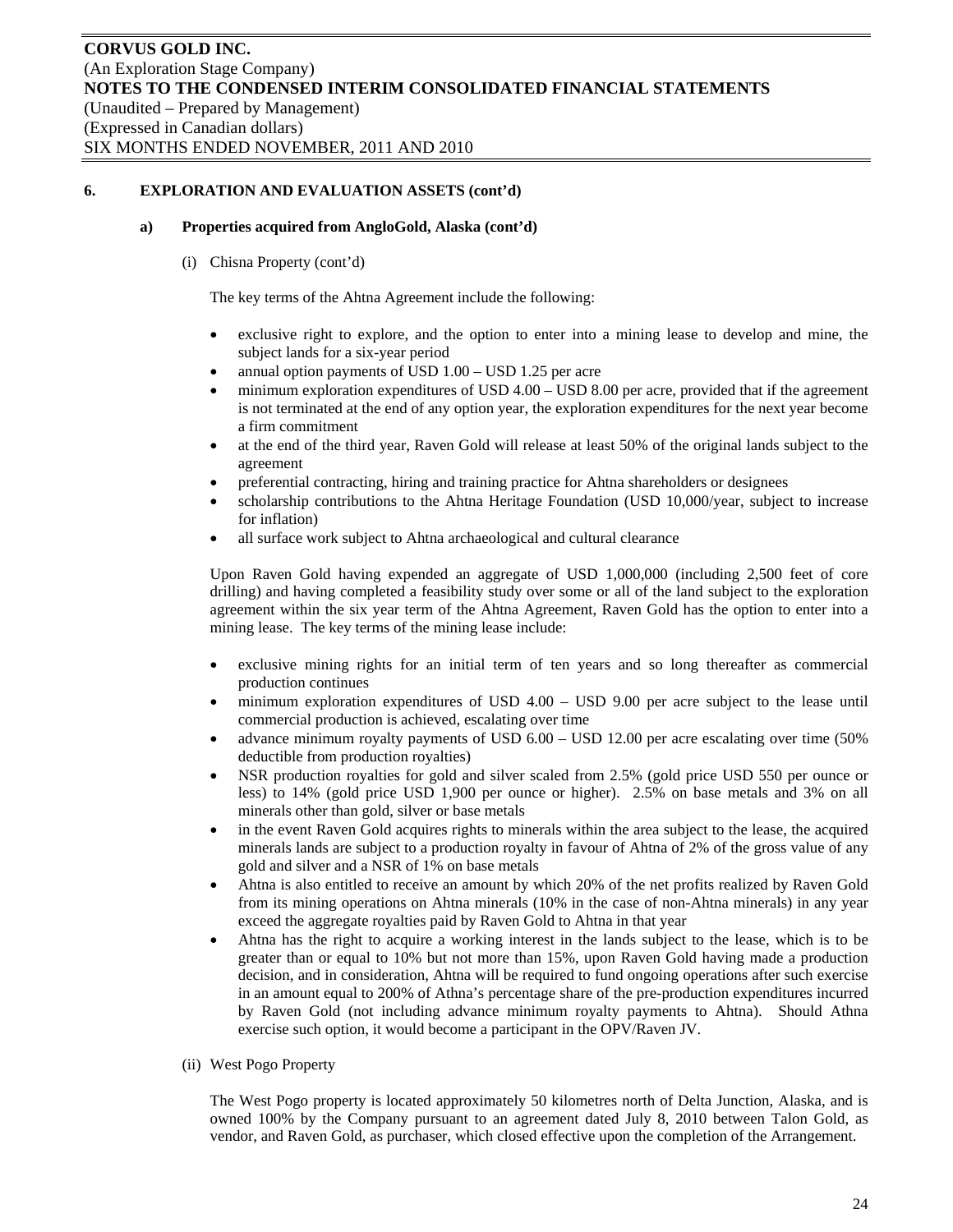#### **a) Properties acquired from AngloGold, Alaska (cont'd)**

(ii) West Pogo Property (cont'd)

On March 24, 2010, ITH entered into a binding letter of intent with First Star Resources Inc. ("First Star") in connection with the West Pogo Property (the "WP LOI"). Under the terms of the WP LOI, a US subsidiary of First Star ("First Star US") has the ability to earn an initial 55% interest, and a second option to earn a further 45%, for a total of 100% interest. To earn the 55% interest, First Star US is required to expend USD 2,800,000 in exploration expenditures. To acquire a 100% ownership, First Star will fund the project through to an advanced exploration stage by spending a further USD 2,000,000 prior to December 31, 2015, or by producing, filing and having accepted by the TSXV a NI 43-101 compliant inferred resources of 1,000,000 ounces of gold using a 0.5g/t cut-off grade, whichever costs less. An NSR royalty of 3% or 4% on gold/silver and 1% on all other producers will be payable to Raven Gold. The royalty can be reduced by 1% by paying Raven Gold USD 3,000,000. In pursuance of the WP LOI, Raven and First Star US have entered into an earn-in agreement dated August 16, 2010. In consideration for ITH providing the resources to allow Raven Gold to enter into the WP LOI, First Star or First Star US is required to pay USD 250,000 to ITH (ITH received USD 10,000 on April 9, 2010, USD 20,000 on July 14, 2010 and USD 40,000 on April 27, 2011). If First Star US does not complete the expenditures, or if the required payments to ITH are not made, First Star US will be deemed to have withdrawn from the agreement and will thereafter have no residual interest in the West Pogo Property. On December 2, 2011, full ownership of the West Pogo Property was returned to the Company by agreement with First Star as a consequence of First Star US not completing the required expenditures.

# **b) Properties optioned from AngloGold, Alaska**

In conjunction with the closing of the acquisition of the Sale Properties, ITH entered into an option/joint venture with AngloGold with respect to two additional mineral projects in Alaska, referred to as the LMS and the Terra properties (the "Optioned Properties").

Pursuant to the Arrangement, ITH spun-out the LMS and Terra properties to the Company. Details of the LMS and Terra properties are as follows:

(i) LMS Property

The LMS property is now owned 100% by the Company pursuant to an agreement dated July 8, 2010 between Talon Gold, as vendor, and Raven Gold, as purchaser, which closed effective upon the completion of the Arrangement.

With respect to the LMS Property, ITH had the right to earn a 60% interest by incurring aggregate exploration expenditures of USD 3,000,000 by January 30, 2010 (incurred), of which ITH has committed to incur minimum exploration expenditures of USD 1,000,000 during the 2006 calendar year and of USD 750,000 during the 2007 calendar year. Upon ITH having earned its 60% interest in the LMS Property, AngloGold had the right to re-acquire a 20% interest (for an aggregate 60% interest) and become manager of the joint venture by incurring a further USD 4,000,000 in exploration expenditures over a further two years.

On June 10, 2008, ITH entered into an agreement to acquire all of the interest of AngloGold in the Terra and LMS Properties, plus certain other AngloGold rights on the Gilles and West Pogo Properties, for the purchase price of \$751,500 to be satisfied by the issuance of 450,000 shares of ITH to AngloGold (issued). The transaction was approved by the NYSE Alternext-US Stock Exchange on July 31, 2008 and by the TSXV on September 10, 2008.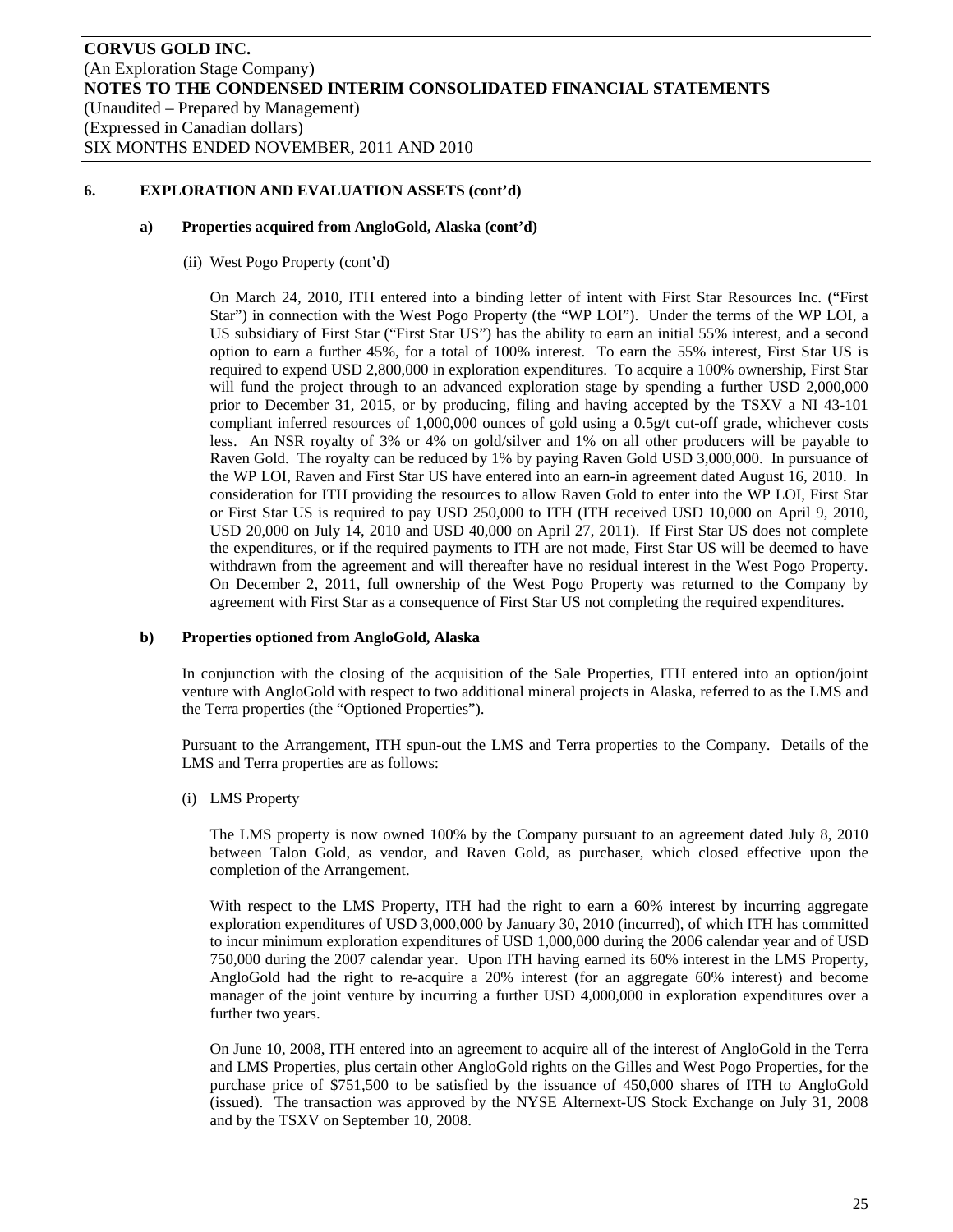#### **b) Properties optioned from AngloGold, Alaska (cont'd)**

(i) LMS Property (cont'd)

On March 24, 2010, ITH entered into a binding letter of intent (the "LMS LOI") with First Star, in connection with the LMS Property. Under the terms of the LMS LOI, First Star US has the ability to earn an initial 55% interest, and a second option to earn a further 45%, for a total 100% interest. To earn the 55% interest, First Star US is required to expend USD 3,500,000 on exploration. To acquire a 100% ownership, First Star US is required to fund the project through to an advanced exploration stage by spending a further USD 3,000,000 prior to December 31, 2015, or by producing, filing and having accepted by the TSXV a NI 43-101 compliant inferred of 2,000,000 ounces of gold using a 0.5g/t cut-off grade, whichever costs less. An NSR royalty of 3% or 4% on gold/silver and 1% on all other products will be payable to Raven. The royalty can be reduced by 1% by paying Raven Gold USD 3,000,000. In pursuance of the LMS LOI, Raven and First Star US have entered into an earn-in agreement dated August 16, 2010. In consideration for ITH providing the resources to allow Raven Gold to enter into the LMS LOI, First Star or First Star US is required to pay USD 280,000 (ITH received USD 10,000 on April 9, 2010, USD 30,000 on July 14, 2010 and USD 60,000 on April 27, 2011). If First Star US does not complete the expenditures, or if the required payments to ITH are not made, First Star US will be deemed to have withdrawn from the agreement and will thereafter have no residual interest in the LMS Property. On December 2, 2011, full ownership of the LMS Property was returned to the Company by agreement with First Star as a consequence of First Star US not completing the required expenditures.

(ii) Terra Property

The Terra Property consists of State of Alaska unpatented lode mining claims held by the Company and State of Alaska unpatented lode mining claims leased from an individual. The lease requires a payment on execution of USD 25,000 (paid), and advance minimum royalties of USD 25,000 on or before March 22, 2006 (paid), USD 50,000 on or before March 22, 2007 (paid), USD 75,000 on or before March 22, 2008 (paid), USD 100,000 on or before March 22, 2009 (paid) and each subsequent March 22 until March 22, 2015 (paid USD 100,000 on February 2, 2010 and USD 100,000 on March 21, 2011), and thereafter USD 125,000 until the expiry of the lease (all of which are recoverable from production royalties). The lessor is entitled to receive a NSR production royalty on gold equal to 3.0% if the gold price is USD 450 per ounce or lower and 4% if the gold price is USD 450 per ounce or higher, plus a NSR royalty of 4% on all other mineral products other than gold. 1% of the royalty may be purchased for USD 1,000,000 and a further 1% for USD 3,000,000.

With respect to the Terra Property, ITH had the right to earn a 60% interest by incurring aggregate exploration expenditures of USD 3,000,000 by January 30, 2010, of which ITH committed to incur minimum exploration expenditures of USD 500,000 during the 2006 calendar year and of USD 750,000 during the 2007 calendar year. Upon ITH having earned its 60% interest in the Terra Property, AngloGold had the right to re-acquire a 20% interest (for an aggregate 60% interest) and become manager of the joint venture by incurring a further USD 4,000,000 in exploration expenditures over a further two years. In either case, following ITH and AngloGold having earned their final respective interests, each party will be required to contribute its pro rata share of further exploration expenditures or be diluted. A party that is diluted to 10% or less was to have its interest converted to a 2% NSR royalty.

On November 5, 2007 ITH provided notice to AngloGold that it has incurred sufficient expenditures to vest its 60% ownership in the Terra Project. AngloGold had 90 days to decide whether or not to exercise its right to earn back an additional 20% interest in the Terra Project by incurring USD 4,000,000 in expenditures over the next two years, and elected not to do so. As AngloGold elected not to exercise its back-in right, each party was therefore responsible for contribution its share of ongoing joint venture expenditures.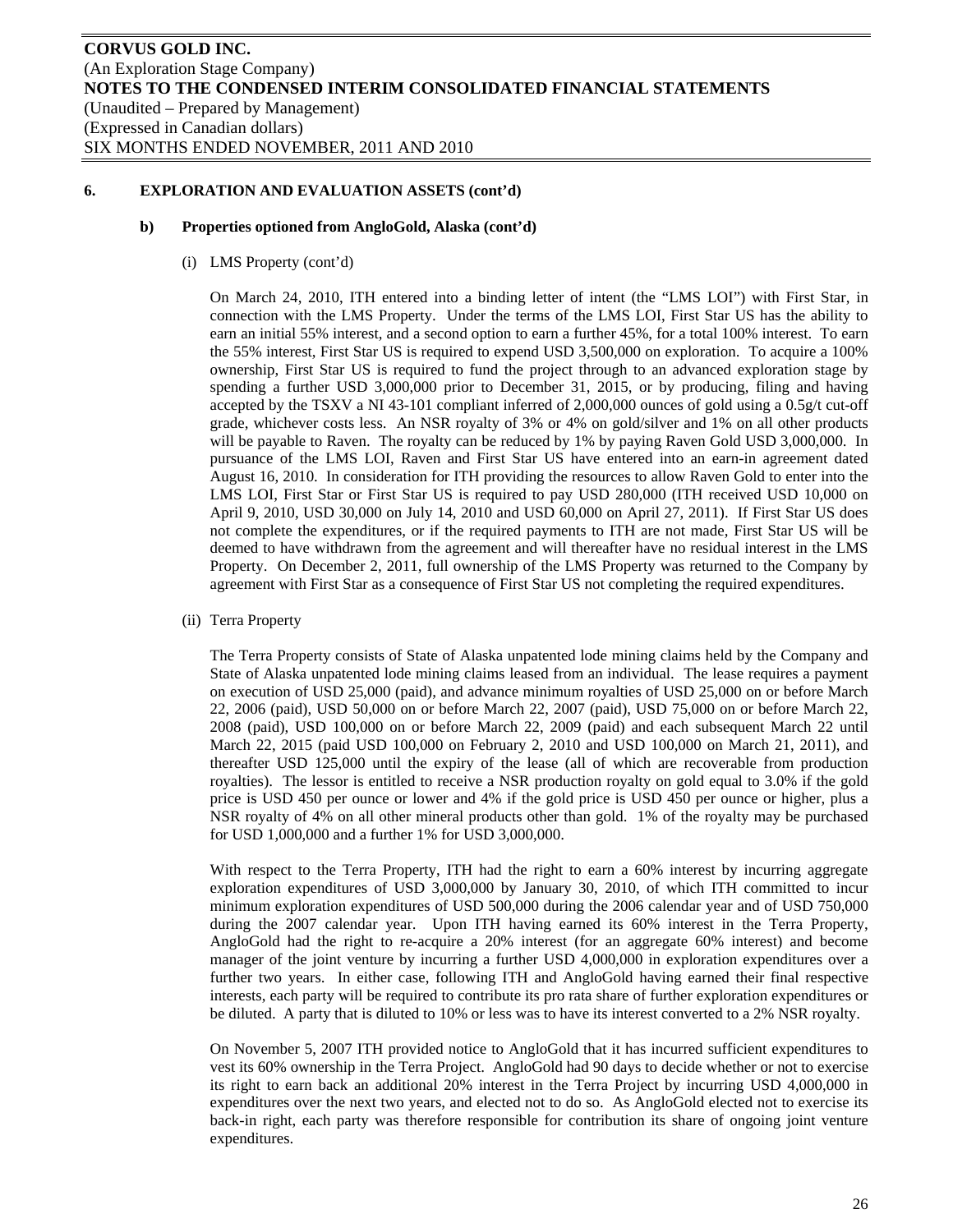#### **b) Properties optioned from AngloGold, Alaska (cont'd)**

(ii) Terra Property (cont'd)

On June 10, 2008, ITH entered into an agreement to acquire all of the interest of AngloGold in the Terra and LMS Properties, plus certain other AngloGold rights on the Gilles and West Pogo Properties, for the purchase price of \$751,500 to be satisfied by the issuance of 450,000 shares of ITH to AngloGold (issued). The transaction was approved by the NYSE Alternext-US Stock Exchange on July 31, 2008 and by the TSXV on September 10, 2008.

On February 26, 2010, ITH signed a letter of intent ("LOI") to enter into a joint venture with American Mining Corporation ("AMC"), a private Nevada corporation, on the Terra Property. Pursuant to the LOI, an Alaskan subsidiary of AMC and Raven Gold were to form a joint venture with the aim of developing the Terra Property to production. On May 17, 2010, AMC assigned the Terra Project LOI to Terra Mining Corporation ("TMC"), a company incorporated under the laws of British Columbia. On September 15, 2010, Raven Gold and Terra Gold Corporation (a US subsidiary of TMC) ("TGC") entered into the formal joint venture agreement (as amended) to give effect to the joint venture ("Terra JV"). On March 1, 2011, TMC was acquired by, and became a wholly owned subsidiary of, WestMountain Index Advisor, Inc. a public company based in Denver, Colorado ("WestMountain").

Effective September 15, 2010, TGC will have an initial 51% interest in the Terra Property, subject to TGC funding an aggregate of USD 6,000,000 in direct exploration and development expenditures on or before December 31, 2013 with initial USD 1,000,000 being required prior to December 31, 2011. As part of the funding, TGC will pay Raven Gold an aggregate of USD 200,000 as payment for the camp and equipment previously constructed by ITH and acquired by Raven Gold.

TGC is required to pay to ITH, the former holder of the Terra Property, an aggregate of USD 300,000 (USD 150,000 received by ITH) in stages to December 31, 2012. TGC/TMC are required to deliver to ITH an aggregate of 750,000 common shares of TMC prior to December 31, 2012, with the initial 250,000 common shares due on or before September 15, 2011 (received by ITH) and an additional 250,000 on or before December 31, 2011 (received by ITH).

TGC has granted Raven Gold a sliding scale NSR royalty between 0.5% and 5% on all precious metal production for the Terra Property and a 1% NSR royalty on all base metal production.

If TGC fails to fund any portion of the initial first year commitment and eventual three year commitment, or if the required payments and shares are not delivered to ITH, Raven Gold will be entitled to terminate the agreement and retain 100% of the property.

After it has completed its initial USD 6,000,000 contribution, TGC will have the option to increase its interest in the project by 29% (to a total of 80%) by funding an additional USD 3,050,000 of development work. To exercise such option, TGC/TMC will be required to pay ITH an additional USD 150,000 and deliver an additional 250,000 common shares of TMC.

Following TGC having completed its initial contribution (if it does not elect to acquire an additional 29% interest) or having earned an 80% interest (if it does), each party will be required to contribute its pro rata share of further expenditures. Should the interest of Raven Gold be diluted below 10% as a consequence of it not funding its proportionate share of the joint venture expenditures, the residual interest of Raven Gold interest will be converted to an additional property wide 1% NSR royalty on all metals produced.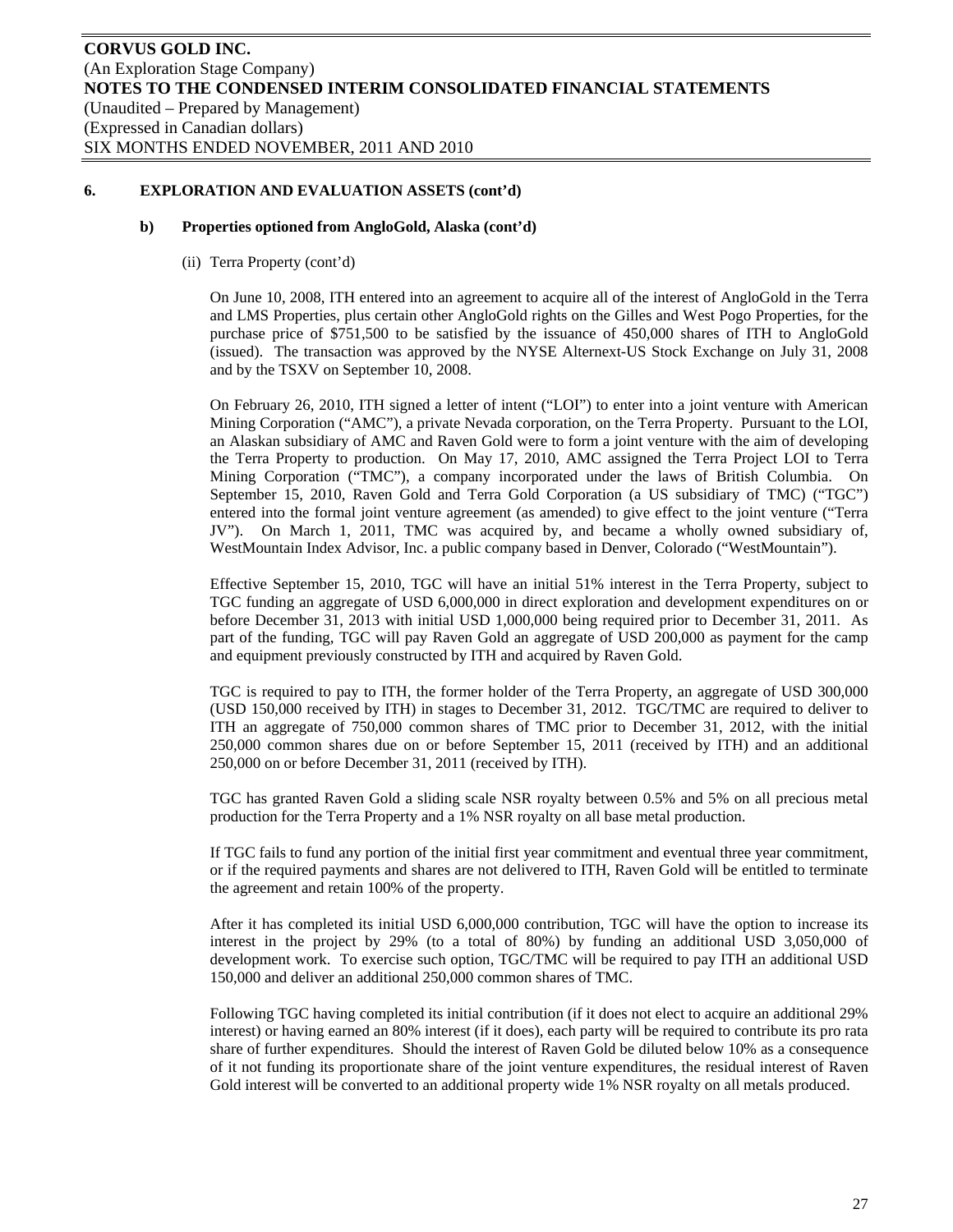# **c) Properties optioned from Redstar Gold Corp., Nevada**

On March 15, 2007, ITH signed a binding letter of intent with Redstar Gold Corp. of Vancouver, B.C. ("Redstar"), pursuant to which a US subsidiary of ITH (Corvus Nevada) could earn up to a 70% interest in the North Bullfrog project located in Nevada. Corvus Nevada could earn an initial 60% interest in the project by making payments and exploration expenditures and delivering ITH shares, and had the option to earn an additional 10% interest (aggregate 70%) by funding all expenditures to take the project to feasibility. There was no time limit by which a feasibility study was required to be delivered.

To earn its initial 60% interest, Corvus Nevada was required to make total payments of USD 190,000 and incur total expenditures of USD 4,000,000 over 4 years to March 15, 2011. The first year requirement is a payment of USD 20,000 on TSXV acceptance (paid) plus exploration expenditures of USD 500,000 (incurred). The second payment of USD 30,000 is due by September 15, 2008 (paid). The third payment of USD 40,000 is due by March 15, 2009 (paid). The fourth payment of USD 50,000 is due by March 15, 2010 and the fifth payment of USD 50,000 is due by March 15, 2011 (acquisition completed on October 9, 2009).

Corvus Nevada is also required to pay the advance minimum royalty payments to the owners of certain patented mining claims which are fully recoupable against production royalties. The advance minimum royalty in year 1 to 3 is USD 32,300 per year and year 4 onwards is USD 37,000.

On October 9, 2009, Corvus Nevada completed the acquisition of all of the interests of Redstar and Redstar Gold U.S.A. Inc. in the North Bullfrog project (including the Mayflower (note 6(d)) and Connection (note 6(e)) Properties) under an agreement dated July 30, 2009, thereby giving Corvus Nevada 100% control of the project. Consideration for the acquisition was a cash payment of USD 250,000 and the delivery by Corvus Nevada of 200,000 common shares of ITH. Completion of the acquisition eliminated Corvus Nevada's vesting requirements for expenditures and delivery of ITH shares.

The Company acquired all of the shares of Corvus Nevada on August 26, 2010 upon the completion of the Arrangement.

# **d) Mayflower Property, Nevada**

Pursuant to a mining lease and option to purchase agreement made effective December 1, 2007 between Corvus Nevada and a group of arm's length limited partnerships, Corvus Nevada has leased (and has the option to purchase) patented mining claims located adjacent to its North Bullfrog project in south-western Nevada. The terms of the lease/option are as follows:

- *Terms*: Initial term of five years, commencing December 1, 2007, with the option to extend the lease for an additional five years. The lease will continue for as long thereafter as the property is in commercial production or, alternatively, for an additional three years if Corvus Nevada makes advance minimum royalty payments of USD 100,000 per year (which are recoupable against actual production royalties).
- *Lease Payments*: USD 5,000 (paid) and 25,000 common shares of ITH (delivered) following regulatory acceptance of the transaction; and an additional USD 5,000 and 20,000 common shares on each of the first through fifth lease anniversaries (USD 5,000 paid on each of December 10, 2008, October 14, 2009, November 10, 2010 and September 28, 2011 and 20,000 common shares of ITH delivered on each of September 8, 2008, November 25, 2009 and November 28, 2011). Pursuant to an agreement with the lessors, in lieu of the 20,000 ITH shares due December 1, 2010, Corvus Nevada paid USD 108,750 on November 10, 2010 and delivered 46,250 common shares of the Company on December 2, 2010. If Corvus Nevada elects to extend the lease for a second five-year term, it will pay USD 10,000 and deliver 50,000 common shares of ITH upon election being made, and an additional 50,000 common shares of ITH on each of the sixth through tenth anniversaries.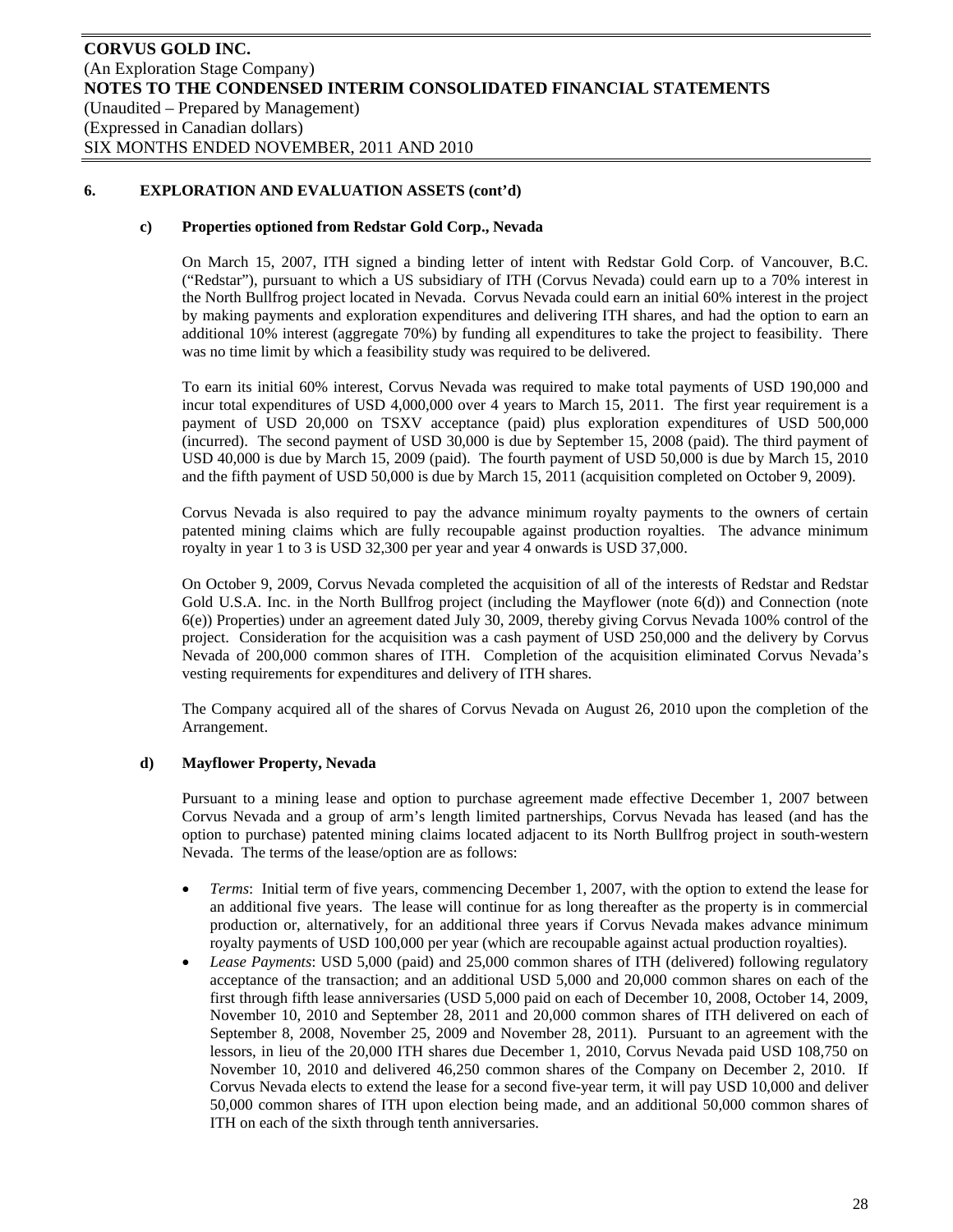#### **d) Mayflower Property, Nevada (cont'd)**

- *Work Commitments*: USD 100,000 per year for the first three years (incurred), USD 200,000 per year for the years  $4 - 6$  and USD 300,000 for the years  $7 - 10$ . Excess expenditures in any year may be carried forward. If Corvus Nevada does not incur the required expenditures in year one, the deficiency is required to be paid to the lessors.
- *Retained Royalty*: Corvus Nevada will pay the lessors a NSR royalty of 2% if the average gold price is USD 400 per ounce or less, 3% if the average gold price is between USD 401 and USD 500 per ounce and 4% if the average gold price is greater than USD 500 per ounce.
- *Purchase Option*: Corvus Nevada has the right to purchase all the interest of the lessors in the property during the first ten years for USD 7,500,000 plus a 0.5% NSR if the gold price is under USD 500 per ounce and 1% if the gold price is USD 500 per ounce or above. After the initial ten-year period, the cash portion of the purchase price will be escalated annually based on the US annual Consumer Price Index increase for that year.

The Company acquired all of the shares of Corvus Nevada on August 26, 2010 upon the completion of the Arrangement.

#### **e) Connection Property, Nevada**

Pursuant to a mining lease and option to purchase agreement made effective October 27, 2008 between Redstar and an arm's length limited liability company, Redstar has leased (and has the option to purchase) patented mining claims located adjacent to the North Bullfrog project and referred to as the "Connection" property. The ten-year, renewable mining lease requires payments of USD 10,800 (paid) on signing and annual payments for the first three anniversaries of USD 10,800 and USD 16,200 for every year thereafter (USD 10,800 paid on each of September 30, 2009, September 30, 2010, and September 28, 2011). Redstar has an option to purchase the property for USD 1,000,000 at any time during the life of the lease. Production is subject to a 4% NSR royalty, which may be purchased for USD 5,000,000.

Corvus Nevada acquired all of the interest of Redstar and Redstar US in the Connection property and associated lease on October 9, 2009 (note 6(c)).

#### **Acquisitions**

The acquisition of title to mineral properties is a detailed and time-consuming process. The Company has taken steps, in accordance with industry norms, to verify title to mineral properties in which it has an interest. Although the Company has taken every reasonable precaution to ensure that legal title to its properties is properly recorded in the name of the Company, there can be no assurance that such title will ultimately be secured.

#### **Environmental Expenditures**

The operations of the Company may in the future be affected from time to time in varying degrees by changes in environmental regulations, including those for future removal and site restoration costs. Both the likelihood of new regulations and their overall effect upon the Company vary greatly and are not predictable. The Company's policy is to meet or, if possible, surpass standards set by relevant legislation by application of technically proven and economically feasible measures.

Environmental expenditures that relate to ongoing environmental and reclamation programs are charged against earnings as incurred or capitalized and amortized depending on their future economic benefits. Estimated future removal and site restoration costs, when the ultimate liability is reasonably determinable, are charged against earnings over the estimated remaining life of the related business operation, net of expected recoveries. The Company is not aware of any Provisions for Environmental Rehabilitation as of November 30, 2011.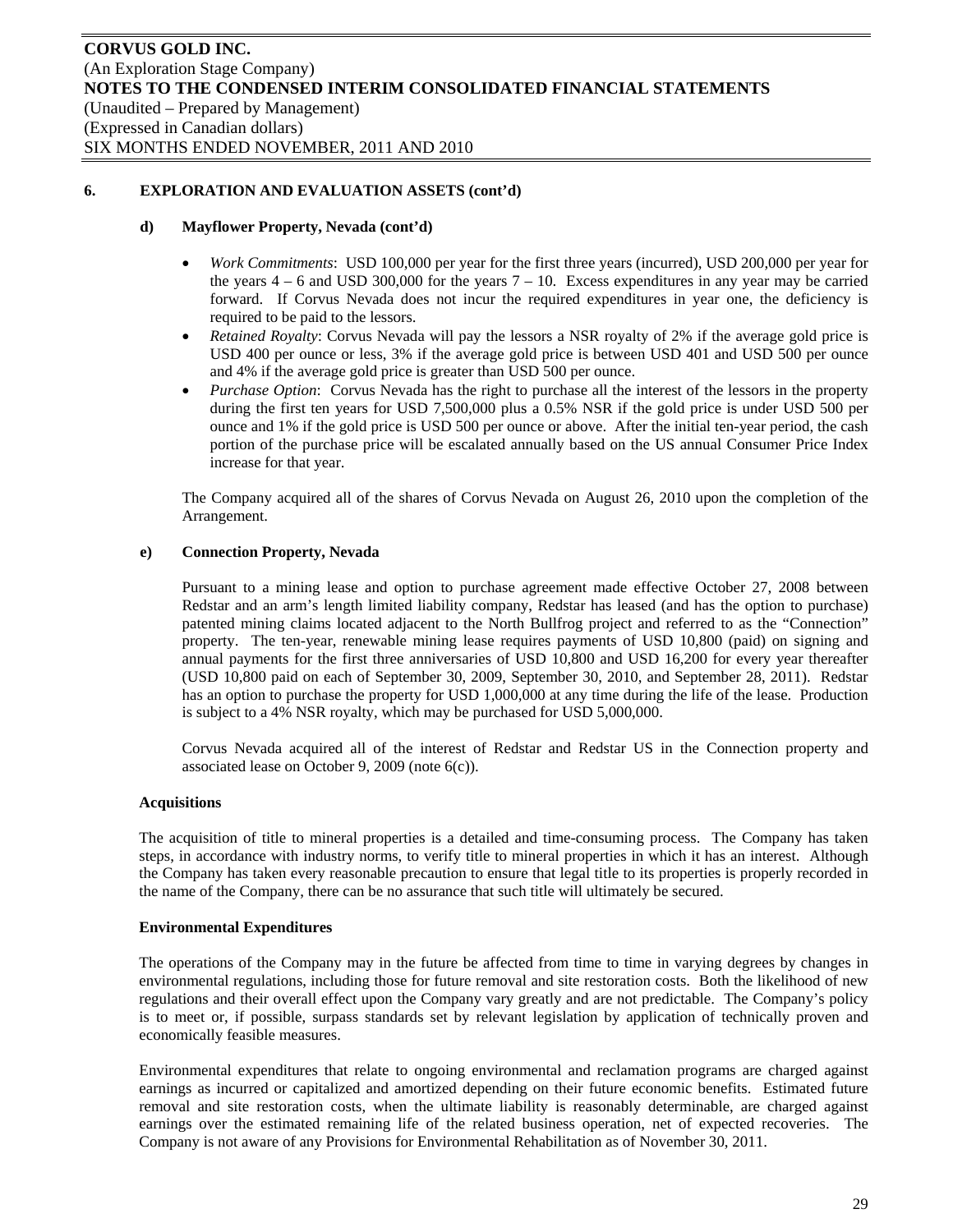# **7. SHARE CAPITAL**

#### **Authorized**

Unlimited common shares without par value.

#### **Share issuances**

There were no share issuances during the period ended November 30, 2011.

During the year ended May 31, 2011:

- a) An aggregate of 33,614,010 shares were issued as a result of the Plan of Arrangement (note 1).
- b) On November 30, 2010 the Company closed a brokered private placement equity financing ("the Offering") and issued 6,500,000 common shares at a price of \$0.88 per common share for gross proceeds of \$5,720,000. In connection with the Offering, the agents received a cash commission equal to 5% of the gross proceeds raised through the Offering, amounting to \$286,000 in share issuance costs. As well, the Agents received Agents' Warrants equal to 5% of common shares issued in the Offering, being 325,000 Agents' Warrants. Each Agents' Warrant is exercisable to acquire one common share of the Company at a price of \$1.10 until November 30, 2012. The share-based payment charges associated with the Agents Warrants is \$145,084.
- c) On November 30, 2010 the Company closed a non-brokered private placement equity financing and issued 1,500,000 common shares at a price of \$0.88 per common share for gross proceeds of \$1,320,000. A finder's fee equal to 5% of the proceeds raised from the sale of 500,000 common shares was paid, amounting to \$22,000. In connection with the financing, the Company paid an additional \$116,140 in share issuance costs.
- d) On December 2, 2010, the Company issued 46,250 common shares in connection with the lease on the Mayflower property (note 6(d)), with a fair value of \$43,475.

#### **Warrants**

Warrants transactions are summarized as follows:

|                                                               | <b>November 30, 2011</b> |                       |                                  | May 31, 2011 |   |                       |  |
|---------------------------------------------------------------|--------------------------|-----------------------|----------------------------------|--------------|---|-----------------------|--|
|                                                               | Weighted                 |                       |                                  |              |   | Weighted              |  |
|                                                               | Number of                | Average               |                                  | Number of    |   | Average               |  |
|                                                               | Warrants                 | <b>Exercise Price</b> |                                  | Warrants     |   | <b>Exercise Price</b> |  |
| Balance, beginning of the period<br>Issued (Agents' Warrants) | 325,000                  |                       | 1.10<br>$\overline{\phantom{a}}$ | 325,000      | S | 1.10                  |  |
| Balance, end of the period                                    | 325,000                  |                       | 1.10                             | 325,000      | S | 1.10                  |  |

The weighted average remaining contractual life of warrants outstanding at November 30, 2011 was 1 year.

As at November 30, 2011 and May 31, 2011, the Company had outstanding warrants as follows:

|                   |          | <b>November 30, 2011</b> |          | May 31, 2011 |
|-------------------|----------|--------------------------|----------|--------------|
|                   | Exercise | Number of                | Exercise | Number of    |
| Expiry Date       | Price    | Warrants                 | Price    | Warrants     |
|                   |          |                          |          |              |
| November 30, 2012 | .10      | 325,000                  | 1.10     | 325,000      |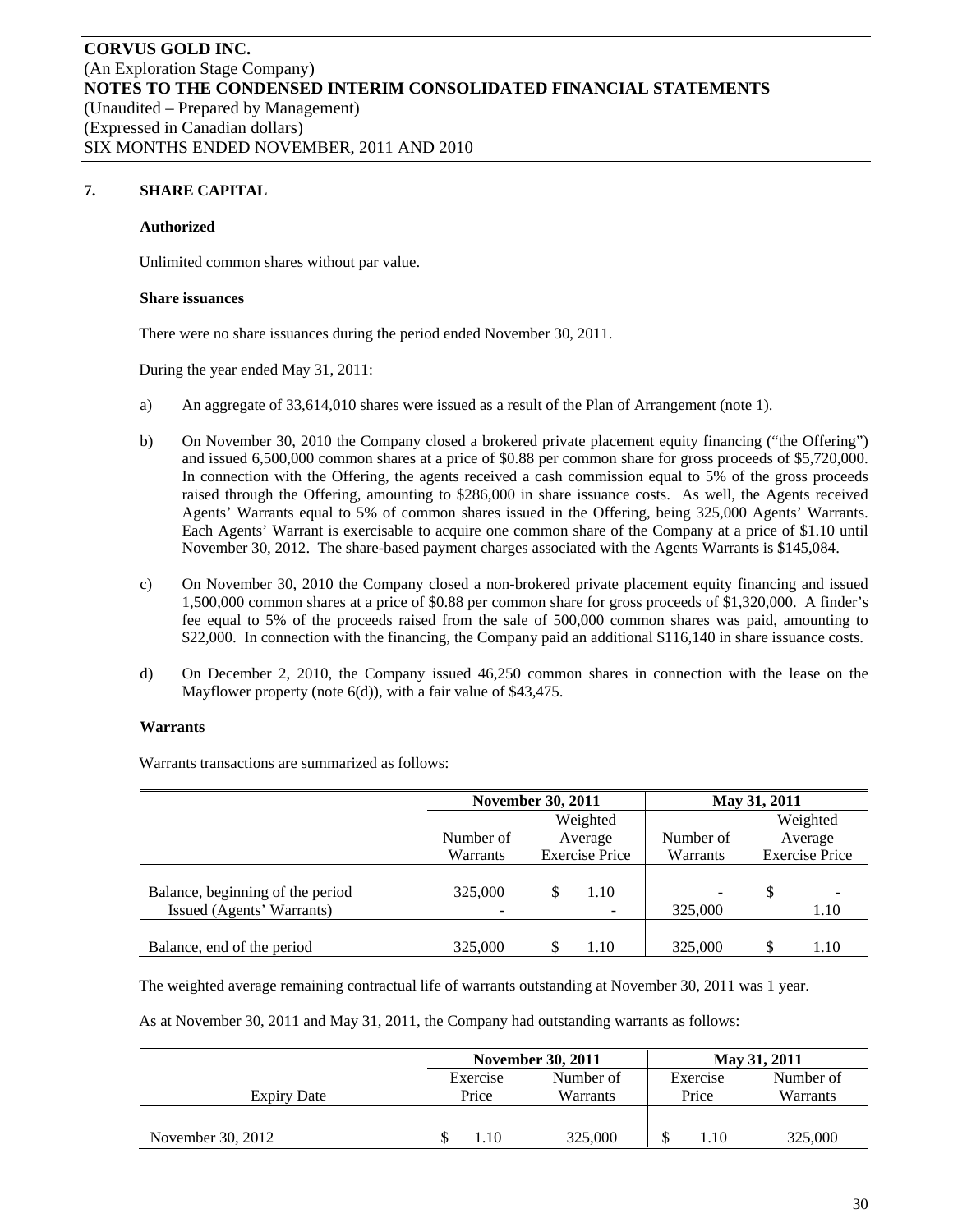# **7. SHARE CAPITAL (cont'd)**

#### **Warrants (cont'd)**

The Company uses the fair value method for determining fair value for all agent warrants issued during the period. The fair value of agent warrants was determined using the Black-Scholes option pricing model based on the following assumptions:

|                       | <b>November 30, 2011</b> | May 31, 2011 |
|-----------------------|--------------------------|--------------|
|                       |                          |              |
| Expected life (years) | N/A                      |              |
| Interest rate         | N/A                      | 1.62%        |
| Volatility (average)  | N/A                      | 100%         |
| Dividend yield        | N/A                      | 0.00%        |

#### **Stock options**

Stock options awarded to employees and non-employees by the Company are measured and recognized in the Consolidated Statement of Comprehensive Income (Loss) or added to exploration and evaluation assets at the fair value of the award. The fair value of all forms of share-based payments is charged to operations or capitalized to exploration and evaluation assets over the vesting period of the options granted. Fair value is estimated using the Black-Scholes Option Pricing Model.

Share-based payment amounts included in the consolidated financial statements and related to options granted prior to August 26, 2010 represent an allocation of ITH's related amounts on a direct basis for employees and nonemployees working directly on the Spin-out Properties and on a pro rata basis for head office employees and directors as outlined in note 1.

The Company has adopted an incentive stock option plan (the "2010 Plan"). The essential elements of the 2010 Plan provide that the aggregate number of common shares of the Company's share capital that may be made issuable pursuant to options granted under the 2010 Plan may not exceed 10% of the number of issued shares of the Company at the time of the granting of the options. Options granted under the 2010 Plan will have a maximum term of ten years. The exercise price of options granted under the 2010 Plan will not be less than the discounted market price of the common shares (defined as the last closing market price of the Company's common shares immediately preceding the issuance of a news release announcing the granting of the options, less the maximum discount permitted under applicable stock exchange policies), or such other price as may be agreed to by the Company and accepted by the Toronto Stock Exchange. Options granted under the 2010 Plan vest immediately, unless otherwise determined by the directors at the date of grant.

Pursuant to the 2010 Plan, on November 17, 2011 the Company granted incentive stock options to consultants and an employee of the Company to purchase 210,000 common shares in the share capital of the Company. The options are exercisable on or before November 17, 2016 at a price of \$0.67 per share. The options will vest as to one-third on November 17, 2011, one third on November 17, 2012 and the balance on November 17, 2013.

On July 29, 2011, the Company granted incentive stock options to directors and an employee of the Company to purchase 650,000 common shares in the share capital of the Company. The options are exercisable on or before July 29, 2016 at a price of \$0.50 per share. The options will vest as to one-third on July 29, 2011, one third on July 29, 2012 and the balance on July 29, 2013.

On May 30, 2011 the Company granted incentive stock options to a consultant of the Company to purchase 100,000 common shares in the share capital of the Company. The options are exercisable on or before May 30, 2013 at a price of \$0.69 per share.

On January 21, 2011, the Company granted incentive stock options to directors, officer and consultants of the Company to purchase 390,000 common shares in the share capital of the Company. The options are exercisable on or before January 21, 2013 at a price of \$0.82 per share.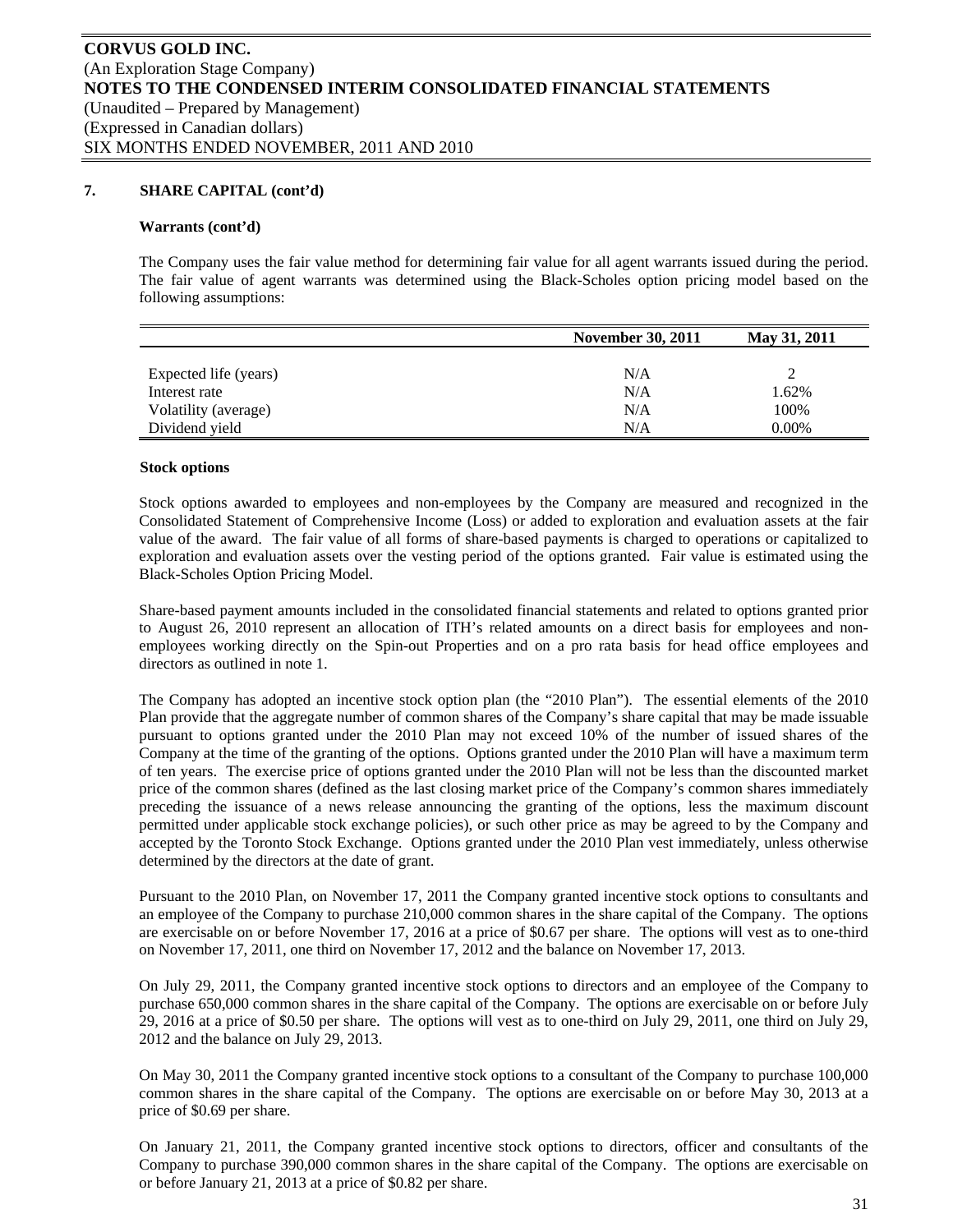# **7. SHARE CAPITAL (cont'd)**

#### **Stock options (cont'd)**

On September 8, 2010 the Company granted incentive stock options to directors, officers, employees and consultants of the Company to purchase 3,000,000 common shares in the share capital of the Company. The options are exercisable on or before September 8, 2012 at a price of \$0.75 per share.

A summary of the status of the stock option plan as of November 30, and May 31, 2011, and changes during the periods are presented below:

|                                  | <b>November 30, 2011</b> |    | May 31, 2011               |                |    |                            |
|----------------------------------|--------------------------|----|----------------------------|----------------|----|----------------------------|
|                                  |                          |    | Weighted                   |                |    | Weighted                   |
|                                  | Number of                |    | Average<br><b>Exercise</b> | Number of      |    | Average<br><b>Exercise</b> |
|                                  | <b>Options</b>           |    | Price                      | <b>Options</b> |    | <b>Price</b>               |
|                                  |                          |    |                            |                |    |                            |
| Balance, beginning of the period | 3,490,000                | \$ | 0.76                       | ۰              | \$ | ۰                          |
| Granted                          | 860,000                  | \$ | 0.54                       | 3,490,000      | \$ | 0.76                       |
| Cancelled                        | (350,000)                | S  | 0.75                       |                |    |                            |
|                                  |                          |    |                            |                |    |                            |
| Balance, end of the period       | 4,000,000                | S  | 0.71                       | 3.490,000      |    | 0.76                       |

The weighted average remaining contractual life of options outstanding at November 30, 2011 was 1.67 years.

Stock options outstanding are as follows:

|                    |                                 | <b>November 30, 2011</b>              |                                         |                                          | May 31, 2011                |                                       |  |  |
|--------------------|---------------------------------|---------------------------------------|-----------------------------------------|------------------------------------------|-----------------------------|---------------------------------------|--|--|
| <b>Expiry Date</b> | <b>Exercise</b><br><b>Price</b> | <b>Number</b><br>of<br><b>Options</b> | <b>Exercisable</b><br>at Period-<br>End | <b>Exercise</b><br><b>Price</b>          | Number of<br><b>Options</b> | <b>Exercisable</b><br>at Year-<br>End |  |  |
|                    |                                 |                                       |                                         |                                          |                             |                                       |  |  |
| September 8, 2012  | 0.75<br>\$                      | 2,680,000                             | 2,680,000                               | \$0.75                                   | 3,000,000                   | 3,000,000                             |  |  |
| January 21 2013    | \$<br>0.82                      | 360,000                               | 360,000                                 | \$0.82                                   | 390,000                     | 390,000                               |  |  |
| May 30, 2013       | \$<br>0.69                      | 100,000                               | 100,000                                 | $\mathbb{S}^-$<br>0.69                   | 100,000                     | 100,000                               |  |  |
| July 29, 2016      | \$<br>0.50                      | 650,000                               | 214,500                                 | \$<br>$\overline{\phantom{0}}$           | ۰                           |                                       |  |  |
| November 17, 2016  | \$<br>0.67                      | 210,000                               | 69,300                                  | $\mathbb{S}$<br>$\overline{\phantom{a}}$ | $\overline{\phantom{0}}$    |                                       |  |  |
|                    |                                 |                                       |                                         |                                          |                             |                                       |  |  |
|                    |                                 | 4,000,000                             | 3,423,800                               |                                          | 3,490,000                   | 3,490,000                             |  |  |

#### **Share-based payments**

Share-based payments amounts included in the consolidated financial statements and related to options granted prior to August 26, 2010 represent an allocation of ITH's related share-based payments amounts on a direct basis for employees and non-employees working directly on the Spin-out Properties and on a pro rata basis for head office employees and directors amounted to \$821,171. The Company uses the fair value method for determining sharebased payment charges for all options granted during the periods. The fair value of options granted was \$356,706, determined using the Black-Scholes option pricing model based on the following weighted average assumptions: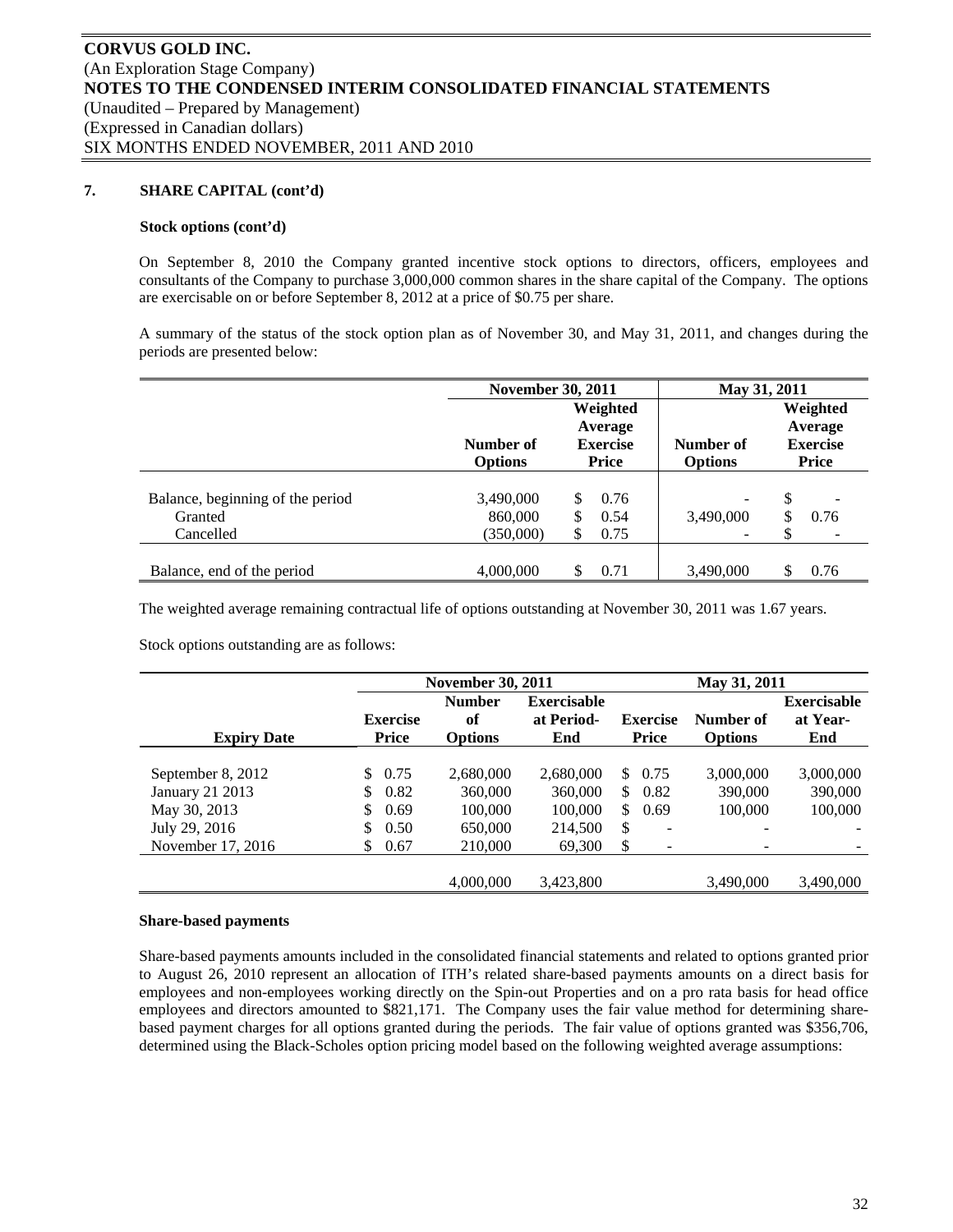# **7. SHARE CAPITAL (cont'd)**

# **Share-based payments (cont'd)**

| For the six months ended November 30 | 2011    | <b>2010</b> |
|--------------------------------------|---------|-------------|
|                                      |         |             |
| Risk-free interest rate              | 1.38%   | 1.41%       |
| Expected life of options             | 5 years | 2 years     |
| Annualized volatility                | 100%    | 100%        |
| Dividend yield                       | 0%      | 0%          |
| Exercise price                       | \$0.54  | \$0.75      |
|                                      |         |             |
| Fair value per share                 | \$0.41  | \$0.79      |

Share-based payment charges have been allocated as follows:

| For the six months ended November 30,                      | 2011          | 2010            |  |  |
|------------------------------------------------------------|---------------|-----------------|--|--|
|                                                            |               |                 |  |  |
| Consulting                                                 | \$<br>116,958 | \$<br>1,316,774 |  |  |
| Investor relations                                         | 8,613         | 244,580         |  |  |
| Professional fees                                          | 10,336        | 34,747          |  |  |
| Wages and benefits                                         | 17,226        | 415,723         |  |  |
|                                                            |               |                 |  |  |
|                                                            | 153,133       | 2,011,824       |  |  |
| Exploration and evaluation assets – Geological/geophysical | 9,747         | 64,969          |  |  |
|                                                            |               |                 |  |  |
|                                                            | \$<br>162,880 | \$<br>2,076,793 |  |  |

# **8. RELATED PARTY TRANSACTIONS**

During the period ended November 30, 2011, the Company entered into the following transactions with related parties:

# **Management compensation**

Key management personnel compensation comprised:

|                                              | 2011          |    | <b>2010</b> |  |  |
|----------------------------------------------|---------------|----|-------------|--|--|
|                                              |               |    |             |  |  |
| Consulting fees                              | \$<br>46,000  | \$ | 37,163      |  |  |
| Directors fees (included in consulting fees) | 32,750        |    | 22,772      |  |  |
| Investor relations                           | 14,000        |    | 29,287      |  |  |
| Professional fees                            | 51,000        |    | 21,367      |  |  |
| Wages and benefits                           | 149,078       |    | 34,687      |  |  |
| Share-based payments                         | 125,571       |    | 920,789     |  |  |
|                                              |               |    |             |  |  |
|                                              | \$<br>418,399 | S  | 1,066,065   |  |  |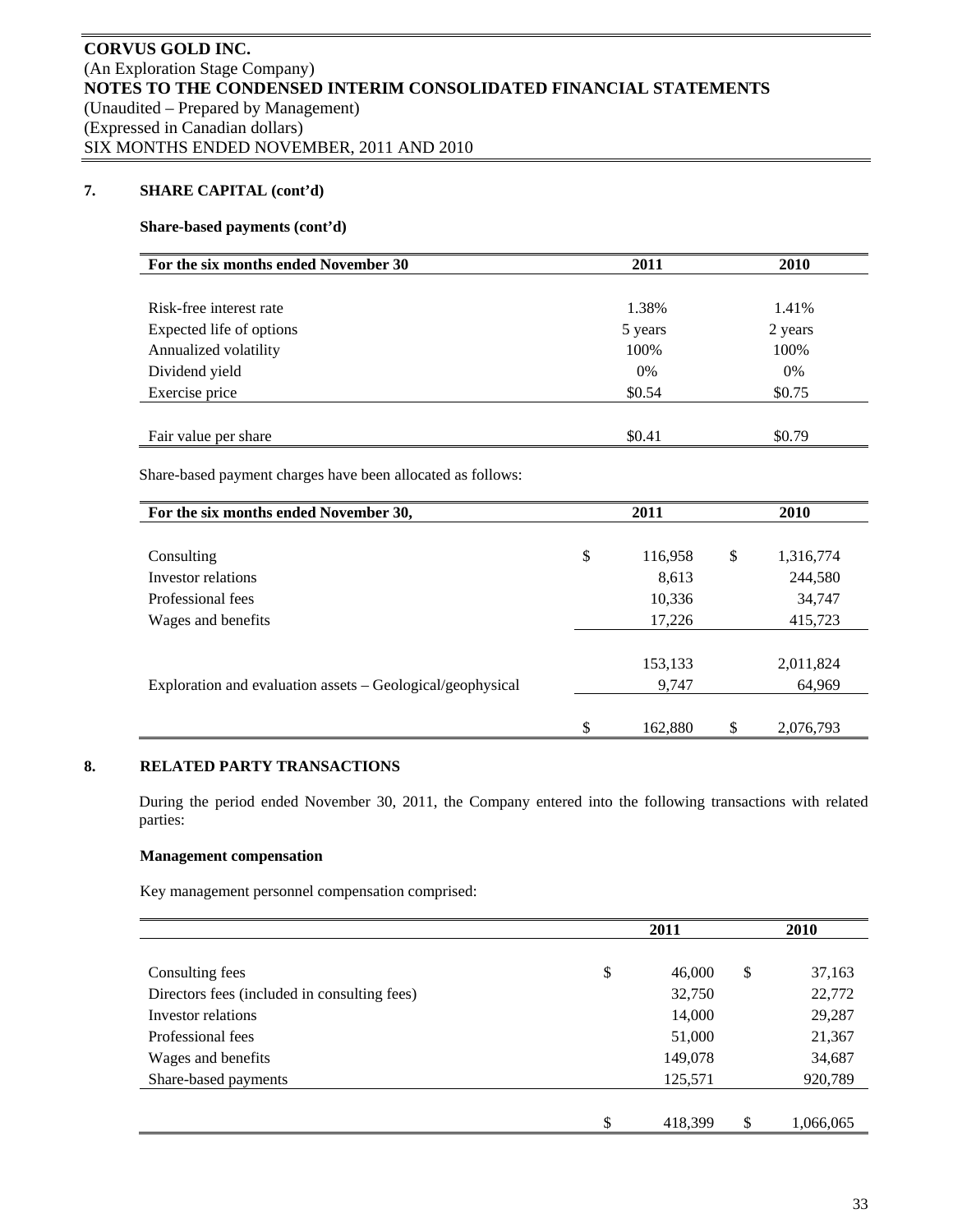# **8. RELATED PARTY TRANSACTIONS (cont'd)**

### **Transactions with other related parties**

The Company paid or accrued rent expenses of \$14,625 (2010 - \$1,182) and administration expenses of \$21,292 (2010 - \$1,780) to Cardero Resource Corp. ("Cardero"), a company with officers in common and rent expenses of \$1,000 (2010 - \$nil) to an officer of the Company.

As at November 30, 2011, included in accounts payable and accrued liabilities was \$28,487 (May 31, 2011 – \$21,708) in expenses owing to companies related to officers and officers of the Company.

The Company has entered into a retainer agreement dated June 1, 2010 with Lawrence W. Talbot Law Corporation ("LWTLC"), pursuant to which LWTLC agrees to provide legal services to the Company. Pursuant to the retainer agreement, the Company has agreed to pay LWTLC a minimum annual retainer of \$72,000 (plus applicable taxes and disbursements). The retainer agreement may be terminated by LWTLC on reasonable notice, and by the Company on one year's notice (or payment of one year's retainer in lieu of notice). An officer of the Company is a director and shareholder of LWTLC.

These amounts were unsecured, non-interest bearing and had no fixed terms or repayment. Accordingly, fair value could not be readily determined.

### **9. GEOGRAPHIC SEGMENTED INFORMATION**

The Company operates in one industry segment, the mineral resources industry, and in two geographical segments, Canada and the United States. All current exploration activities are conducted in the United States. The significant asset categories identifiable with these geographical areas are as follows:

|                                                  | Canada      | <b>United States</b> |             |    | <b>Total</b> |  |  |
|--------------------------------------------------|-------------|----------------------|-------------|----|--------------|--|--|
|                                                  |             |                      |             |    |              |  |  |
| <b>November 30, 2011</b>                         |             |                      |             |    |              |  |  |
| Exploration and evaluation assets                | \$          | \$                   | 15,175,634  | \$ | 15, 175, 634 |  |  |
| Property and equipment                           | \$<br>2,074 | \$                   | 41,570      | \$ | 43,644       |  |  |
|                                                  |             |                      |             |    |              |  |  |
| May 31, 2011                                     |             |                      |             |    |              |  |  |
| Exploration and evaluation assets                | \$          | \$                   | 13,553,597  | \$ | 13,553,597   |  |  |
| Property and equipment                           | \$          | \$                   | 44,872      | \$ | 44,872       |  |  |
|                                                  |             |                      |             |    |              |  |  |
| For the three months ended November 30,          |             |                      | 2011        |    | 2010         |  |  |
|                                                  |             |                      |             |    |              |  |  |
| Net (loss) for the period $-$ Canada             |             | \$                   | (280,753)   | \$ | (1,611,498)  |  |  |
| Net income (loss) for the period – United States |             |                      | (294, 613)  |    | 437,048      |  |  |
| Net (loss) for the period                        |             | $\mathbb{S}$         | (575, 366)  | \$ | (1,174,450)  |  |  |
|                                                  |             |                      |             |    |              |  |  |
| For the six months ended November 30,            |             |                      | 2011        |    | 2010         |  |  |
|                                                  |             |                      |             |    |              |  |  |
| Net (loss) for the period $-$ Canada             |             | \$                   | (607, 161)  | \$ | (2,456,460)  |  |  |
| Net income (loss) for the period – United States |             |                      | (453, 381)  |    | 347,642      |  |  |
| Net (loss) for the period                        |             | \$                   | (1,060,542) | \$ | (2,108,818)  |  |  |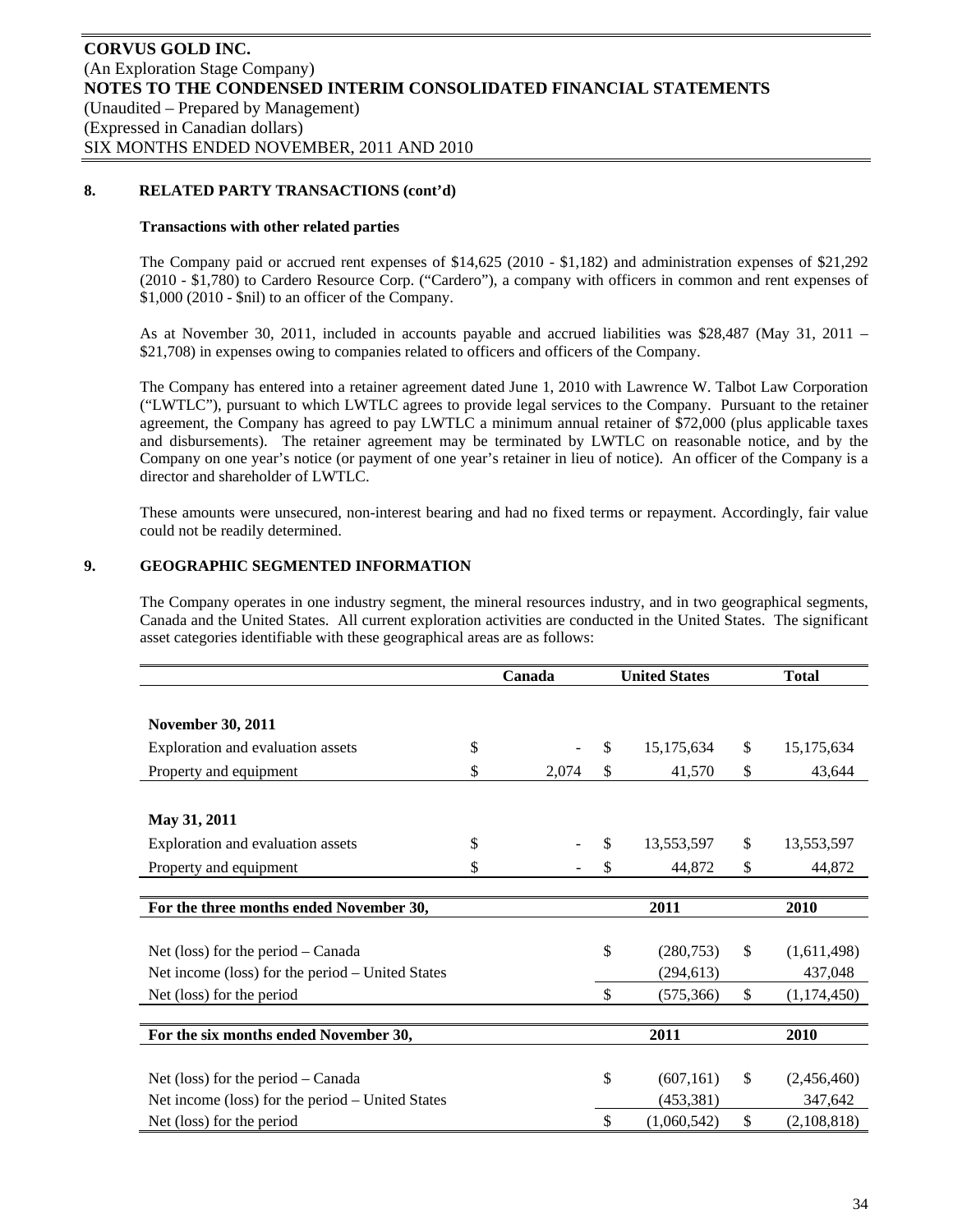### **10. CAPITAL MANAGEMENT**

The Company manages its capital structure, being its share capital, and makes adjustments to it, based on the funds available to the Company, in order to support future business opportunities. The Board of Directors does not establish quantitative return on capital criteria for management, but rather relies on the expertise of the Company's management to sustain future development of the business.

The Company currently has no significant source of revenues. As such, the Company is dependent upon external financings to fund activities. In order to carry future projects and pay for administrative costs, the Company will spend its existing working capital and raise additional funds as needed. Management reviews its capital management approach on an ongoing basis and believes that this approach, given the relative size of the Company, is reasonable.

There were no changes in the Company's approach to capital management during the period ended November 30, 2011. The Company is not subject to externally imposed capital requirements.

# **11. SUPPLEMENTAL CASH FLOW INFORMATION**

| Six months ended November 30,                                     |    | 2011   |    | <b>2010</b> |
|-------------------------------------------------------------------|----|--------|----|-------------|
|                                                                   |    |        |    |             |
| Supplemental cash flow information                                |    |        |    |             |
| Interest paid                                                     |    |        |    |             |
| Income taxes paid                                                 |    |        |    |             |
| <b>Non-cash transactions</b>                                      |    |        |    |             |
| Shares issued to acquire exploration and evaluation assets        |    |        | S  | 12,435,883  |
| Accounts receivable included in exploration and evaluation assets | \$ | 25,002 | \$ |             |
| Accounts payable included in exploration and evaluation assets    | S  | 3,837  | S  | 88,680      |
| Prepaid expenses included in exploration and evaluation assets    |    | 26,365 | \$ |             |

# **12. SUBSIDIARIES**

#### **Significant subsidiaries are:**

|                         | Country of<br>Incorporation | Principal<br>Activity | The Company's<br>effective interest for<br>2011 and 2010 |
|-------------------------|-----------------------------|-----------------------|----------------------------------------------------------|
| Raven Gold Alaska Inc.  | USA                         | Exploration company   | 100%                                                     |
| Corvus Gold Nevada Inc. | USA                         | Exploration company   | 100%                                                     |

# **13. TRANSITION TO INTERNATIONAL FINANCIAL REPORTING STANDARDS**

As stated in note 3, these are the Company's second condensed interim consolidated financial statements for the period covered by the first annual consolidated financial statements prepared in accordance with IFRS. An explanation of how the transition from previous Canadian GAAP to IFRS has affected the Company's financial position and comprehensive loss is set out in this note.

The accounting policies set out in note 3 have been applied in preparing the condensed interim consolidated financial statements as at and for the six months ended November 30, 2011, the comparative information presented in these financial statements as at and for the six months period ended November 30, 2010 and as at and for the year ended May 31, 2011.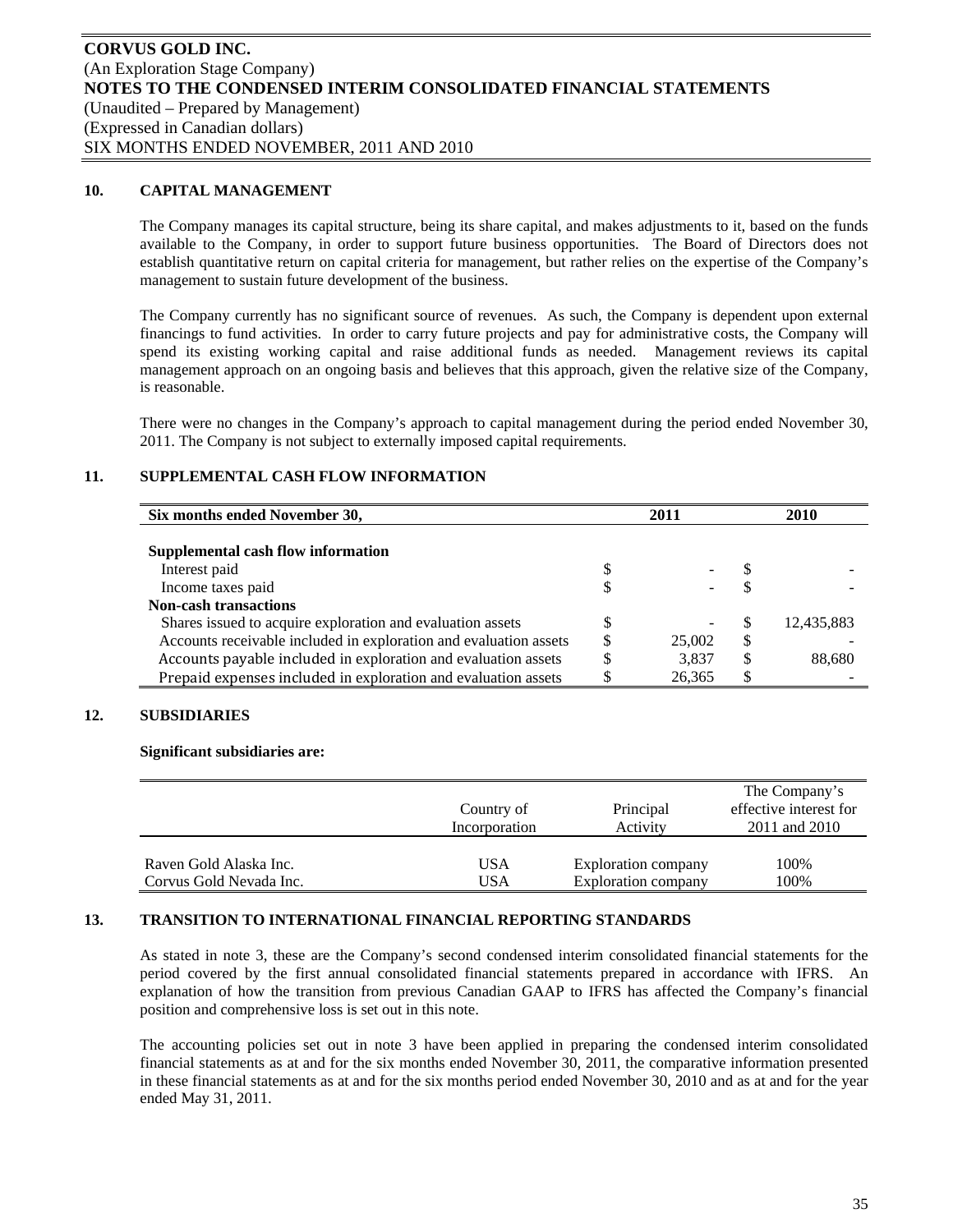### **First time adoption of IFRS**

The Company's consolidated financial statements for the year ending May 31, 2012 are the first annual consolidated financial statements that will be prepared in accordance with IFRS. The Company has adopted IFRS on June 1, 2011 with a transition date of June 1, 2010. Under IFRS 1*, "First time adoption of International Financial Reporting Standards"* ("IFRS 1"), the IFRS standards are applied retrospectively at the transition date with all adjustments to assets and liabilities as stated under Canadian GAAP taken to deficit, and IFRS 1 providing for certain optional and mandatory exemptions to this principle.

Below are the adjustments necessary for the IFRS transition, including exemptions taken at the transition date:

a) Share-based payment transactions

IFRS 1 allows that a first-time adopter can elect to not apply IFRS 2 to share-based payments granted after November 7, 2002 that vested before the later of (a) the date of transition to IFRS and (b) January 1, 2005. The Company has elected this exemption and will apply IFRS 2 to only unvested stock options as at June 1, 2010, being the transition date.

IFRS 2 and Canadian GAAP are largely converged, with the exception of two main differences affecting the Company's stock option grants. IFRS 2 does not allow straight-line amortization of share-based payments related to stock options granted with a graded vesting schedule. The attribution method is required which effectively splits the grant into separate units for valuation purposes based on the vesting schedule. Additionally, IFRS 2 requires the incorporation of an estimate of forfeiture rates. Under Canadian GAAP, the Company's policy was to account for forfeitures as they occurred.

b) Fair value as deemed cost

The Company may elect among two options when measuring the value of its assets under IFRS. It may elect, on an asset by asset basis, to use either historical cost as measured under retrospective application of IFRS or fair value of an asset at the opening balance sheet date. The Company has elected to use historical cost for its assets.

c) Consolidated and Separate Financial Statements

In accordance with IFRS 1, if a company elects to apply IFRS 3 *"Business Combinations"* retrospectively, IAS 27 *"Consolidated and Separate Financial Statements"* must also be applied retrospectively. As the Company elected to apply IFRS 3 prospectively, the Company has applied IAS 27 prospectively.

d) Estimates

The estimates previously made by the Company under pre-changeover Canadian GAAP were not revised for the application of IFRS except where necessary to reflect any difference in accounting policy or where there was objective evidence that those estimates were in error. As a result the Company has not used hindsight to revise estimates.

e) Cumulative translation differences

IFRS 1 allows that a first-time adopter may elect to deem all cumulative translation differences to be zero at the date of transition. The Company has elected this exemption and as such all cumulative translations amounts to June 1, 2010 are included in deficit.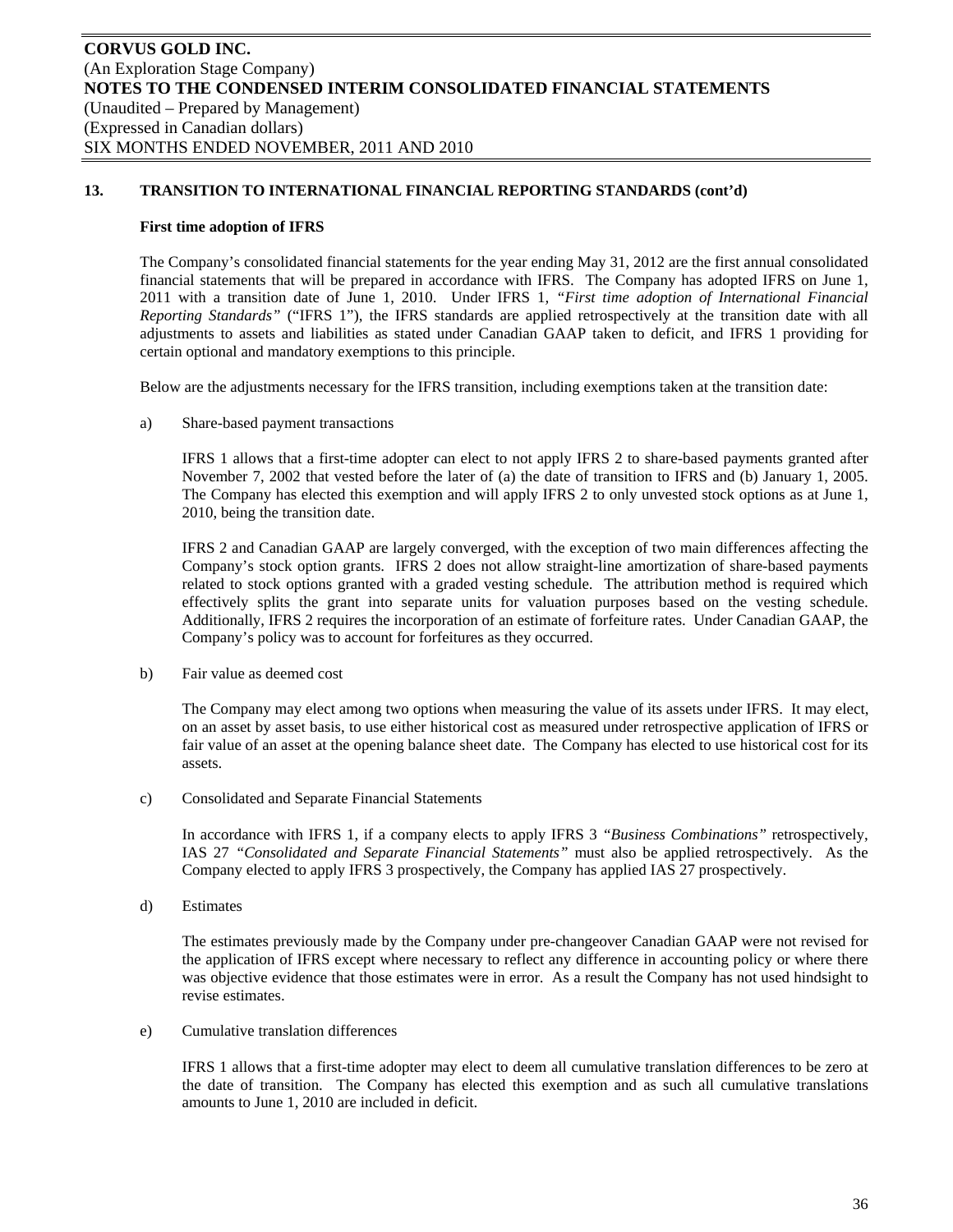#### **First time adoption of IFRS (cont'd)**

e) Cumulative translation differences (cont'd)

#### Functional and presentation currency

The functional currency of Corvus Nevada and Raven Gold is US dollars, and for all other entities within the Group, the functional currency is Canadian dollar, as at the transition date of June 1, 2010. The consolidated financial statements are presented in Canadian Dollar ("\$") which is the Group's presentation currency.

#### Translation of transactions and balances

Foreign currency transactions are translated into the functional currency using the exchange rates prevailing at the dates of the transactions or valuation where items are re-measured. Foreign exchange gains and losses resulting from the settlement of such transactions and from the translation at period end exchange rates of monetary assets and liabilities denominated in foreign currencies are recognized in the Statement of Comprehensive Income (Loss).

### Group companies

The results and financial position of all the Group entities (none of which has the currency of a hyperinflationary economy) that have a functional currency different from the presentation currency are translated into the presentation currency as follows:

- Assets and liabilities for each Statement of Financial Position presented are translated at the closing rate at the date of that financial period end;
- Income and expenses for each Statement of Comprehensive Income (Loss) are translated at average exchange rates (unless this average is not a reasonable approximation of the cumulative effect of the rates prevailing on the transaction dates, in which case income and expenses are translated at the rate on the dates of the transactions);
- Equity transactions are translated using the exchange rate at the date of the transaction; and
- All resulting exchange differences are recognized in other comprehensive income and reported as a separate component of equity.

On consolidation, exchange differences arising from the translation of functional to presentation are taken to Accumulative Other Comprehensive Income (loss).

IAS 21 – *"The effects of Changes in Foreign Exchange Rates"* differs from the Canadian GAAP equivalent, applied by the Group until May 31, 2011. IAS 21 requires an entity to measure its assets, liabilities, revenue and expenses in its functional currency. It has been determined that as at the transition date of June 1, 2010, the functional currency of Corvus Nevada and Raven Gold is US dollars ("USD") and for all other entities within the Group, the functional currency is Canadian dollars. Prior to the adoption of IFRS, the functional currency of the Group was the Canadian Dollars ("\$").

Under IAS 21, the assets and liabilities of the Group are translated from Corvus Nevada and Raven Gold's functional currency USD, to the presentation currency at the reporting date. The income and expenses are translated to the Group's presentation currency, which is \$ at the dates of the transactions. Foreign currency differences are recognized directly in other comprehensive income within the foreign currency translation reserve.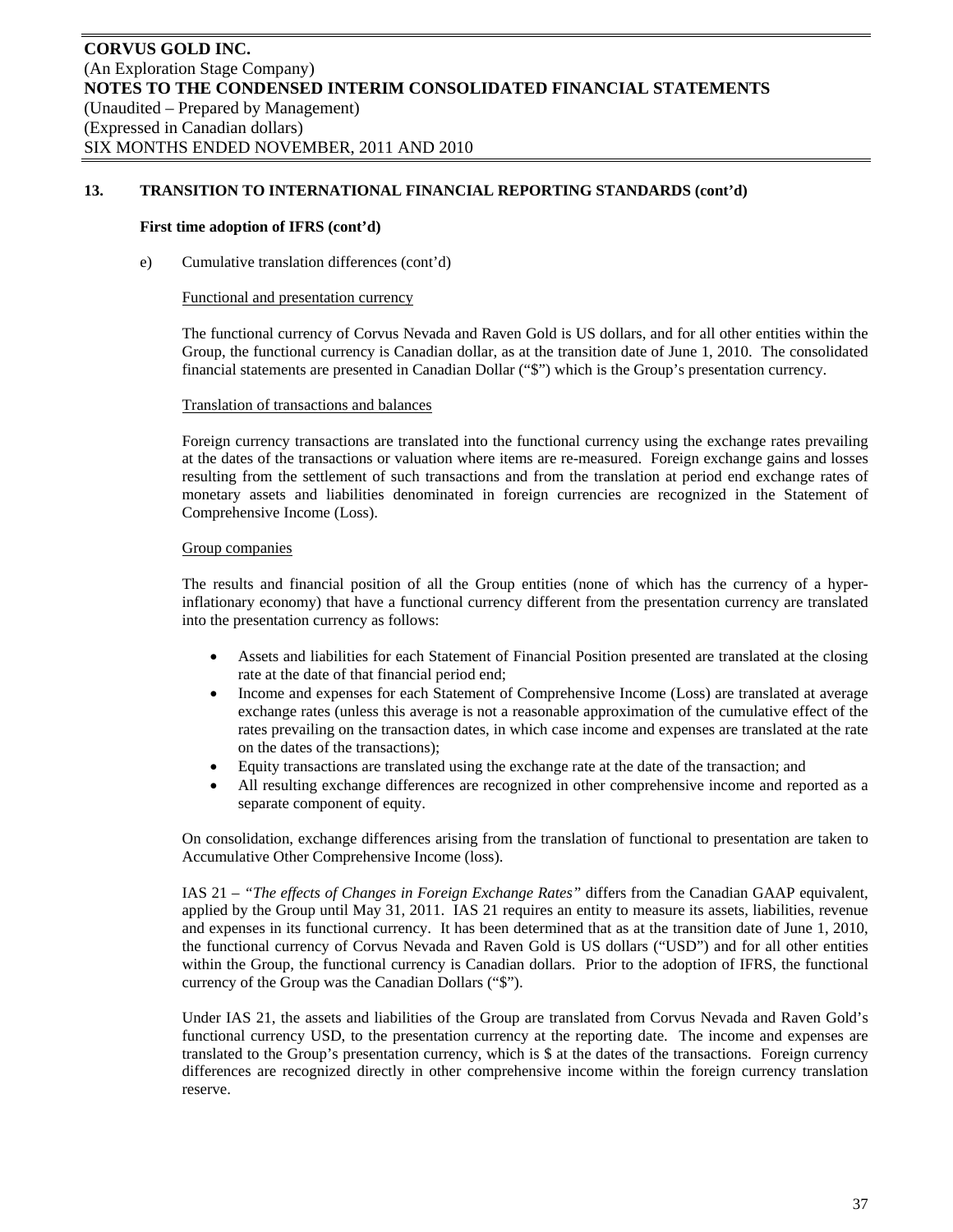## **First time adoption of IFRS (cont'd)**

# e) Cumulative translation differences (cont'd)

Impact on Consolidated Financial Statements

|                                        | <b>May 31,</b><br>2011 |    | November 30,<br>2010 |  |  |  |
|----------------------------------------|------------------------|----|----------------------|--|--|--|
| Exploration and evaluation assets      | (1,556,761)            |    | (793, 932)           |  |  |  |
| Accumulated other comprehensive income | 1,001,253              | \$ | 248,967              |  |  |  |
| Adjustment to deficit                  | 555.508                | S  | 544.965              |  |  |  |

## **Reconciliation to previously reported financial statements**

A reconciliation of the above noted changes is included in the following Consolidated Statements of Financial Position and Consolidated Statements of Comprehensive Loss for the dates and periods noted below.

Interim Consolidated Statement of Financial Position Reconciliation – November 30, 2010 Interim Consolidated Statement of Comprehensive Loss Reconciliation – three months ended November 30, 2010 Interim Consolidated Statement of Comprehensive Loss Reconciliation – six months ended November 30, 2010 Consolidated Statement of Financial Position Reconciliation – May 31, 2011

Reconciliation of pre-changeover CGAAP Shareholders' Equity to IFRS is included in the Interim Consolidated Statement of Financial Position Reconciliation – November 30, 2010.

As there have been no adjustments to the net cash flows, no reconciliation of the Statement of Cash Flows has been prepared.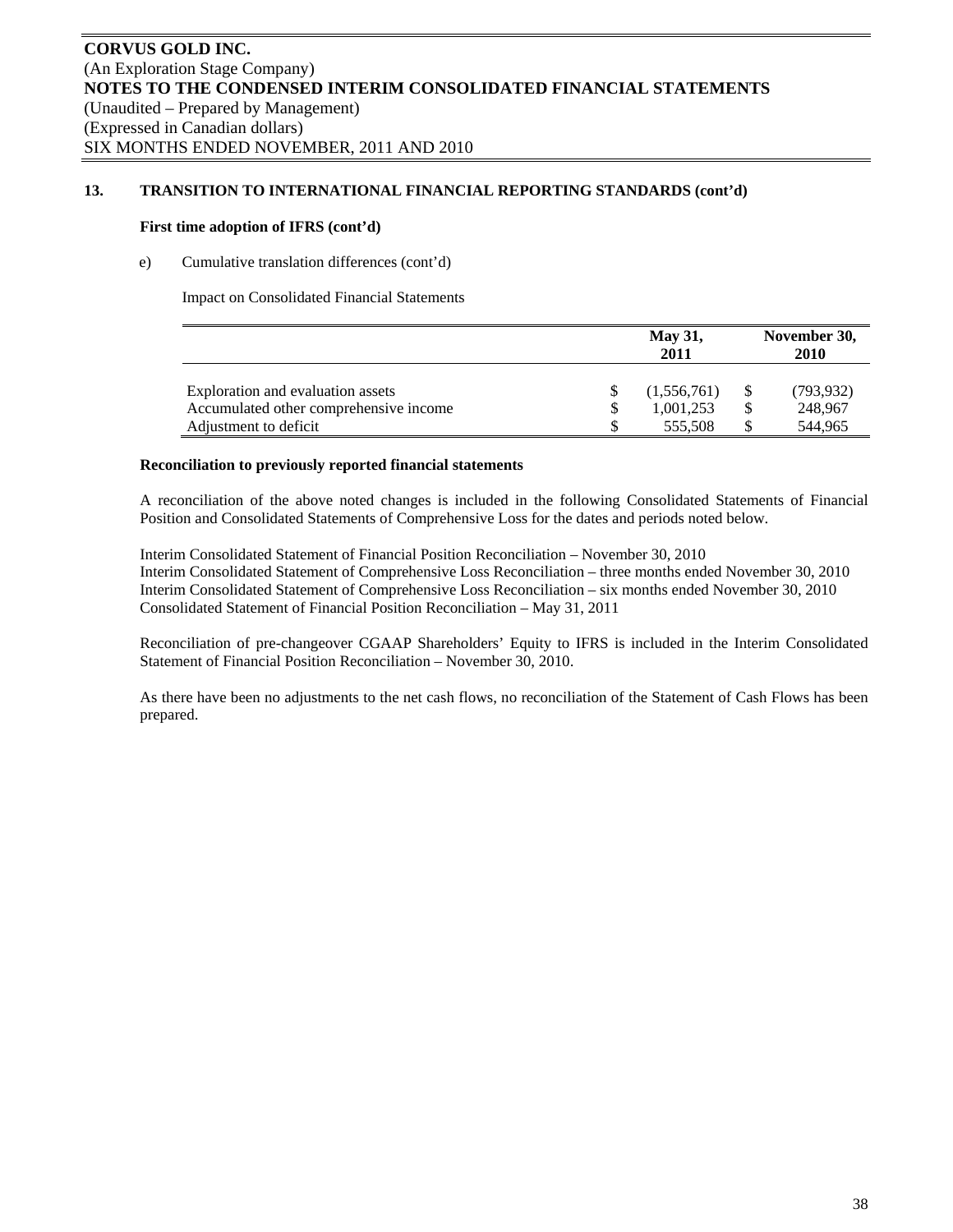**Reconciliation to previously reported financial statements (cont'd)** 

**Interim Consolidated Statement of Financial Position Reconciliation – November 30, 2010** 

|                                             |                  | <b>Effect</b> of     |            |                  |
|---------------------------------------------|------------------|----------------------|------------|------------------|
|                                             | Canadian         | <b>Transition to</b> |            |                  |
|                                             | <b>GAAP</b>      | <b>IFRS</b>          | Ref        | <b>IFRS</b>      |
| <b>ASSETS</b>                               |                  |                      |            |                  |
| <b>Current assets</b>                       |                  |                      |            |                  |
| Cash                                        | \$<br>8,985,259  | \$                   |            | \$<br>8,985,259  |
| Accounts receivable                         | 379,732          |                      |            | 379,732          |
| Prepaid expenses                            | 3,080            |                      |            | 3,080            |
|                                             | 9,368,071        |                      |            | 9,368,071        |
| <b>Property and equipment</b>               | 12,254           |                      |            | 12,254           |
| <b>Exploration and evaluation assets</b>    | 13,689,016       | (793, 932)           | $\epsilon$ | 12,895,084       |
|                                             | \$<br>23,069,341 | \$<br>(793, 932)     |            | \$<br>22,275,409 |
| <b>LIABILITIES AND SHAREHOLDERS' EQUITY</b> |                  |                      |            |                  |
| <b>Current liabilities</b>                  |                  |                      |            |                  |
| Accounts payable and accrued liabilities    | \$<br>249,481    | \$<br>$\blacksquare$ |            | \$<br>249,481    |
| <b>Shareholders' equity</b>                 |                  |                      |            |                  |
| Share capital                               | 27,732,803       |                      |            | 27,732,803       |
| Contributed surplus                         | 8,063,282        |                      |            | 8,063,282        |
| Accumulated other comprehensive income      |                  | (248,967)            | $\bf e)$   | (248,967)        |
| Deficit                                     | (12, 976, 225)   | (544, 965)           | $\bf e)$   | (13,521,190)     |
|                                             | 22,819,860       | (793, 932)           |            | 22,025,928       |
|                                             | \$<br>23,069,341 | \$<br>(793, 932)     |            | \$<br>22,275,409 |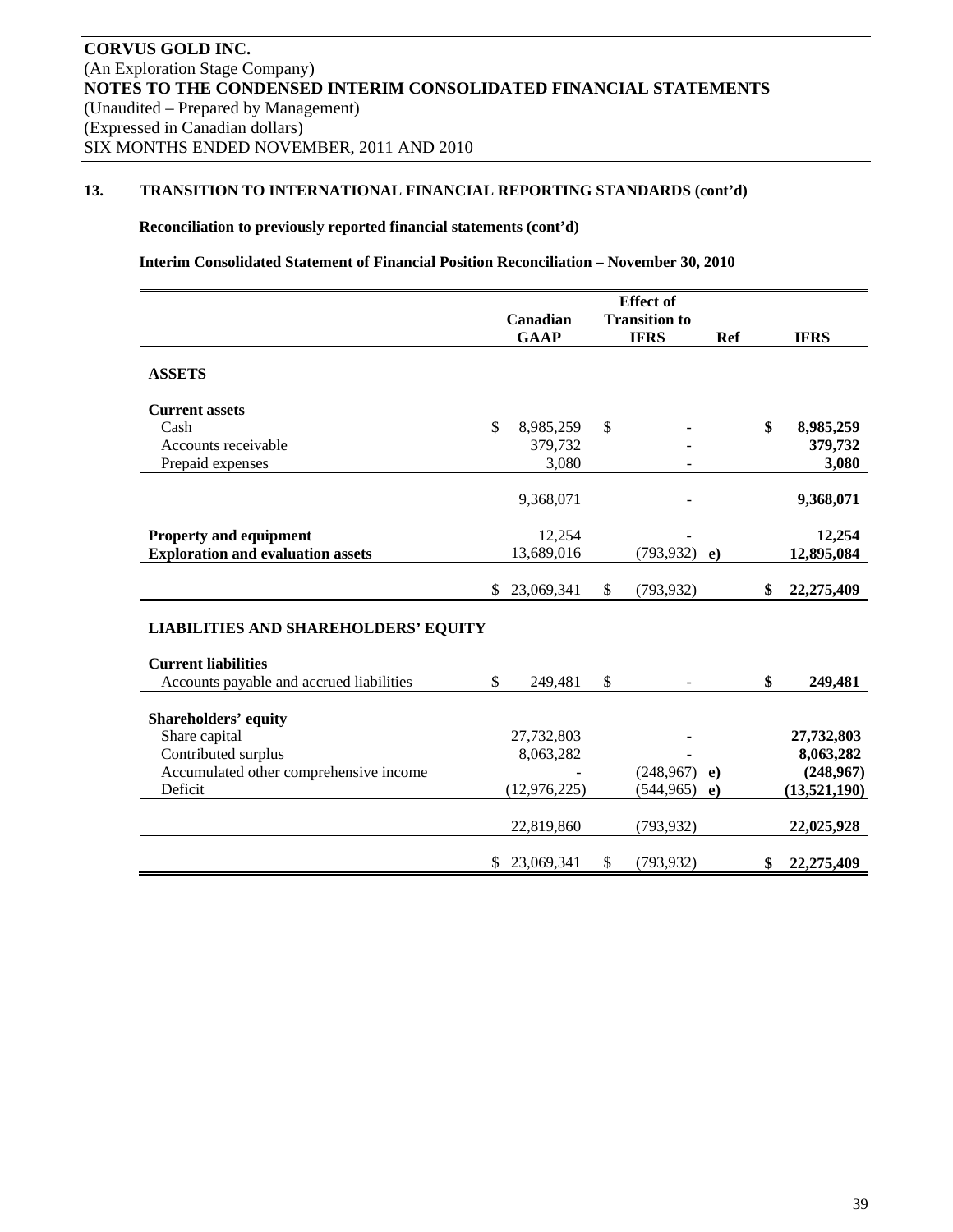# **Reconciliation to previously reported financial statements (cont'd)**

**Interim Consolidated Statement of Comprehensive Loss Reconciliation – Three Months ended November 30, 2010** 

|                                               |                   |               | <b>Effect</b> of     |            |                   |
|-----------------------------------------------|-------------------|---------------|----------------------|------------|-------------------|
|                                               | Canadian          |               | <b>Transition to</b> |            |                   |
|                                               | <b>GAAP</b>       |               | <b>IFRS</b>          | <b>Ref</b> | <b>IFRS</b>       |
|                                               |                   |               |                      |            |                   |
| <b>Expenses</b>                               |                   |               |                      |            |                   |
| Administration                                | $\mathbb{S}$      | $\mathcal{S}$ |                      |            | \$                |
| Charitable donations                          | 1,000             |               |                      |            | 1,000             |
| Consulting fees                               | 1,127,280         |               |                      |            | 1,127,280         |
| Depreciation                                  | 477               |               |                      |            | 477               |
| Insurance                                     |                   |               |                      |            |                   |
| Investor relations                            | 226,502           |               |                      |            | 226,502           |
| Office and miscellaneous                      | 7,322             |               |                      |            | 7,322             |
| Professional fees                             | 90,741            |               |                      |            | 90,741            |
| Property investigation expenditures           | 831               |               |                      |            | 831               |
| Regulatory                                    | 76,108            |               |                      |            | 76,108            |
| Rent                                          |                   |               |                      |            |                   |
| Travel                                        |                   |               |                      |            |                   |
| Wages and benefits                            | 4,590             |               |                      |            | 4,590             |
|                                               |                   |               |                      |            |                   |
| Loss before other items                       | (1,534,851)       |               |                      |            | (1,534,851)       |
| Other items                                   |                   |               |                      |            |                   |
| Foreign exchange gain (loss)                  | (14, 764)         |               | 25,932               | $\bf e)$   | 11,168            |
| Operator fee income                           | 349,233           |               |                      |            | 349,233           |
|                                               |                   |               |                      |            |                   |
|                                               | 334,469           |               | 25,932               |            | 360,401           |
| Net loss for the period                       | (1,200,382)       |               | 25,932               |            | (1, 174, 450)     |
|                                               |                   |               |                      |            |                   |
| <b>Other Comprehensive income</b>             |                   |               |                      |            |                   |
| Exchange difference on translating foreign    |                   |               |                      |            |                   |
| operations                                    |                   |               | $(476, 126)$ e)      |            | (476, 126)        |
| Comprehensive loss for the period             | \$<br>(1,200,382) | \$            | (450, 194)           |            | \$<br>(1,650,576) |
|                                               |                   |               |                      |            |                   |
| Basic and diluted loss per share              | \$<br>(0.04)      | \$            |                      |            | \$<br>(0.03)      |
| Weighted average number of shares outstanding | 33,700,968        |               |                      |            | 33,700,968        |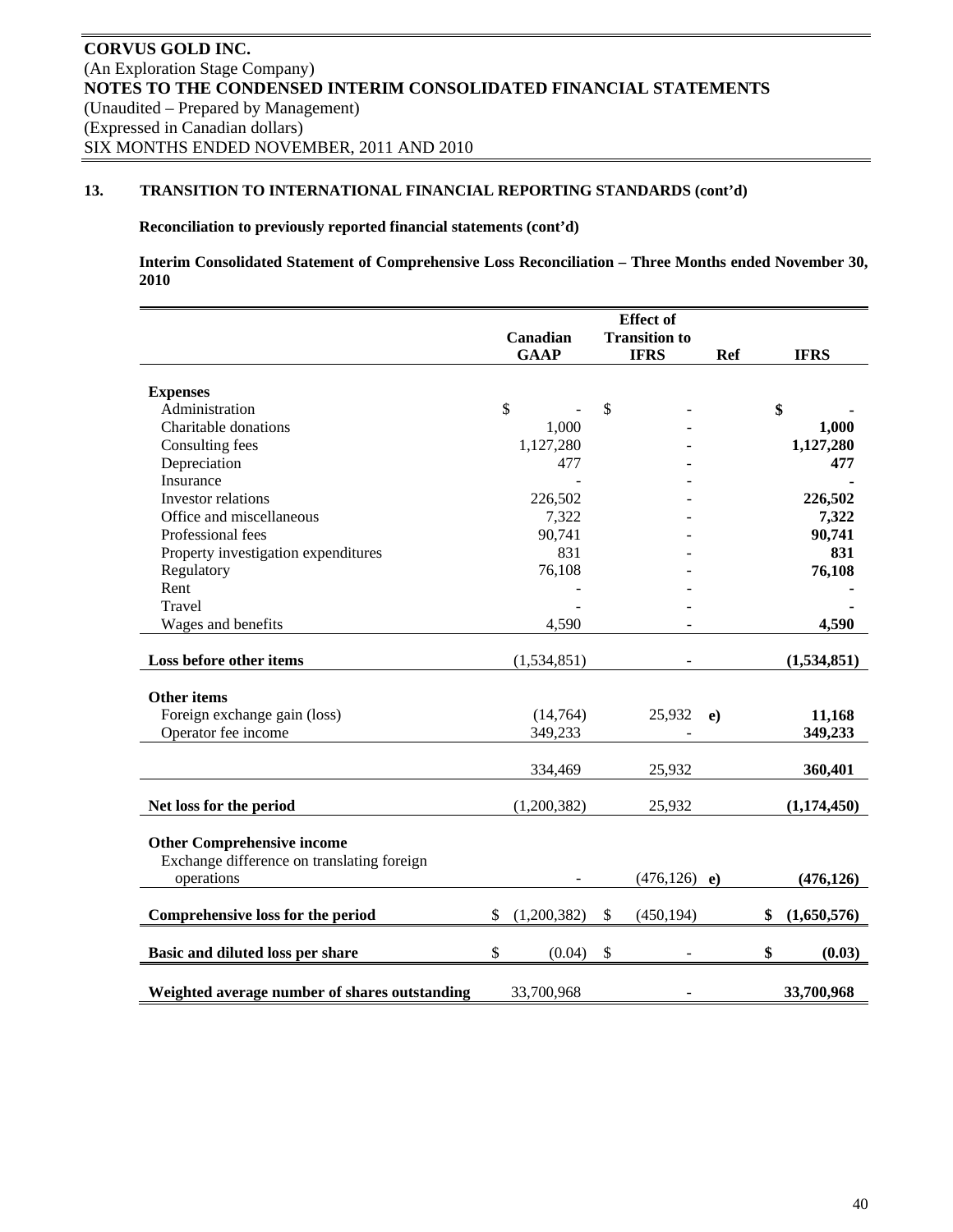# **Reconciliation to previously reported financial statements (cont'd)**

**Interim Consolidated Statement of Comprehensive Loss Reconciliation – Six Months ended November 30, 2010** 

|                                               | <b>Effect</b> of |                       |  |                      |            |            |                   |
|-----------------------------------------------|------------------|-----------------------|--|----------------------|------------|------------|-------------------|
|                                               | Canadian         |                       |  | <b>Transition to</b> |            |            |                   |
|                                               |                  | <b>GAAP</b>           |  | <b>IFRS</b>          |            | <b>Ref</b> | <b>IFRS</b>       |
|                                               |                  |                       |  |                      |            |            |                   |
| <b>Expenses</b>                               |                  |                       |  |                      |            |            |                   |
| Administration                                |                  | $\mathbb{S}$<br>1,780 |  | \$                   |            |            | \$<br>1,780       |
| Charitable donations                          |                  | 6,413                 |  |                      |            |            | 6,413             |
| Consulting fees                               |                  | 1,393,001             |  |                      |            |            | 1,393,001         |
| Depreciation                                  |                  | 477                   |  |                      |            |            | 477               |
| Insurance                                     |                  | 10,099                |  |                      |            |            | 10,099            |
| Investor relations                            |                  | 357,239               |  |                      |            |            | 357,239           |
| Office and miscellaneous                      |                  | 17,135                |  |                      |            |            | 17,135            |
| Professional fees                             |                  | 131,482               |  |                      |            |            | 131,482           |
| Property investigation expenditures           |                  | 1,122                 |  |                      |            |            | 1,122             |
| Regulatory                                    |                  | 79,924                |  |                      |            |            | 79,924            |
| Rent                                          |                  | 5,302                 |  |                      |            |            | 5,302             |
| Travel                                        |                  | 5,625                 |  |                      |            |            | 5,625             |
| Wages and benefits                            |                  | 479,908               |  |                      |            |            | 479,908           |
|                                               |                  |                       |  |                      |            |            |                   |
| Loss before other items                       |                  | (2,489,507)           |  |                      |            |            | (2,489,507)       |
| <b>Other items</b>                            |                  |                       |  |                      |            |            |                   |
| Foreign exchange gain (loss)                  |                  | 3,437                 |  |                      | 28,019     | e)         | 31,456            |
| Operator fee income                           |                  | 349,233               |  |                      |            |            | 349,233           |
|                                               |                  |                       |  |                      |            |            |                   |
|                                               |                  | 352,670               |  |                      | 28,019     |            | 380,689           |
| Net loss for the period                       |                  | (2, 136, 837)         |  |                      | 28,019     |            | (2,108,818)       |
|                                               |                  |                       |  |                      |            |            |                   |
| <b>Other Comprehensive income</b>             |                  |                       |  |                      |            |            |                   |
| Exchange difference on translating foreign    |                  |                       |  |                      |            |            |                   |
| operations                                    |                  |                       |  |                      | (248, 967) | e)         | (248,967)         |
|                                               |                  |                       |  |                      |            |            |                   |
| Comprehensive loss for the period             | \$               | (2, 136, 837)         |  | \$                   | (220, 948) |            | \$<br>(2,357,785) |
| Basic and diluted loss per share              | \$               | (0.06)                |  | \$                   |            |            | \$<br>(0.06)      |
|                                               |                  |                       |  |                      |            |            |                   |
| Weighted average number of shares outstanding |                  | 33,657,489            |  |                      |            |            | 33,657,489        |